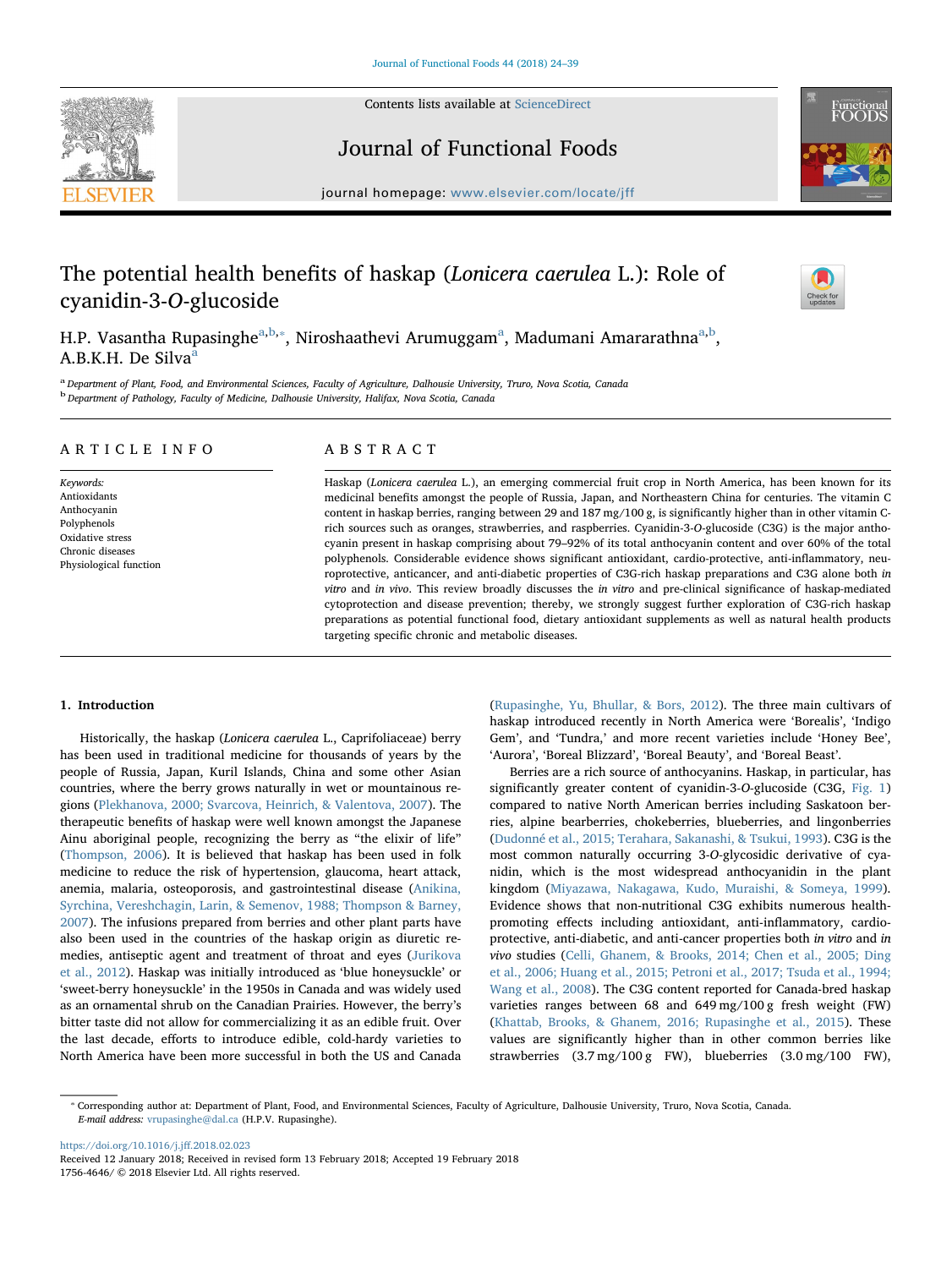<span id="page-1-0"></span>

Fig. 1. Chemical structure of C3G.

cranberries (0.7 mg/100 FW), and chokeberries (1.7 mg/100 FW) ([Wang, Zheng, & Galletta, 2002; Zheng & Wang, 2003](#page-14-2)). Another prominent characteristic of haskap is its high content of vitamin C (ascorbic acid) varying between 29 and 187 mg/100 g FW [\(Jurikova et al.,](#page-13-1) 2012; Ochmian, Skupień[, Grajkowski, Smolik, & Ostrowska, 2012;](#page-13-1) Pokorná-Juríková & Matuškovič[, 2007; Skupien, Oszmianski, Ochmian,](#page-13-1) [& Grajkowski, 2007\)](#page-13-1). Interestingly, the vitamin C content in some haskap varieties is significantly higher in comparison to some of the richest sources of vitamin C such as oranges (53.2 mg/100 g FW), strawberries (58.8 mg/100 g FW), raspberries (26.2 mg/100 g FW), and blackberries (21 mg/100 g FW) according to the United States Departments of Agriculture (USDA). Attributing to its abundance of C3G and vitamin C, haskap undoubtedly has potential to exhibit greater health benefits than other commonly consumed berries. This has shifted the current research interest towards studying the potential of haskap emerging as a new functional food or superfruit.

### 2. Chemical composition of haskap

The firmness of haskap berries is comparable to bilberries, whereas the size and weight are more similar to blackberries ([Ochmian,](#page-13-4) Oszmiań[ski, & Skupie](#page-13-4)ń, 2010). The nutritional composition of haskap is similar to other common berries and contains carbohydrates, vitamin C, and essential minerals ([Table 1\)](#page-2-0). Scientific investigations reveal that the chemical and physical characteristics, nutritional value, yield and quality of berry crops can vary due to genotype, plant maturity, environment/climate, and horticultural practices/orchard management ([Jackson & Lombard, 1993; Ojeda, Andary, Kraeva, Carbonneau, &](#page-12-2) [Deloire, 2002; Prange & DeEll, 1995](#page-12-2)). The non-nutritive polyphenol composition of haskap is greatly influenced by cultivars and growing locality [\(Table 2](#page-3-0)).

A proximate analysis reported in our previous study shows that nutritional values, including dry matter, crude protein, crude fat, carbohydrates, and ash, from three different haskap cultivars grown in Canada, varied significantly from each other; however, they were comparable to blueberries, blackberries, strawberries, raspberries, and red table grapes [\(Rupasinghe et al., 2012](#page-14-1)). Similarly, Wojdyło et al. demonstrated significant differences in dry matter, pectin, and ash among eight cultivars and genotypes of haskap grown in Poland (Wojdył[o, Jáuregui, Carbonell-Barrachina, Oszmia](#page-15-0)ński, & Golis, 2013). Both these studies have also reported that citric acid is the predominant organic acid in haskap accounting for more than 47% (or 30–58%) of the total organic acids content. The presence of glucose and fructose and traces of sucrose and sorbitol have also been detected in haskap ([Table 1\)](#page-2-0). As mentioned earlier, haskap is especially valued for its high content of vitamin C, where evidence shows the detection of up to

186.6 mg of vitamin C per 100 g of FW in a clone of a particular haskap variety known as 'Pojark' (Jurikova [et al., 2012\)](#page-13-1).

In addition to that, the medicinal properties of haskap are largely attributed to its non-nutritional chemical composition, mainly consisting of anthocyanins and phenolic acids [\(Table 2\)](#page-3-0). The major phenolic acid in haskap is chlorogenic acid comprising up to 294 mg per 100 g of dry matter from the 'Duet' cultivar in Poland, and approximately 267 mg per 100 g of FW in a clone of the 'Pojack' cultivar ([Jurikova et al., 2012; Wojdy](#page-13-1)ło et al., 2013). However, the concentration was low in other varieties cultivated in Canada, namely Tundra, Berry blue, Indigo Gem, Borealis (21–44 mg of chlorogenic acid per 100 g of FW), emphasizing the significant effect of locality on the composition of haskap berries ([Khattab et al., 2016; Rupasinghe et al.,](#page-13-3) [2015\)](#page-13-3). Another study reported challenges in detecting chlorogenic acid and its derivatives in experiments because these acids are unstable and rapidly hydrolyze to caffeic acid under alkaline conditions ([Zadernowski, Naczk, & Nesterowicz, 2005\)](#page-15-1).

C3G is the most abundant anthocyanin in haskap ranging between 79% and 92% of the total anthocyanin content. C3G constituted 221 mg/100 g FW (82%) and 170 mg/100 g FW in Polish bred 'Zielona' and Canada bred 'Borealis' cultivars, respectively [\(Rupasinghe et al.,](#page-14-3) [2015; Skupien et al., 2007](#page-14-3)). Oszmianski et al. reported that C3G represented approximately 92.2% (973.8 mg/100 g) of total anthocyanin content in haskap juice [\(Oszmianski, Kucharska, & Gasiewicz, 1999](#page-13-5)). Other minor anthocyanins present in haskap berries include cyanidin 3,5-diglucoside, cyanidin-3-O-rutinoside, peonidin-3-O-glucoside, and pelargonidin-3-O-glucoside. Oszmianski et al. have reported the presence of malvidin-3-O-glucoside and cyanidin-3-O-gentiobioside in haskap berries [\(Oszmianski et al., 1999\)](#page-13-5). However, the concentration of these anthocyanins was not determined. It is also important to note that the mass of malvidin-3-O-glucoside is equal to cyanidin-3,5-diglucoside. Therefore, they are not distinguishable using mass spectrometry, and proper standards are necessary for separation and detection using liquid chromatography [\(Chaovanalikit, Thompson, & Ronald, 2004](#page-12-3)). Other flavonoids including quercetin and its glycosides, catechins, and proanthocyanidins are also found in haskap berries.

Haskap of the late harvest was bigger and had significantly higher total polyphenolic content than early-harvested berries; however, they were less firm and more susceptible to puncture [\(Ochmian et al., 2012;](#page-13-6) [Skupien et al., 2007\)](#page-13-6). Besides the influences of cultivars and locality, several studies have shown the possibilities of obtaining an altered chemical composition of haskap through fruit processing and other variables. Frozen storage of haskap berries at −18 °C for six months significantly deteriorated the total phenolic and anthocyanin levels and antioxidant activity of haskap ([Khattab, Celli, Ghanem, & Brooks,](#page-13-7) [2015\)](#page-13-7). It has also been found that steam blanching of berries prior to freezing improved the retention of polyphenols, however, decreasing the freezing temperature to −32 °C did not provide any significant changes. The microwave thawing, instead of thawing at room temperature (25  $\pm$  2 °C) or refrigerated temperature (4 °C), significantly improved the polyphenolic content of haskap berries ([Khattab et al.,](#page-13-7) [2015\)](#page-13-7). Another study evaluated different methods of preparing dried haskap berries that can be powdered for developing encapsulated dietary supplements (Oszmiański, Wojdył[o, & Lachowicz, 2016](#page-13-8)). In comparison to fresh berries and flesh-based pomace, pomace obtained from haskap peels showed significantly higher phenolic content and antioxidant capacity. Peel-based dried pomace also had lower water content, thereby facilitating lyophilization and crushing to produce polyphenols-rich dried haskap products efficiently. Celli and colleagues recommended the use of ultrasound-assisted extraction to obtain a high yield of anthocyanins from haskap berries and demonstrated an optimized technique to encapsulate haskap berries in calcium-alginate particles ([Celli, Ghanem, & Brooks, 2015, 2016\)](#page-12-4). It is also important to note that the yield and anthocyanin content of haskap berries were not affected by both irrigation [\(Pokorná-Juríková & Matu](#page-14-4)škovič, 2007) and application of fertilizers (calcium nitrate or Goëmar® BM 86 fertilizer)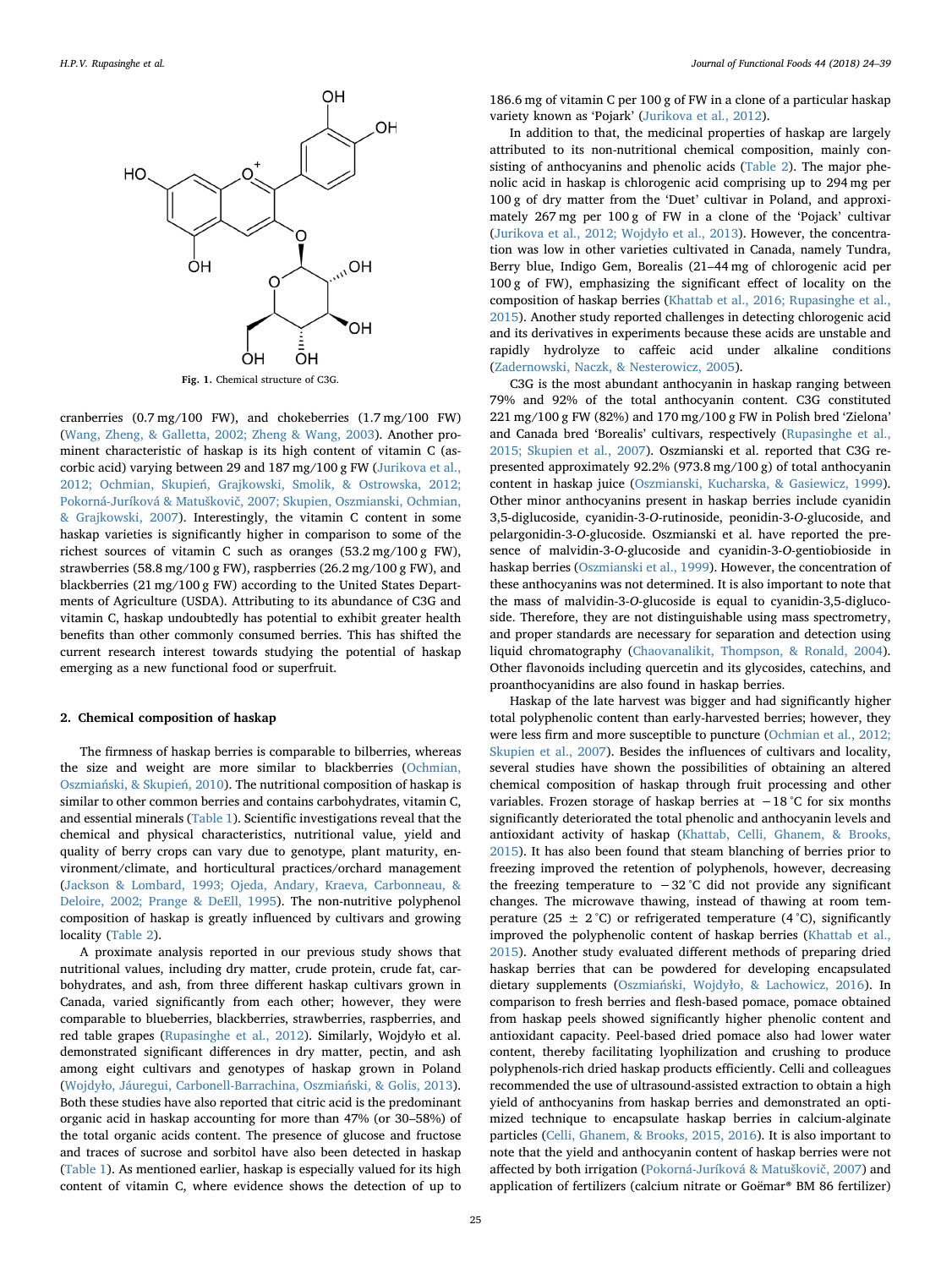<span id="page-2-0"></span>Chemical composition of haskap berries: major constitutes/nutritional composition.

| Constituent           | Location                                   | Cultivar                                                              | Concentration                                      | References                                                       |  |  |  |
|-----------------------|--------------------------------------------|-----------------------------------------------------------------------|----------------------------------------------------|------------------------------------------------------------------|--|--|--|
| Proximate composition |                                            |                                                                       |                                                    |                                                                  |  |  |  |
| Dry matter            | Saskatchewan, Canada                       | Borealis, Indigo Gem, Tundra                                          | 12.4-17.7%                                         | (Rupasinghe et al., 2012)                                        |  |  |  |
|                       | Rajkowo & Skierniewice, Poland             | Zielona, Czelabinka, Duet, Jolanta, Wotjek                            | 12.7-16.9%                                         | (Skupien et al., 2007; Wojdyło et al., 2013)                     |  |  |  |
|                       | Brno, Czech Republic                       | Amur, Altaj, Sinoglaska, Amfora, Pojark                               | 13.8-18.1%                                         | (Jurikova et al., 2012)                                          |  |  |  |
|                       | Nitra, Slovakia                            | Pojark and Turcz. ex Freyn                                            | 14.4-20.3%                                         | (Pokorná-Juríková & Matuškovič, 2007)                            |  |  |  |
| Protein               | Saskatchewan, Canada<br>Khabarovsk, Russia | Borealis, Indigo Gem, Tundra<br>Kamtschatica                          | $4.6 - 8.4%$<br>2.1%                               | (Rupasinghe et al., 2012)<br>(Caprioli et al., 2016)             |  |  |  |
| Fat                   | Saskatchewan, Canada                       | Borealis, Indigo Gem, Tundra                                          | $2.2 - 4.8%$                                       | (Rupasinghe et al., 2012)                                        |  |  |  |
|                       | Khabarovsk, Russia                         | Kamtschatica                                                          | 0.01%                                              | (Caprioli et al., 2016)                                          |  |  |  |
| Fibre                 | Khabarovsk, Russia                         | Kamtschatica                                                          | 8.3%                                               | (Caprioli et al., 2016)                                          |  |  |  |
| Pectin                | Skierniewice, Poland                       | Czelabinka, Duet, Jolanta, Wotjek                                     | $0.59 - 1.26%$                                     | (Wojdyło et al., 2013)                                           |  |  |  |
| Carbohydrate          | Saskatchewan, Canada                       | Borealis, Indigo Gem, and Tundra                                      | 10.2-15.6%                                         | (Rupasinghe et al., 2012)                                        |  |  |  |
| Ash                   | Saskatchewan, Canada                       | Borealis, Indigo Gem, Tundra                                          | 3.27-4.33%                                         | (Rupasinghe et al., 2012)                                        |  |  |  |
|                       | Skierniewice, Poland                       | Czelabinka, Duet, Jolanta, Wotjek                                     | $0.49 - 0.64%$                                     | (Wojdyło et al., 2013)                                           |  |  |  |
|                       | Khabarovsk, Russia                         | Kamtschatica                                                          | 0.45%                                              | (Caprioli et al., 2016)                                          |  |  |  |
| Sugar profile         |                                            |                                                                       |                                                    |                                                                  |  |  |  |
| Sucrose               | Nova Scotia, Canada                        | Berry Blue, Borealis, Tundra, Indigo Gem, LC                          | $< 0.2$ g/100 g FW                                 | (Rupasinghe et al., 2015)                                        |  |  |  |
| Fructose              | Nova Scotia, Canada                        | Berry Blue, Borealis, Tundra, Indigo Gem, LC                          | $0.9 - 2.9$ g/100 g FW                             | (Rupasinghe et al., 2015)                                        |  |  |  |
|                       | Piotrowice, Poland                         | Wojtek                                                                | 2.8 g/100 FW                                       | (Oszmiański et al., 2016)                                        |  |  |  |
|                       | Pavlovsk, Russia                           | Not specified                                                         | $0.03$ g/ $100$ g DW                               | (Lefèvre et al., 2011)                                           |  |  |  |
| Glucose               | Nova Scotia, Canada                        | Berry Blue, Borealis, Tundra, Indigo Gem, LC                          | 0.8-3.4 $g/100 g$ FW                               | (Rupasinghe et al., 2015)                                        |  |  |  |
|                       | Piotrowice, Poland                         | Wojtek                                                                | 3.6 g/100 FW                                       | (Oszmiański et al., 2016)                                        |  |  |  |
|                       | Skierniewice, Poland                       | Czelabinka, Duet, Jolanta, Wotjek                                     | $0.1 - 0.6$ g/100 g DM                             | (Wojdyło et al., 2013)                                           |  |  |  |
| Sorbitol              | Skierniewice, Poland                       | Czelabinka, Duet, Jolanta, Wotjek                                     | 0.04-0.1 $g/100 g$ DM                              | (Wojdyło et al., 2013)                                           |  |  |  |
| Organic acids         |                                            |                                                                       |                                                    |                                                                  |  |  |  |
| Citric acid           | Nova Scotia, Canada                        | Berry Blue, Borealis, Tundra, Indigo Gem, LC                          | 30-58%                                             | (Rupasinghe et al., 2015)                                        |  |  |  |
|                       | Skierniewice, Poland                       | Czelabinka, Duet, Jolanta, Wotjek                                     | 47%                                                | (Wojdyło et al., 2013)                                           |  |  |  |
| Quinic acid           | Nova Scotia, Canada                        | Berry Blue, Borealis, Tundra, Indigo Gem, LC                          | 10-32%                                             | (Rupasinghe et al., 2015)                                        |  |  |  |
|                       | Skierniewice, Poland                       | Czelabinka, Duet, Jolanta, Wotjek                                     | 57.9-81.3 mg/100 g DM                              | (Wojdyło et al., 2013)                                           |  |  |  |
| Malic acid            | Nova Scotia, Canada                        | Berry Blue, Borealis, Tundra, Indigo Gem, LC                          | 28-50%                                             | (Rupasinghe et al., 2015)                                        |  |  |  |
|                       | Skierniewice, Poland                       | Czelabinka, Duet, Jolanta, Wotjek                                     | 185.9-411.3 mg/100 g DM                            | (Wojdyło et al., 2013)                                           |  |  |  |
| Phytic acid           | Skierniewice, Poland                       | Czelabinka, Duet, Jolanta, Wotjek                                     | 271.8-472.5 mg/100 g DM                            | (Wojdyło et al., 2013)                                           |  |  |  |
| Oxalic acid           | Skierniewice, Poland                       | Czelabinka, Duet, Jolanta, Wotjek                                     | 72.1-97.2 mg/100 g DM                              | (Wojdyło et al., 2013)                                           |  |  |  |
| <b>Vitamins</b>       |                                            |                                                                       |                                                    |                                                                  |  |  |  |
| Vitamin C             | Rajkowo, Poland                            | Wojtek, Brazowa                                                       | $42.7 - 113$ mg/100 g                              | (Ochmian et al., 2012; Skupien et al., 2007)                     |  |  |  |
|                       | Skierniewice, Poland                       | Czelabinka, Duet, Jolanta, Wotjek                                     | 3.2-32.1%                                          | (Wojdyło et al., 2013)                                           |  |  |  |
|                       | Brno, Czech Republic                       | Amur, Altaj, Sinoglaska, Amfora, Pojark                               | $67.7 - 186.6$ mg/100 g                            | (Jurikova et al., 2012)                                          |  |  |  |
|                       | Nitra, Slovakia                            | Pojark and Turcz. ex Freyn                                            | 28.6-87.0 mg/100 g                                 | (Pokorná-Juríková & Matuškovič, 2007)                            |  |  |  |
| <b>Minerals</b>       |                                            |                                                                       |                                                    |                                                                  |  |  |  |
| Manganese             | Saskatchewan, Canada                       | Borealis, Indigo Gem, Tundra                                          | 10.5-12.3%                                         | (Rupasinghe et al., 2012)                                        |  |  |  |
|                       | Pavlovsk, Russia                           | Not specified                                                         | 1301.3 mg/100 g DW                                 | (Lefèvre et al., 2011)                                           |  |  |  |
| Magnesium             | Brno, Czech Republic                       | Amur, Altaj, Sinoglaska, Amfora, Pojark                               | 8.44-15.4 mg/100 g FW                              | (Jurikova et al., 2012)                                          |  |  |  |
|                       | Nitra, Slovakia                            | Pojark and Turcz. ex Freyn                                            | 46.8-95.2 mg/100 g DW                              | (Pokorná-Juríková & Matuškovič, 2007)                            |  |  |  |
|                       | Pavlovsk, Russia                           | Not specified                                                         | 115.7 mg/100 g DW                                  | (Lefèvre et al., 2011)                                           |  |  |  |
| Potassium             | Brno, Czech Republic<br>Nitra, Slovakia    | Amur, Altaj, Sinoglaska, Amfora, Pojark<br>Pojark and Turcz. ex Freyn | 224.4-422 mg/100 g FW<br>1017.5-1476.4 mg/100 g DW | (Jurikova et al., 2012)<br>(Pokorná-Juríková & Matuškovič, 2007) |  |  |  |
|                       | Pavlovsk, Russia                           | Not specified                                                         | 1777 mg/100 g DW                                   | (Lefèvre et al., 2011)                                           |  |  |  |
| Sodium                | Saskatchewan, Canada                       | Borealis, Indigo Gem, Tundra                                          | 0.02%                                              | (Rupasinghe et al., 2012)                                        |  |  |  |
|                       | Nitra, Slovakia                            | Pojark and Turcz. ex Freyn                                            | 3.7-14.0 mg/100 g                                  | (Pokorná-Juríková & Matuškovič, 2007)                            |  |  |  |
| Phosphorous           | Saskatchewan, Canada                       | Borealis, Indigo Gem, Tundra                                          | $0.17 - 0.24%$                                     | (Rupasinghe et al., 2012)                                        |  |  |  |
|                       | Brno, Czech Republic                       | Amur, Altaj, Sinoglaska, Amfora, Pojark                               | 35.8-66.6 mg/100 g FW                              | (Jurikova et al., 2012)                                          |  |  |  |
|                       | Nitra, Slovakia                            | Pojark and Turcz. ex Freyn                                            | 167.5-277.5 mg/100 g DW                            | (Pokorná-Juríková & Matuškovič, 2007)                            |  |  |  |
| Calcium               | Brno, Czech Republic                       | Amur, Altaj, Sinoglaska, Amfora, Pojark                               | 40.7-52.7 mg/100 g FW                              | (Jurikova et al., 2012)                                          |  |  |  |
|                       | Nitra, Slovakia                            | Pojark and Turcz. ex Freyn                                            | 42.6-167.5 mg/100 g DW                             | (Pokorná-Juríková & Matuškovič, 2007)                            |  |  |  |
|                       | Pavlovsk, Russia                           | Not specified                                                         | 266 mg/100 g DW                                    | (Lefèvre et al., 2011)                                           |  |  |  |
| Iron                  | Pavlovsk, Russia                           | Not specified                                                         | 2909.7 mg/100 g DW                                 | (Lefèvre et al., 2011)                                           |  |  |  |
|                       |                                            |                                                                       |                                                    |                                                                  |  |  |  |

#### ([Szot & Wieniarska, 2012\)](#page-14-5).

## 3. Bioavailability of haskap

Bioavailability is the degree to which an ingested nutrient or bioactive compound is available in the systemic circulation to exert its biological effects at the specific target sites [\(Porrini & Riso, 2008\)](#page-14-6). The bioavailability of anthocyanins, C3G in particular, has been extensively reviewed elsewhere [\(Czank et al., 2013; de Ferrars et al., 2014;](#page-12-5) [Kamiloglu, Capanoglu, Grootaert, & Van Camp, 2015; McGhie &](#page-12-5) [Walton, 2007; Miyazawa et al., 1999; Olivas-Aguirre et al., 2016\)](#page-12-5). A clinical trial shows that the bioavailability of anthocyanins are comparable to other flavonoid subclasses, such as flavanols and flavones, and are indeed more bioavailable than previously perceived ([Czank et al., 2013](#page-12-5)). Czank et al. conducted a clinical trial utilizing  $^{13}C_5$ -labelled C3G and reported that the relative bioavailability of C3G was 12.4% (5.4% in urine and 7% in breath) after consumption of 500 mg bolus dose of  ${}^{13}C_5$ -C3G ([Czank et al., 2013](#page-12-5)). The study also reported the detection of metabolites such as phase II conjugates of C3G and cyanidin, degradants (protocatechuic acid, PCA), phase II conjugates of PCA, phenylacetic acids, phenylpropenoic acids, and hippuric acid in serum, urine, and fecal samples.

Unlike other flavonoid subclasses, anthocyanins are subjected to pH-dependent equilibrium in aqueous solution, where they exist in at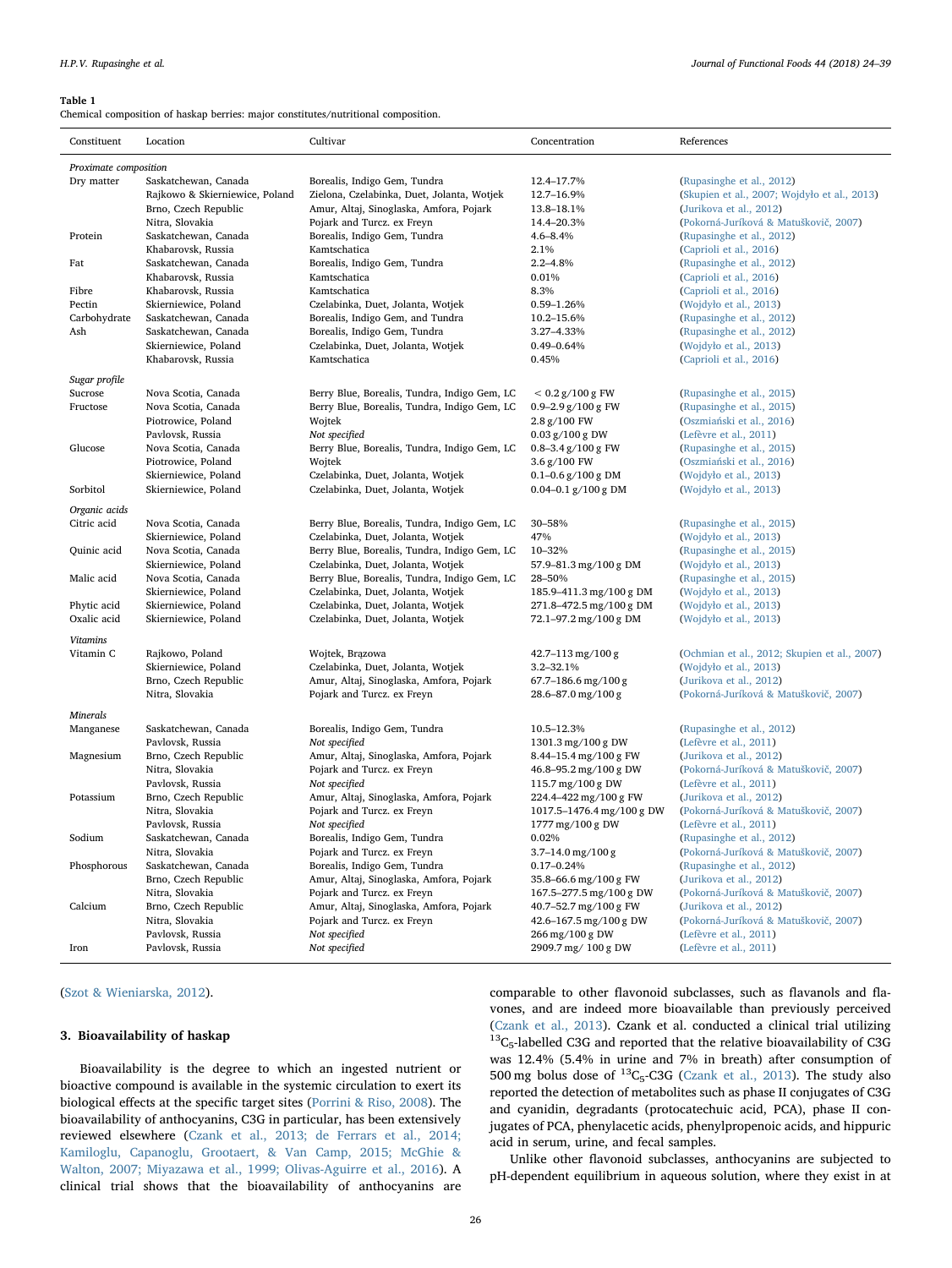<span id="page-3-0"></span>Chemical composition of haskap berries: minor constituents/phytochemicals.

| Phenolic acids<br>Caffeic acid<br>Nova Scotia, Canada<br>Berry Blue, Borealis, Tundra, Indigo<br>$0.1 - 0.2$ mg/100 g FW<br>(Rupasinghe et al., 2015)<br>Gem, LC<br>Olsztyn, Poland<br>59.8 mg/100 g DW<br>Sevast<br>(Zadernowski et al., 2005)<br>Chlorogenic acid (3-caffeoylquinic<br>Nova Scotia, Canada<br>Berry Blue, Borealis, Tundra, Indigo<br>20.7-44.0 mg/100 g FW<br>(Khattab et al., 2016; Rupasinghe<br>acid)<br>Gem, LC<br>et al., 2015)<br>Quebec, Canada<br>Not specified<br>$1.08 \,\mathrm{mg}/100 \,\mathrm{g}$ FW<br>(Dudonné et al., 2015)<br>Lebork & Osielko, Poland<br>Wojtek, Brazowa, Zielona, Jolanta<br>7.6-55.5 mg/ 100 g DM<br>(Kusznierewicz et al., 2012)<br>Wojtek, Brązowa, Zielona<br>Rajkowo, Poland<br>$12.5 - 19.6$ mg/100 g<br>(Ochmian et al., 2012; Skupien<br>et al., 2007)<br>(Wojdyło et al., 2013)<br>Skierniewice, Poland<br>Czelabinka, Duet, Jolanta, Wotjek<br>76.6-294.0 mg/100 g DM<br>Brno, Czech Republic<br>Amur, Altaj, Sinoglaska, Amfora, Sevast<br>86.6-267.1 mg/100 g FW<br>(Jurikova et al., 2012)<br>Oregon, USA<br>Boczkarnikovae, Edulis, Stenantha,<br>30.4-156.2 mg/100 g FW<br>(Chaovanalikit et al., 2004)<br>Pallassi, Kamtschatica<br>Tundra, Berry blue, and Indigo gem<br>(Khattab et al., 2016)<br>Neochlorogenic acid (5-caffeoylquinic<br>Nova Scotia, Canada<br>2.0–5.0 mg/100 g FW<br>Not specified<br>34.4 mg/100 g FW<br>(Dudonné et al., 2015)<br>acid)<br>Quebec, Canada<br>Lebork & Osielko, Poland<br>Wojtek, Brazowa, Zielona, Jolanta<br>184.1-381.6 mg/100 g DM<br>(Kusznierewicz et al., 2012)<br>Rajkowo, Poland<br>Wojtek, Brązowa, Zielona<br>$1.1 - 3.0$ mg/100 g FW<br>(Ochmian et al., 2012; Skupien<br>et al., 2007)<br>Czelabinka, Duet, Jolanta, Wotjek<br>(Wojdyło et al., 2013)<br>Skierniewice, Poland<br>$1.4 - 15.4$ mg/100 g DM<br>3,5-dicaffeoylquinic acid<br>Rajkowo, Poland<br>Wojtek, Brązowa, Zielona<br>3.5-6.2 mg/100 g FW<br>(Ochmian et al., 2012; Skupien<br>et al., 2007)<br>Czelabinka, Duet, Jolanta, Wotjek<br>(Wojdyło et al., 2013)<br>Skierniewice, Poland<br>12.9-36.7 mg/100 g DM<br>Protocatechuic acid<br>Quebec, Canada<br>Not specified<br>$0.3 \,\mathrm{mg}/100 \,\mathrm{g}$ FW<br>(Dudonné et al., 2015)<br>Olsztyn, Poland<br>14.4 mg/100 g DW<br>(Zadernowski et al., 2005)<br>Sevast<br>Olsztyn, Poland<br>201.4 mg/100 g DW<br>(Zadernowski et al., 2005)<br>m-coumaric acid<br>Sevast<br>Olsztyn, Poland<br>123.5 mg/100 g DW<br>(Zadernowski et al., 2005)<br>Salicylic acid<br>Sevast<br>Anthocyanins<br>Cyanidin-3-O-glucoside (C3G,<br>Berry Blue, Borealis, Tundra, Indigo<br>(Khattab et al., 2016; Rupasinghe<br>Nova Scotia, Canada<br>67.7-649.0 mg/100 g FW<br>Chrysanthemin)<br>Gem, LC<br>et al., 2015)<br>Saskatchewan, Canada<br>(Celli et al., 2015)<br>Indigo gem<br>1675.0 mg/100 g DW<br>Lebork & Osielko, Poland<br>Wojtek, Brazowa, Zielona, Jolanta<br>1649.4-4226.7 mg/100 g DM<br>(Kusznierewicz et al., 2012)<br>Wojtek, Brązowa, Zielona<br>81.7-222.2 mg/100 g FW<br>(Ochmian et al., 2012; Skupien<br>Rajkowo, Poland<br>et al., 2007)<br>(Wojdyło et al., 2013)<br>Skierniewice, Poland<br>Czelabinka, Duet, Jolanta, Wotjek<br>222. 5-805.8 mg/100 g DM<br>Osielsko, Poland<br>Not specified<br>974.0 mg/100 g FW<br>(Oszmianski et al., 1999)<br>Khabarovsk, Russia<br>Kamtschatica<br>1076.3 mg/100 g DW<br>(Caprioli et al., 2016)<br>Cyanidin-3,5-diglucoside<br>Tundra, Berry blue, and Indigo gem<br>15.0-31.0 mg/100 g FW<br>(Khattab et al., 2016)<br>Nova Scotia, Canada<br>125.0 mg/100 g DW<br>(Celli et al., 2015)<br>Saskatchewan, Canada<br>Indigo gem<br>Wojtek, Brazowa, Zielona, Jolanta<br>61.4-152.2 mg/100 g DM<br>Lebork & Osielko, Poland<br>(Kusznierewicz et al., 2012)<br>Wojtek, Brązowa, Zielona<br>4.2-17.9 mg/ 100 g FW<br>(Ochmian et al., 2012; Skupien<br>Rajkowo, Poland<br>et al., 2007)<br>Czelabinka, Duet, Jolanta, Wotjek<br>(Wojdyło et al., 2013)<br>Skierniewice, Poland<br>4.6-42.0 mg/100 g DM<br>Osielsko, Poland<br>Not specified<br>42.0 mg/100 g FW<br>(Oszmianski et al., 1999)<br>Khabarovsk, Russia<br>Kamtschatica<br>80.7 mg/100 g DW<br>(Caprioli et al., 2016)<br>10.0-64.9 mg/100 g FW<br>(Khattab et al., 2016; Rupasinghe<br>Cyanidin-3-O-rutinoside<br>Nova Scotia, Canada<br>Berry Blue, Borealis, Tundra, Indigo<br>Gem, LC<br>et al., 2015)<br>Indigo gem<br>65.0 mg/100 g DW<br>(Celli et al., 2015)<br>Saskatchewan, Canada<br>Lebork & Osielko, Poland<br>Wojtek, Brazowa, Zielona, Jolanta<br>32.2-167.7 mg/100 g DM<br>(Kusznierewicz et al., 2012)<br>Rajkowo, Poland<br>Wojtek, Brązowa, Zielona<br>1.00-18.0 mg/100 g<br>(Ochmian et al., 2012)<br>Skierniewice, Poland<br>Czelabinka, Duet, Jolanta, Wotjek<br>40.2-195.2 mg/100 g DM<br>(Wojdyło et al., 2013)<br>Osielsko, Poland<br>Not specified<br>15.0 mg/100 g FW<br>(Oszmianski et al., 1999)<br>Pelargonidin-3-O-glucoside<br>Berry Blue, Borealis, Tundra, Indigo<br>3.9-14.7 mg/ 100 g FW<br>Nova Scotia, Canada<br>(Khattab et al., 2016; Rupasinghe<br>Gem, LC<br>et al., 2015)<br>Saskatchewan, Canada<br>Indigo gem<br>29.0 mg/100 g DW<br>(Celli et al., 2015)<br>Skierniewice, Poland<br>Czelabinka, Duet, Jolanta, Wotjek<br>$0.2 - 22.5$ mg/100 g DM<br>(Wojdyło et al., 2013)<br>Piotrowice, Poland<br>Wojtek<br>$12.3 \,\mathrm{mg}/100 \,\mathrm{g}$ DM<br>(Oszmiański et al., 2016)<br>Khabarovsk, Russia<br>Kamtschatica<br>8.1 mg/100 g DM<br>(Caprioli et al., 2016)<br>Tundra, Berry blue, and Indigo gem<br>Peonidin-3-O-glucoside<br>Nova Scotia, Canada<br>3.0-25.0 mg/100 g $FW$<br>(Khattab et al., 2016)<br>Rajkowo, Poland<br>Wojtek, Brązowa, Zielona<br>(Ochmian et al., 2012)<br>3.0–12.7 mg/100 g FW<br>Skierniewice, Poland<br>Czelabinka, Duet, Jolanta, Wotjek<br>$0.45 - 4.69$ mg/100 g DM<br>(Wojdyło et al., 2013)<br>Piotrowice, Poland<br>45.7 mg/100 g DM<br>(Oszmiański et al., 2016)<br>Wojtek<br>Khabarovsk, Russia<br>Kamtschatica<br>66.6 mg/100 g DM<br>(Caprioli et al., 2016)<br>Other flavonoids<br>Quercetin<br>(Rupasinghe et al., 2015)<br>Nova Scotia, Canada<br>Berry Blue, Borealis, Tundra, Indigo<br>$0.1 - 0.2$ mg/ $100$ g FW<br>Gem, LC<br>Brno, Czech Republic<br>Amur, Altaj, Sinoglaska, Amfora, Sevast<br>(Jurikova et al., 2012)<br>$8.4 - 15.8$ mg/100 g FW<br>Rajkowo, Poland<br>Zielona<br>13.3 mg/100 g FW<br>(Skupien et al., 2007)<br>Quercetin-3-O-galactoside<br>Nova Scotia, Canada<br>Borealis, LC<br>$0.1 \,\mathrm{mg}/ 100 \,\mathrm{g}$ FW<br>(Rupasinghe et al., 2015)<br>Lebork & Osielko, Poland<br>Wojtek, Brazowa, Zielona, Jolanta<br>5.1-15.0 mg/100 g DM<br>(Kusznierewicz et al., 2012) | Constituent | Location | Cultivar | Concentration | References               |
|----------------------------------------------------------------------------------------------------------------------------------------------------------------------------------------------------------------------------------------------------------------------------------------------------------------------------------------------------------------------------------------------------------------------------------------------------------------------------------------------------------------------------------------------------------------------------------------------------------------------------------------------------------------------------------------------------------------------------------------------------------------------------------------------------------------------------------------------------------------------------------------------------------------------------------------------------------------------------------------------------------------------------------------------------------------------------------------------------------------------------------------------------------------------------------------------------------------------------------------------------------------------------------------------------------------------------------------------------------------------------------------------------------------------------------------------------------------------------------------------------------------------------------------------------------------------------------------------------------------------------------------------------------------------------------------------------------------------------------------------------------------------------------------------------------------------------------------------------------------------------------------------------------------------------------------------------------------------------------------------------------------------------------------------------------------------------------------------------------------------------------------------------------------------------------------------------------------------------------------------------------------------------------------------------------------------------------------------------------------------------------------------------------------------------------------------------------------------------------------------------------------------------------------------------------------------------------------------------------------------------------------------------------------------------------------------------------------------------------------------------------------------------------------------------------------------------------------------------------------------------------------------------------------------------------------------------------------------------------------------------------------------------------------------------------------------------------------------------------------------------------------------------------------------------------------------------------------------------------------------------------------------------------------------------------------------------------------------------------------------------------------------------------------------------------------------------------------------------------------------------------------------------------------------------------------------------------------------------------------------------------------------------------------------------------------------------------------------------------------------------------------------------------------------------------------------------------------------------------------------------------------------------------------------------------------------------------------------------------------------------------------------------------------------------------------------------------------------------------------------------------------------------------------------------------------------------------------------------------------------------------------------------------------------------------------------------------------------------------------------------------------------------------------------------------------------------------------------------------------------------------------------------------------------------------------------------------------------------------------------------------------------------------------------------------------------------------------------------------------------------------------------------------------------------------------------------------------------------------------------------------------------------------------------------------------------------------------------------------------------------------------------------------------------------------------------------------------------------------------------------------------------------------------------------------------------------------------------------------------------------------------------------------------------------------------------------------------------------------------------------------------------------------------------------------------------------------------------------------------------------------------------------------------------------------------------------------------------------------------------------------------------------------------------------------------------------------------------------------------------------------------------------------------------------------------------------------------------------------------------------------------------------------------------------------------------------------------------------------------------------------------------------------------------------------------------------------------------------------------------------------------------------------------------------------------------------------------------------------------------------------------------------------------------------------------------------------------------------------------------------------------------------------------------------------------------------------------------------------------------------------------------------------------------------------------------------------------------------------------------------------------------------------------------------------|-------------|----------|----------|---------------|--------------------------|
|                                                                                                                                                                                                                                                                                                                                                                                                                                                                                                                                                                                                                                                                                                                                                                                                                                                                                                                                                                                                                                                                                                                                                                                                                                                                                                                                                                                                                                                                                                                                                                                                                                                                                                                                                                                                                                                                                                                                                                                                                                                                                                                                                                                                                                                                                                                                                                                                                                                                                                                                                                                                                                                                                                                                                                                                                                                                                                                                                                                                                                                                                                                                                                                                                                                                                                                                                                                                                                                                                                                                                                                                                                                                                                                                                                                                                                                                                                                                                                                                                                                                                                                                                                                                                                                                                                                                                                                                                                                                                                                                                                                                                                                                                                                                                                                                                                                                                                                                                                                                                                                                                                                                                                                                                                                                                                                                                                                                                                                                                                                                                                                                                                                                                                                                                                                                                                                                                                                                                                                                                                                                                                                                                                                                                                                                                                                                                                                                                                                                                                                                                                                                                                                                                  |             |          |          |               |                          |
|                                                                                                                                                                                                                                                                                                                                                                                                                                                                                                                                                                                                                                                                                                                                                                                                                                                                                                                                                                                                                                                                                                                                                                                                                                                                                                                                                                                                                                                                                                                                                                                                                                                                                                                                                                                                                                                                                                                                                                                                                                                                                                                                                                                                                                                                                                                                                                                                                                                                                                                                                                                                                                                                                                                                                                                                                                                                                                                                                                                                                                                                                                                                                                                                                                                                                                                                                                                                                                                                                                                                                                                                                                                                                                                                                                                                                                                                                                                                                                                                                                                                                                                                                                                                                                                                                                                                                                                                                                                                                                                                                                                                                                                                                                                                                                                                                                                                                                                                                                                                                                                                                                                                                                                                                                                                                                                                                                                                                                                                                                                                                                                                                                                                                                                                                                                                                                                                                                                                                                                                                                                                                                                                                                                                                                                                                                                                                                                                                                                                                                                                                                                                                                                                                  |             |          |          |               |                          |
|                                                                                                                                                                                                                                                                                                                                                                                                                                                                                                                                                                                                                                                                                                                                                                                                                                                                                                                                                                                                                                                                                                                                                                                                                                                                                                                                                                                                                                                                                                                                                                                                                                                                                                                                                                                                                                                                                                                                                                                                                                                                                                                                                                                                                                                                                                                                                                                                                                                                                                                                                                                                                                                                                                                                                                                                                                                                                                                                                                                                                                                                                                                                                                                                                                                                                                                                                                                                                                                                                                                                                                                                                                                                                                                                                                                                                                                                                                                                                                                                                                                                                                                                                                                                                                                                                                                                                                                                                                                                                                                                                                                                                                                                                                                                                                                                                                                                                                                                                                                                                                                                                                                                                                                                                                                                                                                                                                                                                                                                                                                                                                                                                                                                                                                                                                                                                                                                                                                                                                                                                                                                                                                                                                                                                                                                                                                                                                                                                                                                                                                                                                                                                                                                                  |             |          |          |               |                          |
|                                                                                                                                                                                                                                                                                                                                                                                                                                                                                                                                                                                                                                                                                                                                                                                                                                                                                                                                                                                                                                                                                                                                                                                                                                                                                                                                                                                                                                                                                                                                                                                                                                                                                                                                                                                                                                                                                                                                                                                                                                                                                                                                                                                                                                                                                                                                                                                                                                                                                                                                                                                                                                                                                                                                                                                                                                                                                                                                                                                                                                                                                                                                                                                                                                                                                                                                                                                                                                                                                                                                                                                                                                                                                                                                                                                                                                                                                                                                                                                                                                                                                                                                                                                                                                                                                                                                                                                                                                                                                                                                                                                                                                                                                                                                                                                                                                                                                                                                                                                                                                                                                                                                                                                                                                                                                                                                                                                                                                                                                                                                                                                                                                                                                                                                                                                                                                                                                                                                                                                                                                                                                                                                                                                                                                                                                                                                                                                                                                                                                                                                                                                                                                                                                  |             |          |          |               |                          |
|                                                                                                                                                                                                                                                                                                                                                                                                                                                                                                                                                                                                                                                                                                                                                                                                                                                                                                                                                                                                                                                                                                                                                                                                                                                                                                                                                                                                                                                                                                                                                                                                                                                                                                                                                                                                                                                                                                                                                                                                                                                                                                                                                                                                                                                                                                                                                                                                                                                                                                                                                                                                                                                                                                                                                                                                                                                                                                                                                                                                                                                                                                                                                                                                                                                                                                                                                                                                                                                                                                                                                                                                                                                                                                                                                                                                                                                                                                                                                                                                                                                                                                                                                                                                                                                                                                                                                                                                                                                                                                                                                                                                                                                                                                                                                                                                                                                                                                                                                                                                                                                                                                                                                                                                                                                                                                                                                                                                                                                                                                                                                                                                                                                                                                                                                                                                                                                                                                                                                                                                                                                                                                                                                                                                                                                                                                                                                                                                                                                                                                                                                                                                                                                                                  |             |          |          |               |                          |
|                                                                                                                                                                                                                                                                                                                                                                                                                                                                                                                                                                                                                                                                                                                                                                                                                                                                                                                                                                                                                                                                                                                                                                                                                                                                                                                                                                                                                                                                                                                                                                                                                                                                                                                                                                                                                                                                                                                                                                                                                                                                                                                                                                                                                                                                                                                                                                                                                                                                                                                                                                                                                                                                                                                                                                                                                                                                                                                                                                                                                                                                                                                                                                                                                                                                                                                                                                                                                                                                                                                                                                                                                                                                                                                                                                                                                                                                                                                                                                                                                                                                                                                                                                                                                                                                                                                                                                                                                                                                                                                                                                                                                                                                                                                                                                                                                                                                                                                                                                                                                                                                                                                                                                                                                                                                                                                                                                                                                                                                                                                                                                                                                                                                                                                                                                                                                                                                                                                                                                                                                                                                                                                                                                                                                                                                                                                                                                                                                                                                                                                                                                                                                                                                                  |             |          |          |               |                          |
|                                                                                                                                                                                                                                                                                                                                                                                                                                                                                                                                                                                                                                                                                                                                                                                                                                                                                                                                                                                                                                                                                                                                                                                                                                                                                                                                                                                                                                                                                                                                                                                                                                                                                                                                                                                                                                                                                                                                                                                                                                                                                                                                                                                                                                                                                                                                                                                                                                                                                                                                                                                                                                                                                                                                                                                                                                                                                                                                                                                                                                                                                                                                                                                                                                                                                                                                                                                                                                                                                                                                                                                                                                                                                                                                                                                                                                                                                                                                                                                                                                                                                                                                                                                                                                                                                                                                                                                                                                                                                                                                                                                                                                                                                                                                                                                                                                                                                                                                                                                                                                                                                                                                                                                                                                                                                                                                                                                                                                                                                                                                                                                                                                                                                                                                                                                                                                                                                                                                                                                                                                                                                                                                                                                                                                                                                                                                                                                                                                                                                                                                                                                                                                                                                  |             |          |          |               |                          |
|                                                                                                                                                                                                                                                                                                                                                                                                                                                                                                                                                                                                                                                                                                                                                                                                                                                                                                                                                                                                                                                                                                                                                                                                                                                                                                                                                                                                                                                                                                                                                                                                                                                                                                                                                                                                                                                                                                                                                                                                                                                                                                                                                                                                                                                                                                                                                                                                                                                                                                                                                                                                                                                                                                                                                                                                                                                                                                                                                                                                                                                                                                                                                                                                                                                                                                                                                                                                                                                                                                                                                                                                                                                                                                                                                                                                                                                                                                                                                                                                                                                                                                                                                                                                                                                                                                                                                                                                                                                                                                                                                                                                                                                                                                                                                                                                                                                                                                                                                                                                                                                                                                                                                                                                                                                                                                                                                                                                                                                                                                                                                                                                                                                                                                                                                                                                                                                                                                                                                                                                                                                                                                                                                                                                                                                                                                                                                                                                                                                                                                                                                                                                                                                                                  |             |          |          |               |                          |
|                                                                                                                                                                                                                                                                                                                                                                                                                                                                                                                                                                                                                                                                                                                                                                                                                                                                                                                                                                                                                                                                                                                                                                                                                                                                                                                                                                                                                                                                                                                                                                                                                                                                                                                                                                                                                                                                                                                                                                                                                                                                                                                                                                                                                                                                                                                                                                                                                                                                                                                                                                                                                                                                                                                                                                                                                                                                                                                                                                                                                                                                                                                                                                                                                                                                                                                                                                                                                                                                                                                                                                                                                                                                                                                                                                                                                                                                                                                                                                                                                                                                                                                                                                                                                                                                                                                                                                                                                                                                                                                                                                                                                                                                                                                                                                                                                                                                                                                                                                                                                                                                                                                                                                                                                                                                                                                                                                                                                                                                                                                                                                                                                                                                                                                                                                                                                                                                                                                                                                                                                                                                                                                                                                                                                                                                                                                                                                                                                                                                                                                                                                                                                                                                                  |             |          |          |               |                          |
|                                                                                                                                                                                                                                                                                                                                                                                                                                                                                                                                                                                                                                                                                                                                                                                                                                                                                                                                                                                                                                                                                                                                                                                                                                                                                                                                                                                                                                                                                                                                                                                                                                                                                                                                                                                                                                                                                                                                                                                                                                                                                                                                                                                                                                                                                                                                                                                                                                                                                                                                                                                                                                                                                                                                                                                                                                                                                                                                                                                                                                                                                                                                                                                                                                                                                                                                                                                                                                                                                                                                                                                                                                                                                                                                                                                                                                                                                                                                                                                                                                                                                                                                                                                                                                                                                                                                                                                                                                                                                                                                                                                                                                                                                                                                                                                                                                                                                                                                                                                                                                                                                                                                                                                                                                                                                                                                                                                                                                                                                                                                                                                                                                                                                                                                                                                                                                                                                                                                                                                                                                                                                                                                                                                                                                                                                                                                                                                                                                                                                                                                                                                                                                                                                  |             |          |          |               |                          |
|                                                                                                                                                                                                                                                                                                                                                                                                                                                                                                                                                                                                                                                                                                                                                                                                                                                                                                                                                                                                                                                                                                                                                                                                                                                                                                                                                                                                                                                                                                                                                                                                                                                                                                                                                                                                                                                                                                                                                                                                                                                                                                                                                                                                                                                                                                                                                                                                                                                                                                                                                                                                                                                                                                                                                                                                                                                                                                                                                                                                                                                                                                                                                                                                                                                                                                                                                                                                                                                                                                                                                                                                                                                                                                                                                                                                                                                                                                                                                                                                                                                                                                                                                                                                                                                                                                                                                                                                                                                                                                                                                                                                                                                                                                                                                                                                                                                                                                                                                                                                                                                                                                                                                                                                                                                                                                                                                                                                                                                                                                                                                                                                                                                                                                                                                                                                                                                                                                                                                                                                                                                                                                                                                                                                                                                                                                                                                                                                                                                                                                                                                                                                                                                                                  |             |          |          |               |                          |
|                                                                                                                                                                                                                                                                                                                                                                                                                                                                                                                                                                                                                                                                                                                                                                                                                                                                                                                                                                                                                                                                                                                                                                                                                                                                                                                                                                                                                                                                                                                                                                                                                                                                                                                                                                                                                                                                                                                                                                                                                                                                                                                                                                                                                                                                                                                                                                                                                                                                                                                                                                                                                                                                                                                                                                                                                                                                                                                                                                                                                                                                                                                                                                                                                                                                                                                                                                                                                                                                                                                                                                                                                                                                                                                                                                                                                                                                                                                                                                                                                                                                                                                                                                                                                                                                                                                                                                                                                                                                                                                                                                                                                                                                                                                                                                                                                                                                                                                                                                                                                                                                                                                                                                                                                                                                                                                                                                                                                                                                                                                                                                                                                                                                                                                                                                                                                                                                                                                                                                                                                                                                                                                                                                                                                                                                                                                                                                                                                                                                                                                                                                                                                                                                                  |             |          |          |               |                          |
|                                                                                                                                                                                                                                                                                                                                                                                                                                                                                                                                                                                                                                                                                                                                                                                                                                                                                                                                                                                                                                                                                                                                                                                                                                                                                                                                                                                                                                                                                                                                                                                                                                                                                                                                                                                                                                                                                                                                                                                                                                                                                                                                                                                                                                                                                                                                                                                                                                                                                                                                                                                                                                                                                                                                                                                                                                                                                                                                                                                                                                                                                                                                                                                                                                                                                                                                                                                                                                                                                                                                                                                                                                                                                                                                                                                                                                                                                                                                                                                                                                                                                                                                                                                                                                                                                                                                                                                                                                                                                                                                                                                                                                                                                                                                                                                                                                                                                                                                                                                                                                                                                                                                                                                                                                                                                                                                                                                                                                                                                                                                                                                                                                                                                                                                                                                                                                                                                                                                                                                                                                                                                                                                                                                                                                                                                                                                                                                                                                                                                                                                                                                                                                                                                  |             |          |          |               |                          |
|                                                                                                                                                                                                                                                                                                                                                                                                                                                                                                                                                                                                                                                                                                                                                                                                                                                                                                                                                                                                                                                                                                                                                                                                                                                                                                                                                                                                                                                                                                                                                                                                                                                                                                                                                                                                                                                                                                                                                                                                                                                                                                                                                                                                                                                                                                                                                                                                                                                                                                                                                                                                                                                                                                                                                                                                                                                                                                                                                                                                                                                                                                                                                                                                                                                                                                                                                                                                                                                                                                                                                                                                                                                                                                                                                                                                                                                                                                                                                                                                                                                                                                                                                                                                                                                                                                                                                                                                                                                                                                                                                                                                                                                                                                                                                                                                                                                                                                                                                                                                                                                                                                                                                                                                                                                                                                                                                                                                                                                                                                                                                                                                                                                                                                                                                                                                                                                                                                                                                                                                                                                                                                                                                                                                                                                                                                                                                                                                                                                                                                                                                                                                                                                                                  |             |          |          |               |                          |
|                                                                                                                                                                                                                                                                                                                                                                                                                                                                                                                                                                                                                                                                                                                                                                                                                                                                                                                                                                                                                                                                                                                                                                                                                                                                                                                                                                                                                                                                                                                                                                                                                                                                                                                                                                                                                                                                                                                                                                                                                                                                                                                                                                                                                                                                                                                                                                                                                                                                                                                                                                                                                                                                                                                                                                                                                                                                                                                                                                                                                                                                                                                                                                                                                                                                                                                                                                                                                                                                                                                                                                                                                                                                                                                                                                                                                                                                                                                                                                                                                                                                                                                                                                                                                                                                                                                                                                                                                                                                                                                                                                                                                                                                                                                                                                                                                                                                                                                                                                                                                                                                                                                                                                                                                                                                                                                                                                                                                                                                                                                                                                                                                                                                                                                                                                                                                                                                                                                                                                                                                                                                                                                                                                                                                                                                                                                                                                                                                                                                                                                                                                                                                                                                                  |             |          |          |               |                          |
|                                                                                                                                                                                                                                                                                                                                                                                                                                                                                                                                                                                                                                                                                                                                                                                                                                                                                                                                                                                                                                                                                                                                                                                                                                                                                                                                                                                                                                                                                                                                                                                                                                                                                                                                                                                                                                                                                                                                                                                                                                                                                                                                                                                                                                                                                                                                                                                                                                                                                                                                                                                                                                                                                                                                                                                                                                                                                                                                                                                                                                                                                                                                                                                                                                                                                                                                                                                                                                                                                                                                                                                                                                                                                                                                                                                                                                                                                                                                                                                                                                                                                                                                                                                                                                                                                                                                                                                                                                                                                                                                                                                                                                                                                                                                                                                                                                                                                                                                                                                                                                                                                                                                                                                                                                                                                                                                                                                                                                                                                                                                                                                                                                                                                                                                                                                                                                                                                                                                                                                                                                                                                                                                                                                                                                                                                                                                                                                                                                                                                                                                                                                                                                                                                  |             |          |          |               |                          |
|                                                                                                                                                                                                                                                                                                                                                                                                                                                                                                                                                                                                                                                                                                                                                                                                                                                                                                                                                                                                                                                                                                                                                                                                                                                                                                                                                                                                                                                                                                                                                                                                                                                                                                                                                                                                                                                                                                                                                                                                                                                                                                                                                                                                                                                                                                                                                                                                                                                                                                                                                                                                                                                                                                                                                                                                                                                                                                                                                                                                                                                                                                                                                                                                                                                                                                                                                                                                                                                                                                                                                                                                                                                                                                                                                                                                                                                                                                                                                                                                                                                                                                                                                                                                                                                                                                                                                                                                                                                                                                                                                                                                                                                                                                                                                                                                                                                                                                                                                                                                                                                                                                                                                                                                                                                                                                                                                                                                                                                                                                                                                                                                                                                                                                                                                                                                                                                                                                                                                                                                                                                                                                                                                                                                                                                                                                                                                                                                                                                                                                                                                                                                                                                                                  |             |          |          |               |                          |
|                                                                                                                                                                                                                                                                                                                                                                                                                                                                                                                                                                                                                                                                                                                                                                                                                                                                                                                                                                                                                                                                                                                                                                                                                                                                                                                                                                                                                                                                                                                                                                                                                                                                                                                                                                                                                                                                                                                                                                                                                                                                                                                                                                                                                                                                                                                                                                                                                                                                                                                                                                                                                                                                                                                                                                                                                                                                                                                                                                                                                                                                                                                                                                                                                                                                                                                                                                                                                                                                                                                                                                                                                                                                                                                                                                                                                                                                                                                                                                                                                                                                                                                                                                                                                                                                                                                                                                                                                                                                                                                                                                                                                                                                                                                                                                                                                                                                                                                                                                                                                                                                                                                                                                                                                                                                                                                                                                                                                                                                                                                                                                                                                                                                                                                                                                                                                                                                                                                                                                                                                                                                                                                                                                                                                                                                                                                                                                                                                                                                                                                                                                                                                                                                                  |             |          |          |               |                          |
|                                                                                                                                                                                                                                                                                                                                                                                                                                                                                                                                                                                                                                                                                                                                                                                                                                                                                                                                                                                                                                                                                                                                                                                                                                                                                                                                                                                                                                                                                                                                                                                                                                                                                                                                                                                                                                                                                                                                                                                                                                                                                                                                                                                                                                                                                                                                                                                                                                                                                                                                                                                                                                                                                                                                                                                                                                                                                                                                                                                                                                                                                                                                                                                                                                                                                                                                                                                                                                                                                                                                                                                                                                                                                                                                                                                                                                                                                                                                                                                                                                                                                                                                                                                                                                                                                                                                                                                                                                                                                                                                                                                                                                                                                                                                                                                                                                                                                                                                                                                                                                                                                                                                                                                                                                                                                                                                                                                                                                                                                                                                                                                                                                                                                                                                                                                                                                                                                                                                                                                                                                                                                                                                                                                                                                                                                                                                                                                                                                                                                                                                                                                                                                                                                  |             |          |          |               |                          |
|                                                                                                                                                                                                                                                                                                                                                                                                                                                                                                                                                                                                                                                                                                                                                                                                                                                                                                                                                                                                                                                                                                                                                                                                                                                                                                                                                                                                                                                                                                                                                                                                                                                                                                                                                                                                                                                                                                                                                                                                                                                                                                                                                                                                                                                                                                                                                                                                                                                                                                                                                                                                                                                                                                                                                                                                                                                                                                                                                                                                                                                                                                                                                                                                                                                                                                                                                                                                                                                                                                                                                                                                                                                                                                                                                                                                                                                                                                                                                                                                                                                                                                                                                                                                                                                                                                                                                                                                                                                                                                                                                                                                                                                                                                                                                                                                                                                                                                                                                                                                                                                                                                                                                                                                                                                                                                                                                                                                                                                                                                                                                                                                                                                                                                                                                                                                                                                                                                                                                                                                                                                                                                                                                                                                                                                                                                                                                                                                                                                                                                                                                                                                                                                                                  |             |          |          |               |                          |
|                                                                                                                                                                                                                                                                                                                                                                                                                                                                                                                                                                                                                                                                                                                                                                                                                                                                                                                                                                                                                                                                                                                                                                                                                                                                                                                                                                                                                                                                                                                                                                                                                                                                                                                                                                                                                                                                                                                                                                                                                                                                                                                                                                                                                                                                                                                                                                                                                                                                                                                                                                                                                                                                                                                                                                                                                                                                                                                                                                                                                                                                                                                                                                                                                                                                                                                                                                                                                                                                                                                                                                                                                                                                                                                                                                                                                                                                                                                                                                                                                                                                                                                                                                                                                                                                                                                                                                                                                                                                                                                                                                                                                                                                                                                                                                                                                                                                                                                                                                                                                                                                                                                                                                                                                                                                                                                                                                                                                                                                                                                                                                                                                                                                                                                                                                                                                                                                                                                                                                                                                                                                                                                                                                                                                                                                                                                                                                                                                                                                                                                                                                                                                                                                                  |             |          |          |               |                          |
|                                                                                                                                                                                                                                                                                                                                                                                                                                                                                                                                                                                                                                                                                                                                                                                                                                                                                                                                                                                                                                                                                                                                                                                                                                                                                                                                                                                                                                                                                                                                                                                                                                                                                                                                                                                                                                                                                                                                                                                                                                                                                                                                                                                                                                                                                                                                                                                                                                                                                                                                                                                                                                                                                                                                                                                                                                                                                                                                                                                                                                                                                                                                                                                                                                                                                                                                                                                                                                                                                                                                                                                                                                                                                                                                                                                                                                                                                                                                                                                                                                                                                                                                                                                                                                                                                                                                                                                                                                                                                                                                                                                                                                                                                                                                                                                                                                                                                                                                                                                                                                                                                                                                                                                                                                                                                                                                                                                                                                                                                                                                                                                                                                                                                                                                                                                                                                                                                                                                                                                                                                                                                                                                                                                                                                                                                                                                                                                                                                                                                                                                                                                                                                                                                  |             |          |          |               |                          |
|                                                                                                                                                                                                                                                                                                                                                                                                                                                                                                                                                                                                                                                                                                                                                                                                                                                                                                                                                                                                                                                                                                                                                                                                                                                                                                                                                                                                                                                                                                                                                                                                                                                                                                                                                                                                                                                                                                                                                                                                                                                                                                                                                                                                                                                                                                                                                                                                                                                                                                                                                                                                                                                                                                                                                                                                                                                                                                                                                                                                                                                                                                                                                                                                                                                                                                                                                                                                                                                                                                                                                                                                                                                                                                                                                                                                                                                                                                                                                                                                                                                                                                                                                                                                                                                                                                                                                                                                                                                                                                                                                                                                                                                                                                                                                                                                                                                                                                                                                                                                                                                                                                                                                                                                                                                                                                                                                                                                                                                                                                                                                                                                                                                                                                                                                                                                                                                                                                                                                                                                                                                                                                                                                                                                                                                                                                                                                                                                                                                                                                                                                                                                                                                                                  |             |          |          |               |                          |
|                                                                                                                                                                                                                                                                                                                                                                                                                                                                                                                                                                                                                                                                                                                                                                                                                                                                                                                                                                                                                                                                                                                                                                                                                                                                                                                                                                                                                                                                                                                                                                                                                                                                                                                                                                                                                                                                                                                                                                                                                                                                                                                                                                                                                                                                                                                                                                                                                                                                                                                                                                                                                                                                                                                                                                                                                                                                                                                                                                                                                                                                                                                                                                                                                                                                                                                                                                                                                                                                                                                                                                                                                                                                                                                                                                                                                                                                                                                                                                                                                                                                                                                                                                                                                                                                                                                                                                                                                                                                                                                                                                                                                                                                                                                                                                                                                                                                                                                                                                                                                                                                                                                                                                                                                                                                                                                                                                                                                                                                                                                                                                                                                                                                                                                                                                                                                                                                                                                                                                                                                                                                                                                                                                                                                                                                                                                                                                                                                                                                                                                                                                                                                                                                                  |             |          |          |               |                          |
|                                                                                                                                                                                                                                                                                                                                                                                                                                                                                                                                                                                                                                                                                                                                                                                                                                                                                                                                                                                                                                                                                                                                                                                                                                                                                                                                                                                                                                                                                                                                                                                                                                                                                                                                                                                                                                                                                                                                                                                                                                                                                                                                                                                                                                                                                                                                                                                                                                                                                                                                                                                                                                                                                                                                                                                                                                                                                                                                                                                                                                                                                                                                                                                                                                                                                                                                                                                                                                                                                                                                                                                                                                                                                                                                                                                                                                                                                                                                                                                                                                                                                                                                                                                                                                                                                                                                                                                                                                                                                                                                                                                                                                                                                                                                                                                                                                                                                                                                                                                                                                                                                                                                                                                                                                                                                                                                                                                                                                                                                                                                                                                                                                                                                                                                                                                                                                                                                                                                                                                                                                                                                                                                                                                                                                                                                                                                                                                                                                                                                                                                                                                                                                                                                  |             |          |          |               |                          |
|                                                                                                                                                                                                                                                                                                                                                                                                                                                                                                                                                                                                                                                                                                                                                                                                                                                                                                                                                                                                                                                                                                                                                                                                                                                                                                                                                                                                                                                                                                                                                                                                                                                                                                                                                                                                                                                                                                                                                                                                                                                                                                                                                                                                                                                                                                                                                                                                                                                                                                                                                                                                                                                                                                                                                                                                                                                                                                                                                                                                                                                                                                                                                                                                                                                                                                                                                                                                                                                                                                                                                                                                                                                                                                                                                                                                                                                                                                                                                                                                                                                                                                                                                                                                                                                                                                                                                                                                                                                                                                                                                                                                                                                                                                                                                                                                                                                                                                                                                                                                                                                                                                                                                                                                                                                                                                                                                                                                                                                                                                                                                                                                                                                                                                                                                                                                                                                                                                                                                                                                                                                                                                                                                                                                                                                                                                                                                                                                                                                                                                                                                                                                                                                                                  |             |          |          |               |                          |
|                                                                                                                                                                                                                                                                                                                                                                                                                                                                                                                                                                                                                                                                                                                                                                                                                                                                                                                                                                                                                                                                                                                                                                                                                                                                                                                                                                                                                                                                                                                                                                                                                                                                                                                                                                                                                                                                                                                                                                                                                                                                                                                                                                                                                                                                                                                                                                                                                                                                                                                                                                                                                                                                                                                                                                                                                                                                                                                                                                                                                                                                                                                                                                                                                                                                                                                                                                                                                                                                                                                                                                                                                                                                                                                                                                                                                                                                                                                                                                                                                                                                                                                                                                                                                                                                                                                                                                                                                                                                                                                                                                                                                                                                                                                                                                                                                                                                                                                                                                                                                                                                                                                                                                                                                                                                                                                                                                                                                                                                                                                                                                                                                                                                                                                                                                                                                                                                                                                                                                                                                                                                                                                                                                                                                                                                                                                                                                                                                                                                                                                                                                                                                                                                                  |             |          |          |               |                          |
|                                                                                                                                                                                                                                                                                                                                                                                                                                                                                                                                                                                                                                                                                                                                                                                                                                                                                                                                                                                                                                                                                                                                                                                                                                                                                                                                                                                                                                                                                                                                                                                                                                                                                                                                                                                                                                                                                                                                                                                                                                                                                                                                                                                                                                                                                                                                                                                                                                                                                                                                                                                                                                                                                                                                                                                                                                                                                                                                                                                                                                                                                                                                                                                                                                                                                                                                                                                                                                                                                                                                                                                                                                                                                                                                                                                                                                                                                                                                                                                                                                                                                                                                                                                                                                                                                                                                                                                                                                                                                                                                                                                                                                                                                                                                                                                                                                                                                                                                                                                                                                                                                                                                                                                                                                                                                                                                                                                                                                                                                                                                                                                                                                                                                                                                                                                                                                                                                                                                                                                                                                                                                                                                                                                                                                                                                                                                                                                                                                                                                                                                                                                                                                                                                  |             |          |          |               |                          |
|                                                                                                                                                                                                                                                                                                                                                                                                                                                                                                                                                                                                                                                                                                                                                                                                                                                                                                                                                                                                                                                                                                                                                                                                                                                                                                                                                                                                                                                                                                                                                                                                                                                                                                                                                                                                                                                                                                                                                                                                                                                                                                                                                                                                                                                                                                                                                                                                                                                                                                                                                                                                                                                                                                                                                                                                                                                                                                                                                                                                                                                                                                                                                                                                                                                                                                                                                                                                                                                                                                                                                                                                                                                                                                                                                                                                                                                                                                                                                                                                                                                                                                                                                                                                                                                                                                                                                                                                                                                                                                                                                                                                                                                                                                                                                                                                                                                                                                                                                                                                                                                                                                                                                                                                                                                                                                                                                                                                                                                                                                                                                                                                                                                                                                                                                                                                                                                                                                                                                                                                                                                                                                                                                                                                                                                                                                                                                                                                                                                                                                                                                                                                                                                                                  |             |          |          |               |                          |
|                                                                                                                                                                                                                                                                                                                                                                                                                                                                                                                                                                                                                                                                                                                                                                                                                                                                                                                                                                                                                                                                                                                                                                                                                                                                                                                                                                                                                                                                                                                                                                                                                                                                                                                                                                                                                                                                                                                                                                                                                                                                                                                                                                                                                                                                                                                                                                                                                                                                                                                                                                                                                                                                                                                                                                                                                                                                                                                                                                                                                                                                                                                                                                                                                                                                                                                                                                                                                                                                                                                                                                                                                                                                                                                                                                                                                                                                                                                                                                                                                                                                                                                                                                                                                                                                                                                                                                                                                                                                                                                                                                                                                                                                                                                                                                                                                                                                                                                                                                                                                                                                                                                                                                                                                                                                                                                                                                                                                                                                                                                                                                                                                                                                                                                                                                                                                                                                                                                                                                                                                                                                                                                                                                                                                                                                                                                                                                                                                                                                                                                                                                                                                                                                                  |             |          |          |               |                          |
|                                                                                                                                                                                                                                                                                                                                                                                                                                                                                                                                                                                                                                                                                                                                                                                                                                                                                                                                                                                                                                                                                                                                                                                                                                                                                                                                                                                                                                                                                                                                                                                                                                                                                                                                                                                                                                                                                                                                                                                                                                                                                                                                                                                                                                                                                                                                                                                                                                                                                                                                                                                                                                                                                                                                                                                                                                                                                                                                                                                                                                                                                                                                                                                                                                                                                                                                                                                                                                                                                                                                                                                                                                                                                                                                                                                                                                                                                                                                                                                                                                                                                                                                                                                                                                                                                                                                                                                                                                                                                                                                                                                                                                                                                                                                                                                                                                                                                                                                                                                                                                                                                                                                                                                                                                                                                                                                                                                                                                                                                                                                                                                                                                                                                                                                                                                                                                                                                                                                                                                                                                                                                                                                                                                                                                                                                                                                                                                                                                                                                                                                                                                                                                                                                  |             |          |          |               |                          |
|                                                                                                                                                                                                                                                                                                                                                                                                                                                                                                                                                                                                                                                                                                                                                                                                                                                                                                                                                                                                                                                                                                                                                                                                                                                                                                                                                                                                                                                                                                                                                                                                                                                                                                                                                                                                                                                                                                                                                                                                                                                                                                                                                                                                                                                                                                                                                                                                                                                                                                                                                                                                                                                                                                                                                                                                                                                                                                                                                                                                                                                                                                                                                                                                                                                                                                                                                                                                                                                                                                                                                                                                                                                                                                                                                                                                                                                                                                                                                                                                                                                                                                                                                                                                                                                                                                                                                                                                                                                                                                                                                                                                                                                                                                                                                                                                                                                                                                                                                                                                                                                                                                                                                                                                                                                                                                                                                                                                                                                                                                                                                                                                                                                                                                                                                                                                                                                                                                                                                                                                                                                                                                                                                                                                                                                                                                                                                                                                                                                                                                                                                                                                                                                                                  |             |          |          |               |                          |
|                                                                                                                                                                                                                                                                                                                                                                                                                                                                                                                                                                                                                                                                                                                                                                                                                                                                                                                                                                                                                                                                                                                                                                                                                                                                                                                                                                                                                                                                                                                                                                                                                                                                                                                                                                                                                                                                                                                                                                                                                                                                                                                                                                                                                                                                                                                                                                                                                                                                                                                                                                                                                                                                                                                                                                                                                                                                                                                                                                                                                                                                                                                                                                                                                                                                                                                                                                                                                                                                                                                                                                                                                                                                                                                                                                                                                                                                                                                                                                                                                                                                                                                                                                                                                                                                                                                                                                                                                                                                                                                                                                                                                                                                                                                                                                                                                                                                                                                                                                                                                                                                                                                                                                                                                                                                                                                                                                                                                                                                                                                                                                                                                                                                                                                                                                                                                                                                                                                                                                                                                                                                                                                                                                                                                                                                                                                                                                                                                                                                                                                                                                                                                                                                                  |             |          |          |               |                          |
|                                                                                                                                                                                                                                                                                                                                                                                                                                                                                                                                                                                                                                                                                                                                                                                                                                                                                                                                                                                                                                                                                                                                                                                                                                                                                                                                                                                                                                                                                                                                                                                                                                                                                                                                                                                                                                                                                                                                                                                                                                                                                                                                                                                                                                                                                                                                                                                                                                                                                                                                                                                                                                                                                                                                                                                                                                                                                                                                                                                                                                                                                                                                                                                                                                                                                                                                                                                                                                                                                                                                                                                                                                                                                                                                                                                                                                                                                                                                                                                                                                                                                                                                                                                                                                                                                                                                                                                                                                                                                                                                                                                                                                                                                                                                                                                                                                                                                                                                                                                                                                                                                                                                                                                                                                                                                                                                                                                                                                                                                                                                                                                                                                                                                                                                                                                                                                                                                                                                                                                                                                                                                                                                                                                                                                                                                                                                                                                                                                                                                                                                                                                                                                                                                  |             |          |          |               |                          |
|                                                                                                                                                                                                                                                                                                                                                                                                                                                                                                                                                                                                                                                                                                                                                                                                                                                                                                                                                                                                                                                                                                                                                                                                                                                                                                                                                                                                                                                                                                                                                                                                                                                                                                                                                                                                                                                                                                                                                                                                                                                                                                                                                                                                                                                                                                                                                                                                                                                                                                                                                                                                                                                                                                                                                                                                                                                                                                                                                                                                                                                                                                                                                                                                                                                                                                                                                                                                                                                                                                                                                                                                                                                                                                                                                                                                                                                                                                                                                                                                                                                                                                                                                                                                                                                                                                                                                                                                                                                                                                                                                                                                                                                                                                                                                                                                                                                                                                                                                                                                                                                                                                                                                                                                                                                                                                                                                                                                                                                                                                                                                                                                                                                                                                                                                                                                                                                                                                                                                                                                                                                                                                                                                                                                                                                                                                                                                                                                                                                                                                                                                                                                                                                                                  |             |          |          |               |                          |
|                                                                                                                                                                                                                                                                                                                                                                                                                                                                                                                                                                                                                                                                                                                                                                                                                                                                                                                                                                                                                                                                                                                                                                                                                                                                                                                                                                                                                                                                                                                                                                                                                                                                                                                                                                                                                                                                                                                                                                                                                                                                                                                                                                                                                                                                                                                                                                                                                                                                                                                                                                                                                                                                                                                                                                                                                                                                                                                                                                                                                                                                                                                                                                                                                                                                                                                                                                                                                                                                                                                                                                                                                                                                                                                                                                                                                                                                                                                                                                                                                                                                                                                                                                                                                                                                                                                                                                                                                                                                                                                                                                                                                                                                                                                                                                                                                                                                                                                                                                                                                                                                                                                                                                                                                                                                                                                                                                                                                                                                                                                                                                                                                                                                                                                                                                                                                                                                                                                                                                                                                                                                                                                                                                                                                                                                                                                                                                                                                                                                                                                                                                                                                                                                                  |             |          |          |               |                          |
|                                                                                                                                                                                                                                                                                                                                                                                                                                                                                                                                                                                                                                                                                                                                                                                                                                                                                                                                                                                                                                                                                                                                                                                                                                                                                                                                                                                                                                                                                                                                                                                                                                                                                                                                                                                                                                                                                                                                                                                                                                                                                                                                                                                                                                                                                                                                                                                                                                                                                                                                                                                                                                                                                                                                                                                                                                                                                                                                                                                                                                                                                                                                                                                                                                                                                                                                                                                                                                                                                                                                                                                                                                                                                                                                                                                                                                                                                                                                                                                                                                                                                                                                                                                                                                                                                                                                                                                                                                                                                                                                                                                                                                                                                                                                                                                                                                                                                                                                                                                                                                                                                                                                                                                                                                                                                                                                                                                                                                                                                                                                                                                                                                                                                                                                                                                                                                                                                                                                                                                                                                                                                                                                                                                                                                                                                                                                                                                                                                                                                                                                                                                                                                                                                  |             |          |          |               |                          |
|                                                                                                                                                                                                                                                                                                                                                                                                                                                                                                                                                                                                                                                                                                                                                                                                                                                                                                                                                                                                                                                                                                                                                                                                                                                                                                                                                                                                                                                                                                                                                                                                                                                                                                                                                                                                                                                                                                                                                                                                                                                                                                                                                                                                                                                                                                                                                                                                                                                                                                                                                                                                                                                                                                                                                                                                                                                                                                                                                                                                                                                                                                                                                                                                                                                                                                                                                                                                                                                                                                                                                                                                                                                                                                                                                                                                                                                                                                                                                                                                                                                                                                                                                                                                                                                                                                                                                                                                                                                                                                                                                                                                                                                                                                                                                                                                                                                                                                                                                                                                                                                                                                                                                                                                                                                                                                                                                                                                                                                                                                                                                                                                                                                                                                                                                                                                                                                                                                                                                                                                                                                                                                                                                                                                                                                                                                                                                                                                                                                                                                                                                                                                                                                                                  |             |          |          |               |                          |
|                                                                                                                                                                                                                                                                                                                                                                                                                                                                                                                                                                                                                                                                                                                                                                                                                                                                                                                                                                                                                                                                                                                                                                                                                                                                                                                                                                                                                                                                                                                                                                                                                                                                                                                                                                                                                                                                                                                                                                                                                                                                                                                                                                                                                                                                                                                                                                                                                                                                                                                                                                                                                                                                                                                                                                                                                                                                                                                                                                                                                                                                                                                                                                                                                                                                                                                                                                                                                                                                                                                                                                                                                                                                                                                                                                                                                                                                                                                                                                                                                                                                                                                                                                                                                                                                                                                                                                                                                                                                                                                                                                                                                                                                                                                                                                                                                                                                                                                                                                                                                                                                                                                                                                                                                                                                                                                                                                                                                                                                                                                                                                                                                                                                                                                                                                                                                                                                                                                                                                                                                                                                                                                                                                                                                                                                                                                                                                                                                                                                                                                                                                                                                                                                                  |             |          |          |               |                          |
|                                                                                                                                                                                                                                                                                                                                                                                                                                                                                                                                                                                                                                                                                                                                                                                                                                                                                                                                                                                                                                                                                                                                                                                                                                                                                                                                                                                                                                                                                                                                                                                                                                                                                                                                                                                                                                                                                                                                                                                                                                                                                                                                                                                                                                                                                                                                                                                                                                                                                                                                                                                                                                                                                                                                                                                                                                                                                                                                                                                                                                                                                                                                                                                                                                                                                                                                                                                                                                                                                                                                                                                                                                                                                                                                                                                                                                                                                                                                                                                                                                                                                                                                                                                                                                                                                                                                                                                                                                                                                                                                                                                                                                                                                                                                                                                                                                                                                                                                                                                                                                                                                                                                                                                                                                                                                                                                                                                                                                                                                                                                                                                                                                                                                                                                                                                                                                                                                                                                                                                                                                                                                                                                                                                                                                                                                                                                                                                                                                                                                                                                                                                                                                                                                  |             |          |          |               |                          |
|                                                                                                                                                                                                                                                                                                                                                                                                                                                                                                                                                                                                                                                                                                                                                                                                                                                                                                                                                                                                                                                                                                                                                                                                                                                                                                                                                                                                                                                                                                                                                                                                                                                                                                                                                                                                                                                                                                                                                                                                                                                                                                                                                                                                                                                                                                                                                                                                                                                                                                                                                                                                                                                                                                                                                                                                                                                                                                                                                                                                                                                                                                                                                                                                                                                                                                                                                                                                                                                                                                                                                                                                                                                                                                                                                                                                                                                                                                                                                                                                                                                                                                                                                                                                                                                                                                                                                                                                                                                                                                                                                                                                                                                                                                                                                                                                                                                                                                                                                                                                                                                                                                                                                                                                                                                                                                                                                                                                                                                                                                                                                                                                                                                                                                                                                                                                                                                                                                                                                                                                                                                                                                                                                                                                                                                                                                                                                                                                                                                                                                                                                                                                                                                                                  |             |          |          |               |                          |
|                                                                                                                                                                                                                                                                                                                                                                                                                                                                                                                                                                                                                                                                                                                                                                                                                                                                                                                                                                                                                                                                                                                                                                                                                                                                                                                                                                                                                                                                                                                                                                                                                                                                                                                                                                                                                                                                                                                                                                                                                                                                                                                                                                                                                                                                                                                                                                                                                                                                                                                                                                                                                                                                                                                                                                                                                                                                                                                                                                                                                                                                                                                                                                                                                                                                                                                                                                                                                                                                                                                                                                                                                                                                                                                                                                                                                                                                                                                                                                                                                                                                                                                                                                                                                                                                                                                                                                                                                                                                                                                                                                                                                                                                                                                                                                                                                                                                                                                                                                                                                                                                                                                                                                                                                                                                                                                                                                                                                                                                                                                                                                                                                                                                                                                                                                                                                                                                                                                                                                                                                                                                                                                                                                                                                                                                                                                                                                                                                                                                                                                                                                                                                                                                                  |             |          |          |               |                          |
|                                                                                                                                                                                                                                                                                                                                                                                                                                                                                                                                                                                                                                                                                                                                                                                                                                                                                                                                                                                                                                                                                                                                                                                                                                                                                                                                                                                                                                                                                                                                                                                                                                                                                                                                                                                                                                                                                                                                                                                                                                                                                                                                                                                                                                                                                                                                                                                                                                                                                                                                                                                                                                                                                                                                                                                                                                                                                                                                                                                                                                                                                                                                                                                                                                                                                                                                                                                                                                                                                                                                                                                                                                                                                                                                                                                                                                                                                                                                                                                                                                                                                                                                                                                                                                                                                                                                                                                                                                                                                                                                                                                                                                                                                                                                                                                                                                                                                                                                                                                                                                                                                                                                                                                                                                                                                                                                                                                                                                                                                                                                                                                                                                                                                                                                                                                                                                                                                                                                                                                                                                                                                                                                                                                                                                                                                                                                                                                                                                                                                                                                                                                                                                                                                  |             |          |          |               |                          |
|                                                                                                                                                                                                                                                                                                                                                                                                                                                                                                                                                                                                                                                                                                                                                                                                                                                                                                                                                                                                                                                                                                                                                                                                                                                                                                                                                                                                                                                                                                                                                                                                                                                                                                                                                                                                                                                                                                                                                                                                                                                                                                                                                                                                                                                                                                                                                                                                                                                                                                                                                                                                                                                                                                                                                                                                                                                                                                                                                                                                                                                                                                                                                                                                                                                                                                                                                                                                                                                                                                                                                                                                                                                                                                                                                                                                                                                                                                                                                                                                                                                                                                                                                                                                                                                                                                                                                                                                                                                                                                                                                                                                                                                                                                                                                                                                                                                                                                                                                                                                                                                                                                                                                                                                                                                                                                                                                                                                                                                                                                                                                                                                                                                                                                                                                                                                                                                                                                                                                                                                                                                                                                                                                                                                                                                                                                                                                                                                                                                                                                                                                                                                                                                                                  |             |          |          |               | (continued on next page) |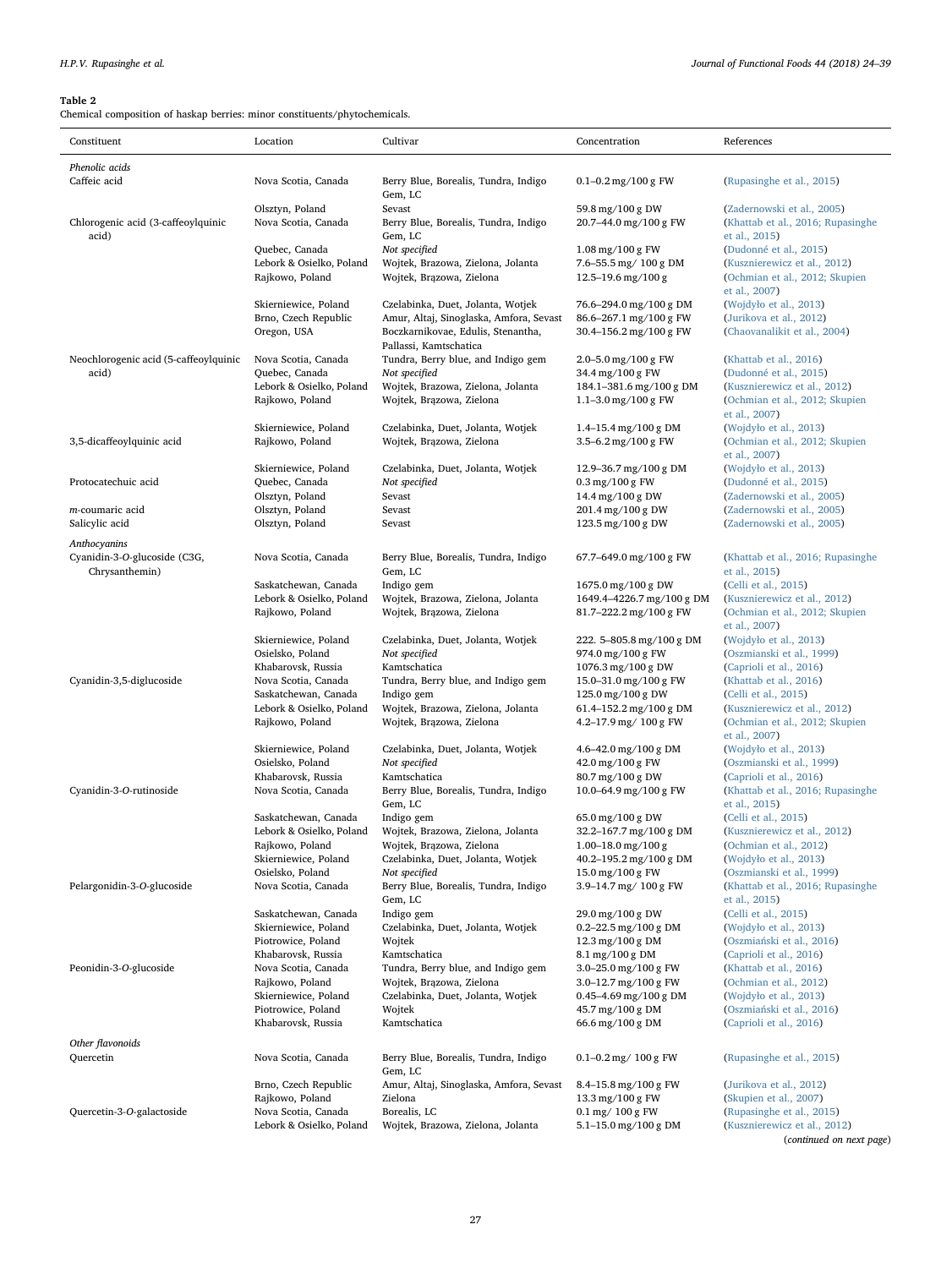#### Table 2 (continued)

| Constituent                          | Location                 | Cultivar                                                     | Concentration              | References                                         |
|--------------------------------------|--------------------------|--------------------------------------------------------------|----------------------------|----------------------------------------------------|
| Quercetin-3-O-glucoside              | Nova Scotia, Canada      | Berry Blue, Borealis, Tundra, Indigo<br>Gem, LC              | $1.4 - 10.0$ mg/100 g FW   | (Khattab et al., 2016; Rupasinghe<br>et al., 2015) |
|                                      | Rajkowo, Poland          | Wojtek, Brązowa, Zielona                                     | $1.1 - 5.2$ mg/100 g FW    | (Ochmian et al., 2012; Skupien<br>et al., 2007)    |
| Quercetin-3-O-rutinoside (rutin)     | Nova Scotia, Canada      | Berry Blue, Borealis, Tundra, Indigo<br>Gem, LC              | 6.2-34.0 mg/100 g $FW$     | (Khattab et al., 2016; Rupasinghe<br>et al., 2015) |
|                                      | Lebork & Osielko, Poland | Wojtek, Brazowa, Zielona, Jolanta                            | 145.0-258.8 mg/100 g DM    | (Kusznierewicz et al., 2012)                       |
|                                      | Rajkowo, Poland          | Wojtek, Brazowa, Zielona                                     | 3.0-10.4 mg/100 g $FW$     | (Ochmian et al., 2012; Skupien<br>et al., 2007)    |
|                                      | Skierniewice, Poland     | Czelabinka, Duet, Jolanta, Wotjek                            | $1.0 - 77.2$ mg/100 g DM   | (Wojdyło et al., 2013)                             |
|                                      | Brno, Czech Republic     | Amur, Altaj, Sinoglaska, Amfora, Sevast                      | 15.2-87.9 mg/100 g FW      | (Jurikova et al., 2012)                            |
|                                      | Oregon, USA              | Boczkarnikovae, Edulis, Stenantha,<br>Pallassi, Kamtschatica | 12.6-32.8 mg/100 g FW      | (Chaovanalikit et al., 2004)                       |
| Quercetin-3-O-rhamnoside             | Skierniewice, Poland     | Czelabinka, Duet, Jolanta, Wotjek                            | 1.9-63.0 mg/100 g DM       | (Wojdyło et al., 2013)                             |
| (quercitrin)                         | Brno, Czech Republic     | Amur, Altaj, Sinoglaska, Amfora, Sevast                      | 5.7-12.6 mg/100 g FW       | (Jurikova et al., 2012)                            |
| Luteolin $7$ -O- $\alpha$ -glucoside | Rajkowo, Poland          | Wojtek, Brazowa, Zielona                                     | 4.6-9.4 mg/100 g $FW$      | (Ochmian et al., 2012; Skupien<br>et al., 2007)    |
|                                      | Skierniewice, Poland     | Czelabinka, Duet, Jolanta, Wotjek                            | $1.8 - 11.3$ mg/100 g DM   | (Wojdyło et al., 2013)                             |
| Catechin                             | Nova Scotia, Canada      | Berry Blue, Borealis, Tundra, Indigo<br>Gem, LC              | $1.7 - 5.4$ mg/ $100$ g FW | (Rupasinghe et al., 2015)                          |
|                                      | Skierniewice, Poland     | Czelabinka, Duet, Jolanta, Wotjek                            | 22.2-136.1 mg/100 g DM     | (Wojdyło et al., 2013)                             |
| Epicatechin                          | Nova Scotia, Canada      | Berry Blue, Borealis, Tundra, Indigo<br>Gem, LC              | $0.7 - 7.1$ mg/ $100$ g FW | (Rupasinghe et al., 2015)                          |
|                                      | Skierniewice, Poland     | Czelabinka, Duet, Jolanta, Wotjek                            | $9.1 - 42.0$ mg/100 g DM   | (Wojdyło et al., 2013)                             |
| Procyanidins                         | Skierniewice, Poland     | Czelabinka, Duet, Jolanta, Wotjek                            | 228.6-512.0 mg/100 g DM    | (Wojdyło et al., 2013)                             |
| Other phytochemicals                 |                          |                                                              |                            |                                                    |
| Catalposide                          | Brno, Czech Republic     | Amur, Altaj, Sinoglaska, Amfora, Sevast                      | 22.9-45.4 mg/100 g FW      | (Jurikova et al., 2012)                            |
| Resveratrol                          | Brno, Czech Republic     | Amur, Altaj, Sinoglaska, Amfora, Sevast                      | 1.59-2.09 mg/100 g $FW$    | (Jurikova et al., 2012)                            |

least five different forms such as flavylium cation (red), quinoidal base (purple/blue), anionic quinoidal base (blue), chalcone (pale yellow/ colorless), and carbinol base (colorless). After anthocyanin-rich food intake, initial metabolism takes place in the oral cavity where phenolic compounds, like C3G, are released from the food matrix. At pH 6–7, C3G exist predominantly in quinoidal base form, and the glucose moiety improves its solubility. Intraorally, a portion of C3G is deglycosylated by oral microflora, saliva, and oral epithelium via β-glucosidase activity, thereby releasing aglycone that readily transformed to PCA and cyanidin glucuronides ([Mallery et al., 2011](#page-13-11)).

Once food reaches the stomach through the esophagus, C3G appears to be more stable as flavylium cation under acidic conditions ( $pH < 3$ ). C3G, facilitated by its glycosidic moiety, is efficiently absorbed into the gastric wall and rapidly reaches plasma, then excreted into bile as intact and metabolized forms ([Talavéra et al., 2003](#page-14-8)). The remaining C3G reaches the small intestine and initiates the third stage of metabolism. At the intestinal pH, C3G is likely to exist as carbinol pseudobase, quinoidal base, and chalcone pseudobase in equilibrium, and is efficiently absorbed in the small intestine through  $Na<sup>+</sup>$ -glucose transporter-1 (SGLT-1) and transported to the liver through portal circulation [\(Hassimotto, Genovese, & Lajolo, 2008\)](#page-12-7). In the liver, C3G undergoes phase II metabolism forming methylated and glucuronidated metabolites ([Kay, Mazza, & Holub, 2005\)](#page-13-12) that enter the systemic circulation to exert their biological effects or to be metabolized and eliminated in the urine. C3G metabolites could be reabsorbed by intestinal epithelium through entero-hepatic circulation for subsequent biliary excretion, or transported to the large intestine and then reabsorbed or eliminated in the feces ([Fang, 2014](#page-12-8)). Unabsorbed C3G and metabolites can be transformed into different metabotypes by microbiota in the colon prior to absorption and elimination in the feces ([Hanske et al., 2017\)](#page-12-9).

#### 4. Antioxidant capacity of haskap

The antioxidant capacity of haskap has been quite extensively reviewed. [Table 3](#page-5-0) summarizes the antioxidant activity of different haskap cultivars grown across the world. Antioxidant capacity is commonly

measured using hydrophilic oxygen radical absorbance capacity (ORAC), 1,1-diphenyl-2-picrylhydrazyl (DPPH) radical scavenging, ferric reducing ability of plasma (FRAP), and 2,2′-azinobis-(3-ethylbenzothiazoline-6-sulfonic acid) (ABTS) in vitro assays. In general, the antioxidant capacity of haskap berry is comparable or greater than many common berry species, including blueberries, bilberries, Saskatoon berries, black raspberries, and chokeberries grown in Canada ([Bakowska-Barczak, Marianchuk, & Kolodziejczyk, 2007; Rupasinghe](#page-11-1) [et al., 2012](#page-11-1)).

Reactive oxygen species (ROS), such as superoxide radical anion  $(O_2^{\text{rad}-})$ , hydroxyl radical (OH<sup>rad</sup>), hydrogen peroxide (H<sub>2</sub>O<sub>2</sub>), and nitric oxide (NO) at low concentrations are indispensable in cellular signaling processes and for physiological homeostasis. However, ROS at high concentrations cause oxidative damage in cellular biomolecules, including DNA, proteins, and lipids. Chronic oxidative stress leads to many degenerative diseases. In addition to the above-mentioned common antioxidant capacity assays [\(Table 3\)](#page-5-0), several studies have utilized other methods, such as pyrogallol assay [\(Li, 2012; Marklund &](#page-13-13) [Marklund, 1974\)](#page-13-13), Fenton reaction-based assay [\(Fenton, 1894\)](#page-12-10), deoxyribose assay [\(Fenton, 1894\)](#page-12-10), Griess nitrate assay [\(Marcocci, Maguire,](#page-13-14) [Droylefaix, & Packer, 1994](#page-13-14)), and cytochrome c reduction assay ([Marcocci et al., 1994](#page-13-14)), to determine specific radical scavenging activity of haskap polyphenols. For example, Zhao et al. have reported that the anthocyanin concentration of L. caerulea var. edulis required for 50% inhibition of OH<sup>rad</sup> and O<sub>2</sub><sup>rad–</sup> radicals are 0.03 µg/ml and 1.43 µg/ml, respectively [\(Zhao et al., 2011](#page-15-2)). Similarly, another study has determined the NO<sup>rad</sup> (26–39%), OH<sup>rad</sup> (25–37%) and O<sub>2</sub><sup>rad</sup><sup>-</sup> (31–41%) radical inhibition in 12 Russian haskap cultivars [\(Rop et al.,](#page-14-9) [2011\)](#page-14-9). Cultivars, Zolushka, Gerda, and Goluboe vreteno, have shown the highest inhibition ability of all the tested ROS, compared to the other studied haskap cultivars, such as Fialka, Tomichka, and Viola.

#### 5. Anti-inflammatory effects of haskap

Inflammation is characterized by redness, joint pain, loss of function, stiffness, heat, and fever. It is generally the response of living tissues in host defenses against infectious agents or injuries but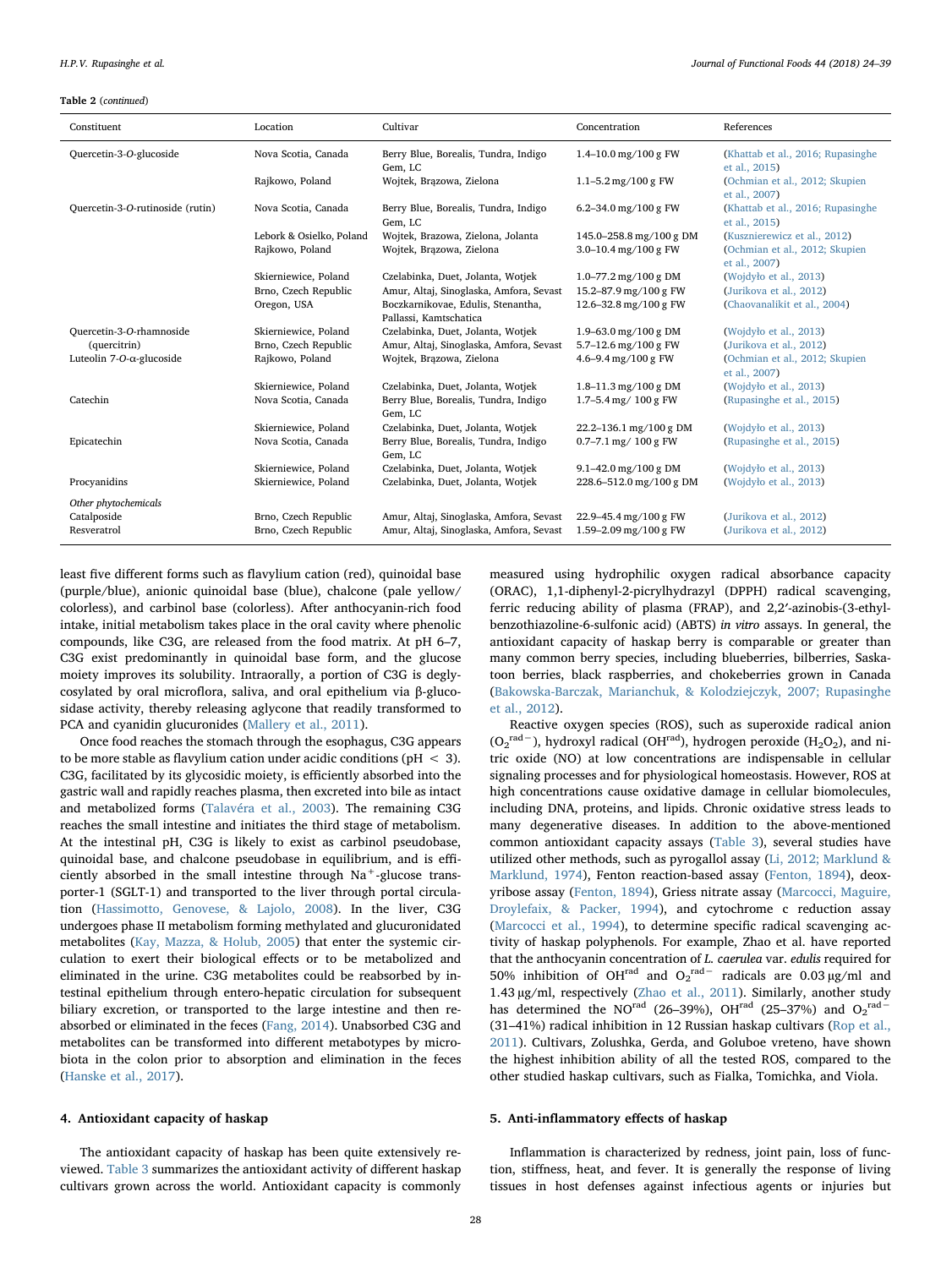<span id="page-5-0"></span>Antioxidant capacity based on the fresh weight (FW) of different haskap berry cultivars grown worldwide.

| Haskap subspecies/cultivar                                      | ORAC (umol<br>$TE/g$ ) | DPPH $(IC_{50}$ , mg/<br>mL) | FRAP (umol<br>$TE/g$ ) | ABTS (umol<br>$TE/g$ ) | Country of<br>origin | References                                                          |
|-----------------------------------------------------------------|------------------------|------------------------------|------------------------|------------------------|----------------------|---------------------------------------------------------------------|
| L. caerulea Borealis, Indigo Gem,<br>Tundra                     | 237-262                | $5 - 8$                      | $28 - 47$              |                        | Canada               | (Rupasinghe et al., 2012)                                           |
| L. caerulea<br>Tundra, Berry Blue, Indigo Gem                   |                        | $79 - 901$                   |                        |                        | Canada               | (Khattab et al., 2016)                                              |
| L. caerulea                                                     |                        |                              |                        | 96                     | Canada               | (Bakowska-Barczak et al., 2007)                                     |
| L. caerulea Wild, Beilei                                        | 65-68                  |                              |                        |                        | China                | (Wang, Zhu, et al. (2016)                                           |
| L. caerulea                                                     |                        | 0.03                         |                        | $0.08^{2}$             | China                | (Zhao et al., 2011)                                                 |
| L. caerulea                                                     |                        | $84 - 86^3$                  |                        |                        | Estonia              | (Raudsepp et al., 2013)                                             |
| L. caerulea                                                     | 18-103                 |                              |                        |                        | <b>USA</b>           | (Chaovanalikit et al., 2004)                                        |
| L. caerulea ssp. zarnitsa, stenantha,<br>pallassi, Kamtschatica | $18 - 104$             |                              | $37 - 113$             |                        | <b>USA</b>           | (Thompson & Chaovanalikit, 2003)                                    |
| L. caerulea. Kamtschatica                                       |                        | $0.2 - 0.3$                  | 376-404                | 421-596                | Russia               | (Caprioli et al., 2016)                                             |
| L. caerulea. Kamtschatica                                       |                        | $0.08 - 0.1$                 |                        |                        | Russia               | (Rop et al., 2011)                                                  |
| L. caerulea. Kamtschatica                                       |                        | $9 - 29^{4}$                 | $22 - 58$              |                        | Poland               | (Kucharska, Sokol-Letowska, Oszmianski,<br>Piorecki, & Fecka, 2017) |
| L. caerulea. Kamtschatica <sup>5</sup>                          |                        |                              | 126-497                | $35 - 74$              | Poland               | (Wojdyło et al., 2013)                                              |
| Other common berry species                                      |                        |                              |                        |                        |                      |                                                                     |
| Low bush blueberry                                              | 160.7                  | 32.3                         | 16.2                   |                        | Canada               | (Rupasinghe et al., 2012)                                           |
| High bush blue berry                                            | $59 - 88$              | $24 - 26^{4}$                |                        |                        | <b>USA</b>           | (Buran et al., 2012)                                                |
| Strawberry                                                      | 61.7                   | 3.2                          | 8.0                    |                        | Canada               | (Rupasinghe et al., 2012)                                           |
| Raspberry                                                       | 61.9                   | 4.6                          | 7.8                    |                        |                      |                                                                     |
| Bilberry                                                        |                        |                              |                        | 41.1                   |                      |                                                                     |
| Saskatoon berry                                                 |                        |                              |                        | 40.1                   | Canada               | (Bakowska-Barczak et al., 2007)                                     |
| Chokeberry                                                      |                        |                              |                        | 47.1                   |                      |                                                                     |

ORAC, oxygen radical absorbance capacity; DPPH, 1,1-diphenyl-2-picrylhydrazyl; FRAP, ferric reducing antioxidant power; ABTS, 2,2′-azino-bis(3-ethylbenzothiazoline-6-sulphonic acid. TE, Trolox equivalents. <sup>1</sup> percentage <sup>2</sup>mg/ml, <sup>3</sup> percentage in 1:40 (w/v) extraction, <sup>4</sup>µmol TE/g, <sup>5</sup> dry weight.

activated immune cells coupled with chronic inflammation could increase the risk of many chronic diseases including atherosclerosis, diabetes, neurodegenerative disorders, and cancer ([Libby, 2007](#page-13-15)). The excessive production of pro-inflammatory mediators such as interleukin-6 (IL-6), interferon-gamma (IFN-γ), tumor necrosis factor-alpha (TNF-α), prostaglandin E2 (PGE2), nitric oxide (NO), nitric oxide synthase (NOS), and cyclooxygenase-2 (COX-2) often contributes to the progression of these diseases. Over-the-counter or prescribed non-steroidal anti-inflammatory drugs (NSAIDs), especially COX-2 inhibitors, are used to treat both acute and chronic inflammation. However, these drugs do not completely cure chronic inflammatory diseases, and they are often accompanied by undesirable effects ([Gabriel, Jaakkimainen, &](#page-12-11) [Bombardier, 1991\)](#page-12-11).

Rupasinghe et al. recently showed that haskap extracts, especially the Borealis cultivar, significantly inhibit the expression of the major pro-inflammatory cytokines such as IL-6, TNF-α, and PGE2 as well as a COX-2 enzyme in lipopolysaccharide (LPS)-stimulated human macrophages [\(Rupasinghe et al., 2015\)](#page-14-3). Notably, the study also reported that the anti-inflammatory effect of haskap was comparable to diclofenac, a conventional COX-2 inhibitor. Similarly, Wu and colleagues demonstrated that serum levels of proinflammatory biomarkers including IL-6, TNF-α, and NO were significantly reduced in haskap extract-fed adjuvant-induced arthritis Sprague-Dawley rats ([Wu et al., 2015](#page-15-3)). Another study explored the anti-ocular inflammatory effects of haskap on uveitis (uvea inflammation) using in vitro and in vivo models [\(Jin et al., 2006](#page-13-16)). Haskap significantly reduced the immune cell infiltration, and the levels of NO, TNF-α, and PGE2 in both LPS-stimulated RAW264.7 mouse macrophage cell line and the aqueous humor of LPS-induced uveitis rats. The expression of endothelial nitric oxide synthase (eNOS) and COX-2 enzymes were downregulated in the stimulated cells, and the number of activated nuclear transcription factor κB (NF-κB) cells were lower in the iris-ciliary body of the treated rats. This suggests that haskap inhibits NF-κB signaling, which is aberrantly activated in inflammatory diseases, thereby suppressing the expression of its downstream targets such as eNOS and COX-2. Most recently, Wu and colleagues have demonstrated that C3G and epicatechin-rich haskap extracts inhibit LPS-induced inflammation through modulating both

inflammatory and antioxidant mediators such as Nrf2 [\(Wu, Yano, Chen,](#page-15-4) [et al., 2017](#page-15-4)).

Gingivitis refers to mild gum inflammation caused by plaque formation, which sometimes progresses to an irreversible, chronic state known as periodontitis. Periodontitis arises from a complex interaction between bacterial antigens and immune responses in the gingiva. Interestingly, the haskap fraction was found to reduce inflammation in human gingival fibroblast by suppressing LPS-induced production of IL-6, TNF-α, and COX-2; however, eNOS expression was not affected (Zdař[ilová, Svobodová, Chytilová,](#page-15-5) Šimánek, & Ulrichová, 2010). Wang et al. reported evidence on the effect of haskap on LPS-induced hepatic inflammation ([Wang, Li, et al., 2016](#page-14-10)). Apart from maintaining energy metabolism and improving hepatic function, pre-treatment with haskap also significantly reduced the production of IL-1β and IL-6 in rat liver BRL-3A cells.

The anti-inflammatory effects of C3G have also been demonstrated. C3G significantly suppressed LPS-induced eNOS and COX-2 expression by enhancing the signaling of the nuclear receptors, such as liver X receptor  $\alpha$  (LXRα) and peroxisome proliferator-activated receptor γ (PPARγ) ([Wang et al., 2008](#page-14-11)). The same group also showed that C3G significantly suppressed LPS-stimulated TNF-α and IL-6 mRNA and protein expression and blocked phosphorylation of NF-κB in LPS-stimulated THP-1 differentiated macrophages [\(Zhang et al., 2010](#page-15-6)). C3G also showed protection against paws swelling and joint inflammation via lowering TNF-α and PGE2 levels in Freud's adjuvant-induced arthritis in Sprague Dauley rats [\(He et al., 2005\)](#page-12-12). In addition to these findings, anthocyanins present in blackberry extract largely represented by C3G were shown to alleviate all parameters of inflammation including the production of NO and PGE2 in carrageenan-induced lung inflammation in mice ([Rossi et al., 2003\)](#page-14-12).

#### 6. Neuroprotective effects of haskap

Multiple epidemiological and experimental studies show that berry consumption decreases the occurrence of neurodegenerative disease by improving cognitive and motor function, especially in the aging population [\(Devore, Kang, Breteler, & Grodstein, 2012; Shukitt-Hale, Lau,](#page-12-13)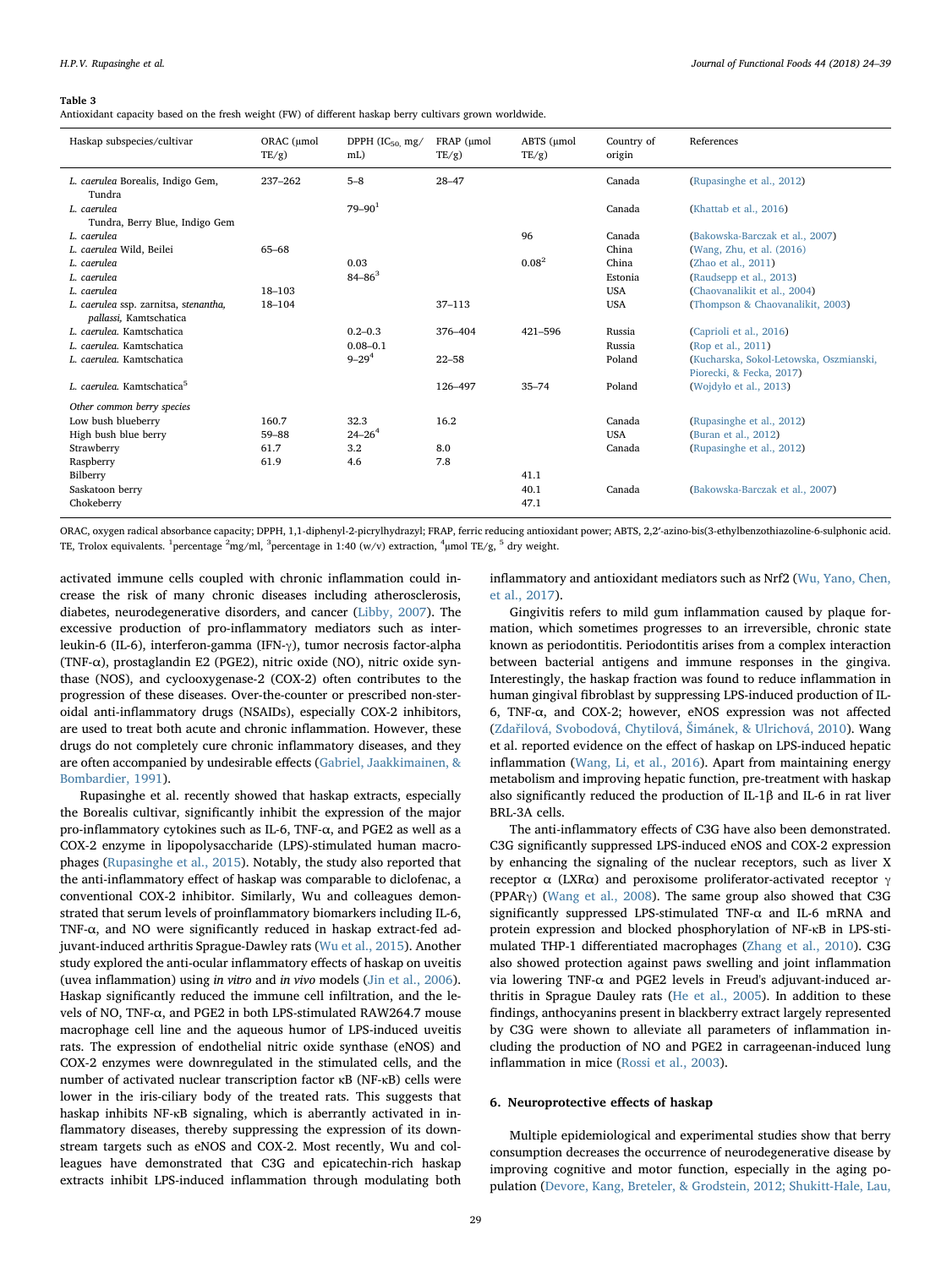[& Joseph, 2008](#page-12-13)). The cognition-sparing effect of berries, particularly anthocyanins, is largely attributed to their abilities to inhibit the excessive production of ROS and pro-inflammatory mediators linked with neurodegenerative disorders ([Bhullar & Rupasinghe, 2013](#page-11-2)). Gazdik et al. reported that haskap is a potent source of neuroprotective phenolic antioxidants ([Gazdik et al., 2008](#page-12-15)). Although direct evidence showing the neuroprotective effects of haskap is limited, the beneficial effects of C3G on neuronal growth and survival have been explored quite extensively. The abundance of C3G in haskap, therefore, emphasizes that investigations exploring the potential neuroprotective effects of haskap would be fruitful.

C3G has been shown to alleviate ethanol-induced neuronal death through inhibiting the activity of a key neuronal apoptosis mediator, glycogen synthase kinase 3β (GSK3β) [\(Chen et al., 2009; Ke et al.,](#page-12-16) [2011\)](#page-12-16). C3G-rich açai pulp fraction inhibited lipopolysaccharide-induced microglial activation in mouse brain BV2 cells by suppressing pro-inflammatory enzymes such as NOS and COX-2 ([Poulose et al.,](#page-14-16) [2012\)](#page-14-16). One study showed that L. japonica, also known as Japanese honeysuckle, protected primary rat cortical cells against glutamate-induced toxicity by both inhibiting NO production and maintaining SOD activity [\(Weon et al., 2011](#page-14-17)). Oral administration of C3G-rich extracts was also shown to significantly reduce infarction volume and improved neurological functional outcome in mice subjected to cerebral ischemic damage [\(Kang, Hur, Kim, Ryu, & Kim, 2006; Min et al., 2011; Shin,](#page-13-18) [Park, & Kim, 2006](#page-13-18)). C3G-rich blackberry diet improved motor and cognitive performance in aged rats ([Shukitt-Hale, Cheng, & Joseph,](#page-14-18) [2009\)](#page-14-18). Furthermore, C3G reversed cellular injury and improved hippocampal neuronal survival in senescence-accelerated mouse prone 8 (SAMP8) mice [\(Tan et al., 2014](#page-14-19)).

A major hallmark of Alzheimer's disease is the progressive accumulation of amyloid beta  $(A_\beta)$  aggregates in the human brain ([Murphy](#page-13-19) [& LeVine, 2010\)](#page-13-19). Interestingly, C3G significantly rescued  $A_\beta$ -induced impairment of learning and memory in mice; however, it does not have any positive effect on normal learning and memory ([Qin, Zhang, & Qin,](#page-14-20) [2013\)](#page-14-20). C3G has also been reported to protect  $A_\beta$ -mediated long-term potentiation (LTP) deficits in hippocampal slices isolated from mouse ([Wang et al., 2014\)](#page-14-21). In other words, C3G may help to strengthen synaptic responses, thereby improving cognitive function. One plausible reasoning underlying the efficacy of C3G could be its interaction with the aromatic residues in the core of amyloidogenic proteins, thereby interfering with Aβ plaque formation [\(Porat, Abramowitz, & Gazit,](#page-14-22) [2006\)](#page-14-22). It is evident that C3G positively regulates cognitive and motor functions while improving neuronal growth and survival. The efficacy of C3G may largely attribute to its ability to cross the blood–brain barrier (BBB) and localize in certain regions of the brain. Recently, Fornasaro et al. reported the distribution pattern of C3G in the brain, where intravenous administration of C3G in anesthetized Wistar rats showed a positive correlation between plasma and brain C3G levels over a physiologically relevant plasma concentration range (19–355 nM) ([Fornasaro et al., 2016](#page-12-17)). Overall, the significant neuronal bioactivity of C3G strongly suggests that whole haskap berry might exhibit similar or greater neuroprotection.

# 7. Cardiovascular benefits of haskap

Numerous studies suggest a strong link between fruits intake and reduced risk of cardiovascular diseases (CVD) ([Bazzano, Serdula, & Liu,](#page-11-3) [2003; Rupasinghe, Sekhon-Loodu, Mantso, & Panayiotidis, 2016;](#page-11-3) [Thilakarathna & Rupasinghe, 2012](#page-11-3)). Some metabolic syndromes including hyperglycemia, dyslipidemia, obesity, atherosclerosis, and hypertension are considered major risk factors for the development of CVD ([Galassi, Reynolds, & He, 2006](#page-12-18)). Berries, in particular, are rich in anthocyanins and phenolic acids that exhibit distinct cardio-protective effects ([Basu, Rhone, & Lyons, 2010\)](#page-11-4). Interestingly, there are claims that haskap has been used in folk medicine to lower blood pressure ([Anikina et al., 1988\)](#page-11-0), emphasizing the importance of exploring its potential role in cardio-protection.

A recent study showed that both short-term and long-term haskap ingestion suppressed the postprandial serum triacylglycerol (TAG) and glucose concentrations in rats following oral administration of corn oil emulsion, sucrose, or high-fat diet [\(Takahashi et al., 2014\)](#page-14-23). Kamchatka honeysuckle showed normalized levels of plasma TAG and decreased levels of plasma non-HDL cholesterol, which was significantly elevated by a high-fructose diet in Wistar rats (Jurgoński, Juś[kiewicz, &](#page-13-20) Zduń[czyk, 2013\)](#page-13-20). The latter studies also shed insight on the putative role of haskap in inhibiting α-glucosidase, thereby targeting postprandial hyperglycemia which is a possible risk factor for cardiovascular complications [\(Ceriello, 2005\)](#page-12-19). An alcoholic extract of a haskap var. Edulis (Fly honeysuckle), displayed increased content of highdensity lipoproteins (HDL) and lowered levels of TAG and cholesterol in high-fat diet fed hyperlipidemic Wistar rats ([Guang, En-yue, & Chun](#page-12-20)[zan, 2004\)](#page-12-20).

The cardio-protective effects of haskap may be largely attributed to its major bioactive phytochemical, C3G. Many studies have reported the cardioprotective benefits of C3G-rich extracts, rather than the whole berry itself. Chronic administration of C3G exerts an anti-hyperglycemic effect in streptozotocin-induced diabetic rats, where an increase in HDL-cholesterol levels and a decrease in LDL-cholesterol and glucose levels were observed; however, total serum, cholesterol, and TAG levels remain unaltered in the C3G-treated group ([Nasri,](#page-13-21) [Roghani, Baluchnejadmojarad, Rabani, & Balvardi, 2010](#page-13-21)). C3G has also shown similar anti-hyperglycemic effects where the increased levels of liver total lipids, TAG, serum leptin, and mRNA expression of epididymal white adipose tissue were normalized in mice fed with high-fat diet ([Tsuda, Horio, Uchida, Aoki, & Osawa, 2003](#page-14-24)).

Contrary to these findings, Curtis et al. reported that habitual consumption of cyanidin glycosides (from elderberry) did not clinically alter the biomarkers of CVD risk such as plasma lipids and lipoproteins content, and vascular activity in healthy postmenopausal women ([Curtis et al., 2009](#page-12-21)). This emphasizes the importance of exclusively studying the cardiovascular benefits of haskap and C3G in population groups that are at higher risks of developing CVD. Another study reported evidence supporting this idea where Wistar rats did not show differential response to cardiac functional parameters such as heart rate and arterial and intraventricular pressure between treated and control groups, but the size of myocardial infarction followed by coronary occlusion-induced regional ischemia was significantly reduced in hearts of rats fed with C3G-rich maize diet [\(Toufektsian et al., 2008](#page-14-25)). Amorini et al. have reported that C3G suppressed lipid peroxidation and oxidative stress-induced malondialdehyde generation in ischemic and reperfused rat heart, suggesting that C3G may alleviate tissue damages that consequently occur in myocardial ischemia and reperfusion ([Amorini et al., 2003\)](#page-11-5).

Berry anthocyanins, in general, are capable of inducing NO production by upregulating the expression of eNOS, where NO helps to maintain cardiovascular homeostasis by favorably regulating blood pressure and improving vascular endothelial function and permeability ([Basu et al., 2010; Ignarro, Napoli, & Loscalzo, 2002\)](#page-11-4). A few studies show that C3G (or cyanidin) triggers the phosphorylation of eNOS, thereby enhancing vascular eNOS activity ([Lazzè et al., 2006;](#page-13-22) [Wallerath, Li, Gödtel-Ambrust, Schwarz, & Förstermann, 2005; Xu,](#page-13-22) [Ikeda, & Yamori, 2004\)](#page-13-22). Zhang et al. showed that C3G inhibited the progression of atherosclerosis in diabetic mice and also suggested that improved vascular endothelial function was attributed to the restoration of eNOS activity [\(Zhang, Wang, Wang, Liu, & Xia, 2013](#page-15-7)). The protective effect of C3G (from blackberry) against peroxynitrite-induced vascular dysfunction has also been reported [\(Serraino et al.,](#page-14-26) [2003\)](#page-14-26). The differential regulation of NOS by anthocyanins in the cardiovascular system and the central nervous system could be due to isoforms of NOS ([Mirzaei & Khazaei, 2017](#page-13-23)); however, further investigations are warranted.

C3G has also been shown to alleviate obesity-associated insulin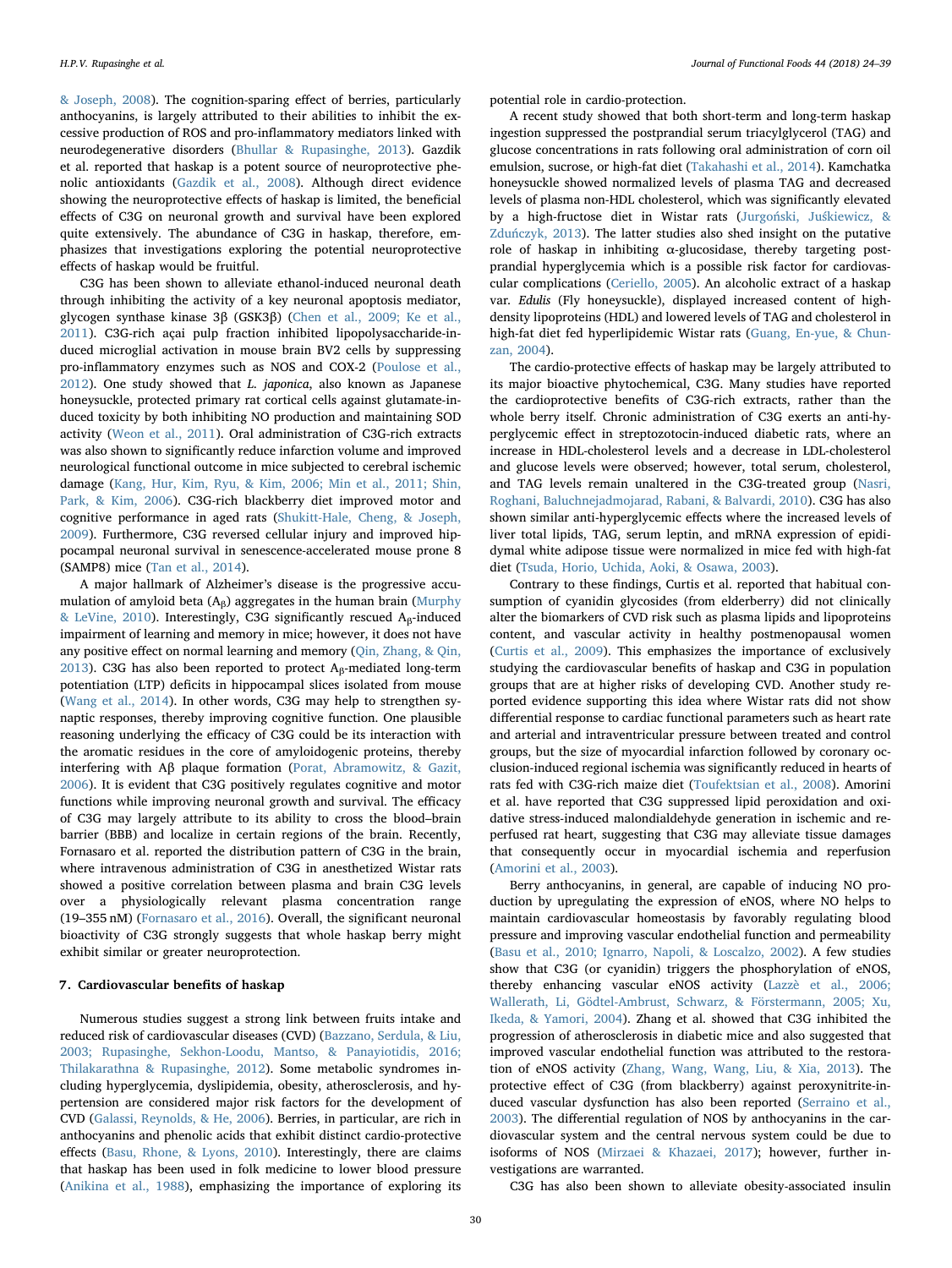resistance and fatty infiltration of the liver in mice fed with a high-fat diet, potentially through regulating FoxO1 activity that may reduce lipid accumulation by suppressing TAG synthesis [\(Guo, Xia et al.,](#page-12-22) [2012\)](#page-12-22). Another study also reported similar findings where the halted release of free fatty acids and glycerol from the adipocytes during hyperglycemia by C3G was associated with decreased expression of FoxO1 ([Guo, Guo, Jiang, Li, & Ling, 2012](#page-12-23)).

Taken together, the C3G-containing haskap berries may exert cardio-protective effects by interfering with glucose and lipid metabolism, favorably modulating dyslipidemia, and upregulating eNOS expression to help maintain normal vascular function and blood pressure. Evidence reporting the health benefits of C3G against CVD is abundant. However, human intervention studies remain to be investigated to achieve definite conclusions on the direct effect of whole haskap berries in CVD protection.

# 8. Anti-diabetic effects of haskap

The global prevalence of type 2 diabetes mellitus (T2D) has increased rapidly in the past three decades [\(Shaw, Sicree, & Zimmet,](#page-14-27) [2010; Tuomilehto et al., 2001\)](#page-14-27). Over 280 million people worldwide had diabetes mellitus in 2010 [\(Shaw et al., 2010](#page-14-27)), and 90% of them had T2D ([Zimmet, Alberti, & Shaw, 2001](#page-15-8)). T2D is the most common type of diabetes which cause a defect in insulin-mediated glucose uptake in muscles and an impaired insulin action in liver ([Alberti & Zimmet,](#page-11-6) [1998\)](#page-11-6). The effects of T2D include long-term damage, dysfunction, and failure of various organs [\(Alberti & Zimmet, 1998](#page-11-6)). People with diabetes are also at increased risk of cardiovascular, peripheral vascular and cerebrovascular disease ([Alberti & Zimmet, 1998\)](#page-11-6). T2D is also described as a metabolic disorder which characterized by hyperglycemia and impaired insulin action [\(Lin & Sun, 2010](#page-13-24)).

World Health Organization (WHO) stated that overweight and obesity-related diseases could be controlled by reducing energy intake from fats and sugars, increasing regular physical activities, and increasing consumption of fruits, vegetables, legumes, whole grains and nuts (World Health Organization, 2016) (Podsę[dek, Majewska,](#page-13-25) [Redzynia, Sosnowska, & Kozio](#page-13-25)łkiewicz, 2014). Berries are prospective sources of health-promoting phytochemicals that exhibit beneficial health activities against T2D [\(Svarcova et al., 2007](#page-14-28)). The inhibition of dietary carbohydrate oligosaccharide and disaccharide hydrolyzing enzymes such as pancreatic  $\alpha$ -amylase and intestinal  $\alpha$ -glucosidase (maltase) by polyphenols present in berries control hyperglycemia and contributes to preventing T2D ([Johnson, Lucius, Meyer, & De Mejia,](#page-13-26) [2011; McDougall, Kulkarni, & Stewart, 2008](#page-13-26)). The inhibition of these enzymes is useful for the management of T2D as it decreases the rapid release of glucose into the blood by high glycemic index food [\(Pods](#page-13-25)ędek [et al., 2014\)](#page-13-25). The anti-glucosidase activity of anthocyanins has also been reported for the colored fruits including blackcurrant, strawberry, raspberry, and haskap [\(Mcdougall & Stewart, 2005\)](#page-13-27).

Haskap demonstrated the strongest  $\alpha$ -glucosidase inhibitory activity ([Table 4](#page-7-0)) with an  $IC_{50}$  value of 39.91 mg/ml, and the order of the potency of α-glucosidase inhibitory activity was as follows: haskap  $>$ 

blueberry > bilberry > blackcurrant > sweet cherry > red gooseberry (Podsę[dek et al., 2014](#page-13-25)). Red and green gooseberries, chokeberry and red currant were effective inhibitors of  $\alpha$ -amylase (Podsę[dek et al.,](#page-13-25) [2014\)](#page-13-25). The major anthocyanins in chokeberry and haskap are cyanidin-3-O-galactoside and C3G, respectively. C3G has shown 1.8 times greater α-glucosidase inhibitory activity than cyanidin-3-O-galactoside indicating that the type of sugar moiety attached to the anthocyanidin plays a key role in biological activity [\(Bräunlich et al., 2013](#page-12-24)). Cyanidin-3-O-galactoside and C3G are also inhibitors of intestinal β-fructosidase (sucrase) and pancreatic α-amylase ([Akkarachiyasit, Charoenlertkul,](#page-11-7) [Yibchok-Anun, & Adisakwattana, 2010](#page-11-7)). The delaying digestion of disaccharides by inhibition of β-fructosidase and α-glucosidase is a therapeutic approach for controlling postprandial hyperglycemia in diabetic patients ([Baron, 1998; Chiasson et al., 2004; Mcdougall &](#page-11-8) [Stewart, 2005](#page-11-8)). Dietary purple corn rich in C3G reduces blood glucose level and increases the sensitivity of insulin in T2D mice [\(Table 5](#page-8-0)) by upregulating the glucose transporter 4 (GLUT4) [\(Sasaki, Nishimura,](#page-14-29) [Hoshino, Isa, & Kadowaki, 2007\)](#page-14-29). As well, C3G directly stimulates the secretion of insulin from pancreatic β-cells ([Jayaprakasam, Vareed,](#page-12-25) [Olson, & Nair, 2005](#page-12-25)).

T2D is a chronic condition result of excessive accumulation of glucose in the circulation in response to insulin resistance of the body ([Nauck, Vilsbøll, Gallwitz, Garber, & Madsbad, 2009\)](#page-13-28). The insulin release in a glucose-dependent manner is stimulated by incretin hormones such as glucagon-like peptide-1 (GLP-1) and glucose-dependent insulinotropic polypeptide (GIP) [\(Gautier, Fetita, & Sobngwi, 2005](#page-12-26)). Dipeptidyl peptidase-4 (DPP-4), a peptidase that inhibits incretins by cleaving N-terminal region of GLP-1 and GIP, is a new pharmacological target for T2D treatment [\(Holst, Vilsbøll, & Deacon, 2009; Nauck et al.,](#page-12-27) [2009\)](#page-12-27). The results from computational docking analyses showed that C3G inhibit DPP-4 activity by binding their aromatic B-ring to the active sites of DPP-4 (Fan, Johnson, Lila, Yousef, & Mejia, 2013). Biochemical kinetics demonstrated that anthocyanins of blueberry (Vaccinium angustifolium L.) and blackberry (Rubus lanciniatus L.) effectively reduced DPP-4 activity (IC<sub>50</sub> 4.0  $\mu$ M for C3G) [\(Fan et al., 2013](#page-12-28)). C3Grich Aronia (Aronia arbutifolia L.) fruit juice has a greater inhibitory effect against DPP-4 [\(Kozuka, Yamane, Nakano, & Nakagaki, 2015](#page-13-29)). The insulin-like effect of C3G in human omental adipocytes is associated with the upregulation of adiponectin and GLUT4, which is putatively caused by the increase of C3G-induced peroxisome proliferator–activated receptor-γ (PPARγ) activity [\(Scazzocchio et al.,](#page-14-30)  $2011$ ). PPAR<sub>Y</sub> stimulates glucose tolerance and insulin sensitivity ([Picard & Auwerx, 2002](#page-13-30)). PPARγ also plays a central role in the cellular energy metabolism through participating in the regulation of both carbohydrate and lipid metabolism. Therefore, future research should be directed to understand the role of haskap anthocyanins on the PPARγ regulated mitochondrial biogenesis and homeostasis leading to the energy balance of T2D patients.

AMP-activated protein kinase (AMPK) is an important factor for cellular energy balance and a potential therapeutic target for the prevention and treatment of T2D [\(Hardie, 2008](#page-12-29)). Increased GLUT4 expression regulated by the activation of AMPK through an insulin-

<span id="page-7-0"></span>

| Table 4                                                               |  |  |
|-----------------------------------------------------------------------|--|--|
| Anti-diabetic mechanisms of C3G-rich plant extracts and C3G in vitro. |  |  |

| Source of C3G      | Scientific name         | Mechanism of action                      | $IC_{50}$ value            | Reference                           |
|--------------------|-------------------------|------------------------------------------|----------------------------|-------------------------------------|
| Blackcurrent       | Ribes nigrum L.         | action of $\alpha$ -glucosidase          | $20 \mu$ g GAE/ml          | (Boath, Stewart, & McDougall, 2012) |
| Rowenberry         | Sorbus aucuparia L.     | action of $\alpha$ -glucosidase          | $30 \mu$ g GAE/ml          | (Boath et al., 2012)                |
| Haskap             | Lonicera caerulea L.    | action of $\alpha$ -glucosidase          | 39.91 mg of fresh fruit/ml | (Podsedek et al., 2014)             |
| Highbush blueberry | Vaccinium corymbosum L. | $\downarrow$ action of $\alpha$ -amylase | 103.3% CAE                 | (Johnson et al., $2011$ )           |
|                    |                         | action of $\alpha$ -glucosidase          | 190.8% CAE                 |                                     |
| Pure C3G           | N/G                     | intestinal sucrase                       | 0.5 <sub>mM</sub>          | (Akkarachiyasit et al., 2010)       |
|                    |                         | $\mu$ pancreatic $\alpha$ -amylase       | $0.3 \text{ mM}$           |                                     |
|                    |                         |                                          |                            |                                     |

N/G, Not given; (↑) Increase; (↓) decrease, GAE; gallic acid equivalents, CAE; crude Amberlite extract; contains no reducing sugars that would interfere with the assay. Positive control acarbose was considered as 100% inhibition.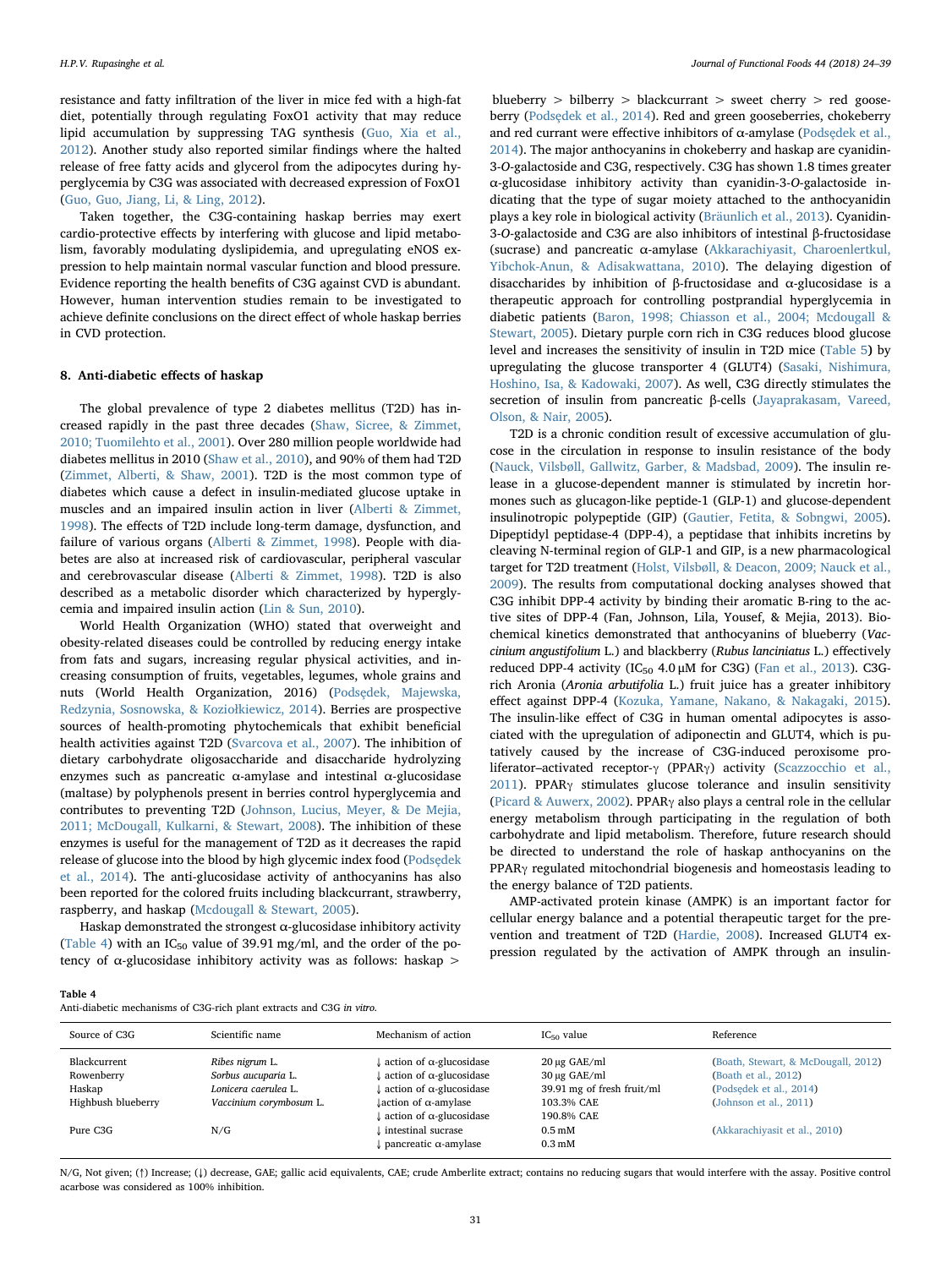<span id="page-8-0"></span>Anti-diabetic mechanisms of C3G-rich plant extracts and C3G in vivo.

| Source of C3G                                     | Model                                       | Intervention                                                           | Duration | Key findings                                                                                                                                                          | References                                 |
|---------------------------------------------------|---------------------------------------------|------------------------------------------------------------------------|----------|-----------------------------------------------------------------------------------------------------------------------------------------------------------------------|--------------------------------------------|
| Blueberry (BB)<br>(V. ashei & V. corymbosum)      | Male C57Bl/6j mice                          | Diet-sup: $HFD + 4%$ (wt:wt) whole<br>BB powder                        | 8 wk     | ↑ insulin sensitivity and ↓<br>adipose tissue inflammation                                                                                                            | (DeFuria et al., 2009)                     |
| Haskap (var. kamtschatica Sevast)                 | Male Wistar rats                            | Diet-sup: HCD + berry extract $(2 g)$<br>kg diet)                      | 4 wk     | t insulin sensitivity and glucose<br>utilization                                                                                                                      | (Jurgoński et al., 2013)                   |
| Black soybean seed coat (Glycine<br>$max L$ .)    | STZ-induced diabetic<br>Sprague-Dawley rats | Gavage: 50 mg ACN/kg bw per day                                        | 30 d     | ↑ translocation of GLUT4<br>pancreatic apoptosis                                                                                                                      | (Nizamutdinova et al., 2009)               |
| C3G                                               | Male db/db mice                             | Diet-sup: standard mouse diet (AIN-<br>93) + C3G (100 mg/kg diet)      | 8 wk     | ↑ hepatic glutathione synthesis<br>↓ hepatic oxidative damage                                                                                                         | (Zhu, Jia, Wang, Zhang, & Xia,<br>2012)    |
| Billberry (BBE) (V. myrtillus L.)                 | Male diabetic KK-A <sup>y</sup><br>mice     | Diet-sup: standard mouse<br>$\text{ diet} + \text{BBE}$ (27 g/kg diet) | 5 wk     | ↑ insulin sensitivity via<br>activation of AMPK<br>↑ GLUT4 in white adipose<br>tissues and skeletal muscles<br>↓ glucose production and lipid<br>content in the liver | (Takikawa, Inoue, Horio, &<br>Tsuda, 2010) |
| C3G                                               | Male diabetic KK-A <sup>y</sup><br>mice     | Diet-sup: standard mouse<br>$\text{dist} + \text{C3G}$ (2 g/kg diet)   | 5 wk     | ↓ blood glucose and ↑ insulin<br>sensitivity<br>↑ GLUT4                                                                                                               | (Sasaki et al., 2007)                      |
| Chinese bayberry (Myrica rubra<br>Sieb. et Zucc.) | STZ-induced diabetic<br>ICR mice            | Gavage: 15 mg ACN/kg bw twice<br>per day                               | 30 d     | ↓ blood glucose<br>↑ glucose tolerance                                                                                                                                | (Sun, Zhang, et al., 2012)                 |

(↑) increase; (↓) decrease; HFD, high-fat diet; HCD, high carbohydrate diet; STZ, streptozotocin; ACN, anthocyanin; bw, body weight; wk, week; d, days; AMPK, AMP-activated protein kinase; gavage, specific amount of C3G or extract; diet-sup. (supplement), specific amount of berries or C3G extract incorporated into animal chow and fed ad libitum.

dependent mechanism [\(Hardie, 2008](#page-12-29)). Activation of AMPK by dietary polyphenols leads to suppression of hepatic gluconeogenesis and induction of fatty acid β-oxidation that both improve hepatic glucose utilization and insulin sensitivity [\(Hwang, Kwon, & Yoon, 2009;](#page-12-31) [Rupasinghe et al., 2016\)](#page-12-31). Black soybean seed coat extracts contain C3G and proanthocyanidins (PCs), which ameliorates insulin sensitivity via the activation of AMPK in the skeletal muscles and liver of diabetic mice ([Kurimoto et al., 2013\)](#page-13-31). This activation leads the up-regulation of glucose transporter 4 (GLUT 4) in skeletal muscles and the down-regulation of gluconeogenesis in the liver [\(Kurimoto et al., 2013](#page-13-31)). The hepatic AMPK activation abolishes hyperglycemia in diabetic mice by inhibiting gluconeogenesis [\(Foretz et al., 2005\)](#page-12-32). C3G-rich purple corn extract-treated mice showed prevention of pancreatic β-cell damage and increased insulin content [\(Huang et al., 2015](#page-12-33)). Activation of AMPK in muscle cells increase glucose uptake and cause translocation of the GLUT-1 and GLUT-4 from microvesicles to the plasma membrane, establishing the link between AMPK activation, glucose transport and the translocation of glucose transporters [\(Merrill, Kurth, Hardie, & Winder,](#page-13-32) [1997\)](#page-13-32). C3G-rich purple corn extracts reduced gluconeogenesis by AMPK activation, reduced expression of PEPCK, G6 Pase genes in liver, and enhancing GLUT4 expressions in skeletal muscles ([Huang et al.,](#page-12-33) [2015\)](#page-12-33). Mulberry (Morus alba L.) is rich in anthocyanin including C3G which could induce AMPK expression in the liver and resulting reduced hyperglycemia ([Chang et al., 2013](#page-12-34)). Also, elevated levels of glycated low-density lipoproteins (glyLDL) are commonly detected in type 1 and type 2 diabetic patients [\(Xie, Zhao, & Shen, 2012\)](#page-15-9). C3G neutralized the effects of diabetes-associated glyLDL on activation of NADPH oxidation (NOX), and mitochondrial dysfunction and impaired cell viability in cultured vascular endothelial cells [\(Xie et al., 2012](#page-15-9)). In general, C3G and C3G-rich extracts demonstrate antidiabetic activity through multiple mechanisms such as protecting insulin secreting β-cells of the pancreas, increasing the insulin secretion and reduction of the digestion of sugars in the small intestine [\(Fan et al., 2013\)](#page-12-28). Therefore, scientific evidence suggests the potential of haskap as a nutraceutical source for managing T2D.

#### 9. Anti-cancer effects of haskap

#### 9.1. In vitro studies

9.1.1. Chemopreventive effects of haskap

Mounting evidence shows that berry extracts and phytochemicals

have protective effects against DNA damage and failure of repair mechanism could ultimately lead to carcinogenesis [\(Duthie, 2007; George,](#page-12-35) [Dellaire, & Rupasinghe, 2017](#page-12-35)). Chronic exposure to carcinogens causes altered genetic and epigenetic events leading to mutations and genetic instability. Rapid accumulation of mutations compromise the caretaker genes that do surveillance and DNA damage repair by detecting DNA damage and activating the repair machinery ([Hanahan & Weinberg,](#page-12-36) [2011\)](#page-12-36). For instance, ataxia-telangiectasia mutated (ATM) and ATMand Rad3-Related (ATR), most common kinases in the DNA damage response (DDR) pathway, sense and response to DNA damage by activating downstream cell signaling molecules that results in DNA repair, cell cycle arrest and apoptosis ([Maréchal & Zou, 2013](#page-13-33)). C3G-rich haskap berry extracts and C3G alone have shown to suppress DNA damage and induce DDR pathways both in vitro and in vivo.

Oxidative stress is one of the major causes of DNA damage. ROS including  $O_2^{\text{rad}-}$ ,  $H_2O_2$ , OH<sup>rad</sup> and NO are constantly formed in aerobic cells. ROS acts as intracellular messengers; therefore, low levels of ROS helps to maintain regular physiological functions and to promote cell survival. However, at higher levels, they can perturb normal cellular functions by damaging DNA, proteins, and lipids. Aerobic cells have an array of defensive enzymes, including SOD to convert  $O_2^{\text{rad}-}$  to  $H_2O_2$ , CAT to reduce  $H_2O_2$  to  $H_2O$ , and GPx to eliminate  $H_2O_2$ , and non-enzymatic defensives such as glutathione and vitamin C to balance the oxidative stress in cells ([Panieri & Santoro, 2016](#page-13-34)). C3G, as a pure compound, as well as C3G-rich haskap extracts have been reported to protect cells from exogenous oxidative stress and prevent cellular damage in vitro [\(Rajnochová Svobodová et al., 2013; Vostálová et al.,](#page-14-31) [2013; Zhao et al., 2012](#page-14-31)).

UV or other types of radiations induce ROS causing DNA damage and cancer, particularly skin cancers. Phenolic fractions of haskap significantly suppressed ROS production and lipid peroxidation, while improving intracellular glutathione levels in human keratinocytes HaCaT exposed to UVA irradiation [\(Svobodová, Rambousková,](#page-14-32) [Walterová, & Vostálová, 2008](#page-14-32)). Pre- and post-treatment of HaCaT human keratinocytes with C3G-rich haskap berry extracts reduced ultraviolet B (UVB)-induced DNA single-strand break, DNA fragmentation, and UVB-induced cell apoptosis. The haskap extract also suppressed IL-6 expression, ROS generation and resulting oxidative DNA damage in keratinocytes (Svobodová, Zdař[ilová, & Vostálová, 2009\)](#page-14-33).

Zhao et al. demonstrated the radioprotective effects of L. caerulea var. Edulis in ICR mice exposed to a sublethal dose of 5 Gy whole body <sup>60</sup>Coγ radiation [\(Zhao et al., 2012\)](#page-15-10). The experimental results show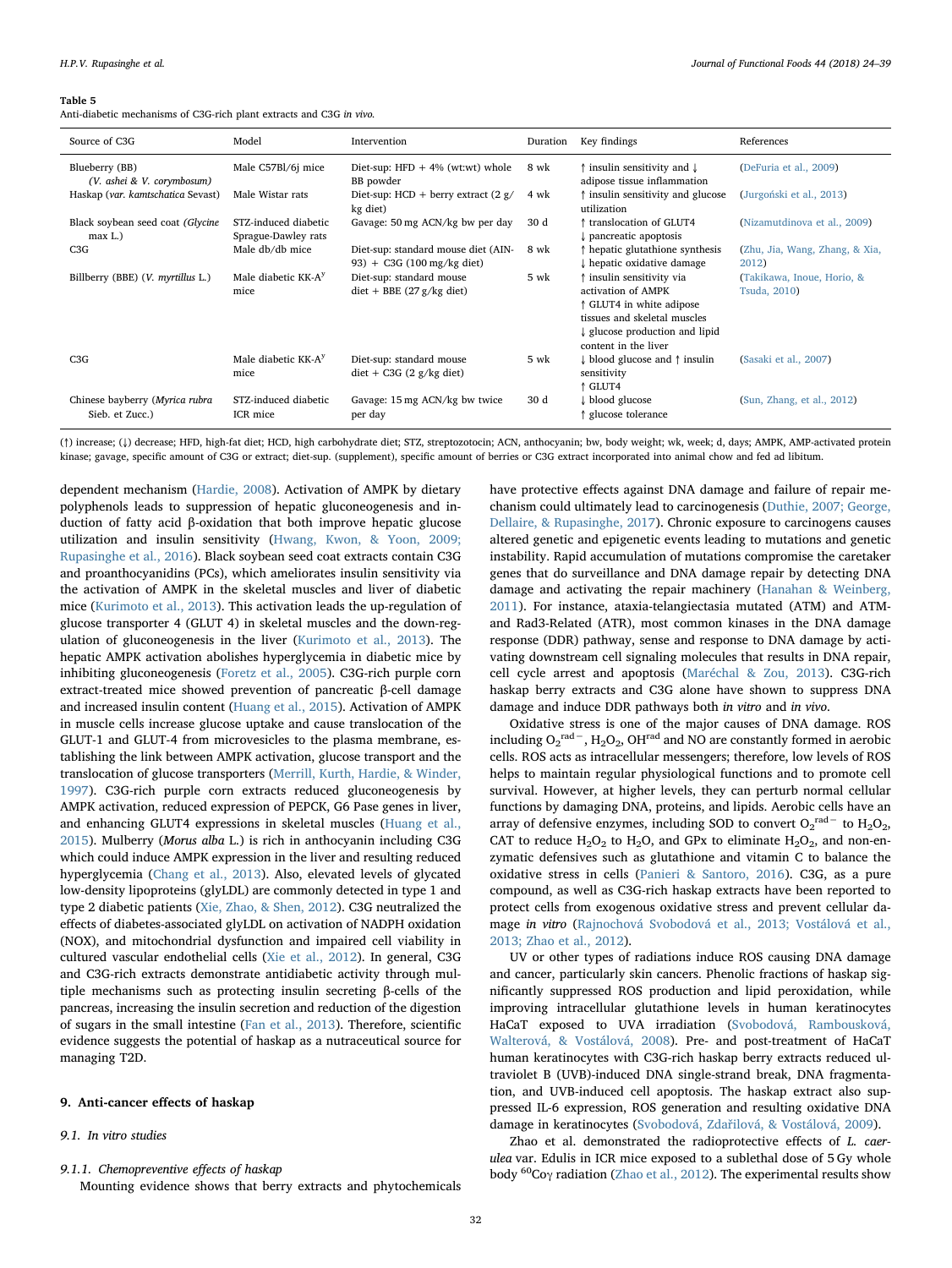that SOD, GPx, and glutathione levels were upregulated in the haskaptreated group compared to the control group. Similarly, another study reported that C3G, as a pure compound, decreases UVB-augmented phosphorylation of ATM, ATR, and p53, DNA damage markers, in HaCaT human keratinocytes ([Hu, Ma, et al., 2016\)](#page-12-38). In addition, C3G also reduced ROS generation and induced apoptosis through suppressing B cell lymphoma-2 related X pro-apoptotic protein (Bax) levels and caspase-3 activity in C3G-treated HaCaT cells. Polyphenolic extracts from L. caerulea var. Kamtschatica Sevast were reported to protect erythrocytes and lipid membrane against UVC-induced oxidative stress ([Bonarska-Kujawa et al., 2014](#page-12-39)). C3G was also shown to suppress oxidative stress significantly, and consequent DNA damage in human fibroblast cells that were exposed to ochratoxin A, a carcinogenic foodcontaminating mycotoxin, C3G isolated from blackberries reduced H2O2-stimulated oxidative stress and resulting DNA damage in RAW264.7 macrophages [\(Jung, Kwak, & Hwang, 2014\)](#page-13-36).

### 9.1.2. Chemotherapeutic effects of haskap

It is evident that dietary polyphenols have significant cytotoxic effects against various cancer types [\(Arumuggam, Bhowmick, &](#page-11-9) [Rupasinghe, 2015; Fernando and Rupasinghe, 2013; Neto, 2007;](#page-11-9) [Seeram et al., 2006; Sudan & Rupasinghe, 2014; Yi, Joan, Gerard, &](#page-11-9) [Akoh, 2005](#page-11-9)). Polyphenols interfere with carcinogenesis by targeting multiple signaling pathways, thereby suppressing malignant cell proliferation and inducing apoptosis, while sparing survival pathways for normal cells. They are also effective as adjuvants that enhance the overall efficacy of conventional chemotherapeutics ([Sak, 2012\)](#page-14-36). C3Grich haskap extracts, C3G-rich other berry extracts, or pure C3G has also been shown to arrest the cell cycle and/or induce apoptosis in cancer cells through various mechanisms both in vitro and in vivo. Haskap extracts (10–150 µg/ml dose) suppressed prostate cancer cell proliferation and induced caspase-dependent apoptosis in DU 145, PC-3, C4-2, and LNCaP prostate cancer cell lines (Ali, Ourth, Che, Wang, & Munirathinam, 2017). Haskap extracts also showed anti-proliferative effects against HepG2 hepatocellular carcinoma and HT-29 colon carcinoma cells ([Fan, Wang, & Liu, 2011\)](#page-12-40). Another study reported that haskap extracts suppressed the migrating capacity and colony forming ability of prostate cancer cells in vitro [\(Ali et al., 2017\)](#page-11-10).

Several studies have also shown anti-proliferative effects of C3Grich extracts on cancer cells. For example, C3G-rich extracts from Chinese traditional herbs suppressed the viability of human epidermal growth factor receptor 2 (HER2)-positive MDA-MB-453, BT474 and HCC1569 breast cancer cell proliferation ( $IC_{50} \le 10 \mu M$ ) by suppressing the phosphorylation of HER2 receptors and its downstream proteins, protein kinase B (AKT) and MAPK ([Liu et al., 2013\)](#page-13-37). In addition, C3G has induced caspase-dependent apoptosis by inducing the expres-sion of caspase 3 and 7 in HER2<sup>+</sup> breast cancer cells ([Liu et al., 2013](#page-13-37)). The C3G-rich fraction of Chinese bayberry tested against SGC7901, AGS, and BGC823 gastric adenocarcinoma cells showed a strong positive correlation between the concentration of C3G in a fraction and the corresponding anti-proliferative capability. Abnormal morphological changes, such as cells shrinkage, poor adhesion, apoptotic bodies, chromatin condensation and nuclear pyknosis were observed in cells treated with fractions containing high C3G content [\(Sun, Zhang, et al.,](#page-14-35) [2012; Sun, Zheng, et al., 2012\)](#page-14-35).

Both pure C3G and cyanidin-3-O-rutinoside (C3R) were shown to suppress proliferation and COX-2 expression in highly tumorigenic RE-149 DHD rat esophageal epithelial cells [\(Zikri et al., 2009\)](#page-15-12). COX-2 is an important regulator of apoptosis and cell proliferation in the carcinogenesis of esophageal carcinoma ([Hu, Zhang, Wang, & Wang, 2016](#page-12-41)). C3G has also suppressed the proliferation of A459 lung cancer cells and UVB-induced phosphorylation of p38, mitogen-activated protein kinase 4 (MAPK4) and its downstream ERK, c-Jun NH2-terminal kinases (JNK) proteins and subsequent activation of activated protein-1 (AP-1) transcription factor, NF-κB and COX expression, that involve in tumor growth and development [\(Ding et al., 2006\)](#page-12-42). C3G arrests cell cycle at G2/M phase by decreasing cyclin-dependent kinases, CDK1 and CDK2, and cyclin B1 and D1 in Hs578T breast cancer cells as well ([Chen et al.,](#page-12-43) [2005\)](#page-12-43).

In addition, the bioflavonoids, 7,7′-dimethyllanaraflavone and 7′ methylagathisflavone, isolated from Japanese honeysuckle or goldenand-silver honeysuckle (L. japonica) has synergistically inhibited human cancers, including NCI-H460 non-small cell lung carcinoma, MCF7 breast cancer, OVCAR-4 ovarian carcinoma, HT-29 colon adenocarcinoma and RXF-393 renal cell carcinoma in vitro ( $IC_{50} = 8-10 \mu g/ml$ ) ([Pradhan, Panda, Tripathy, Nayak, Pattanayak \(2009\)](#page-14-37). Leung et al. found that L. japonica plant extracts (50–150 µg/ml, 4 h) co-treatment with radiation  $(0.4-1.2 \text{ J/cm}^2, 1 \text{ h})$  suppressed apoptosis of CH7 lung squamous carcinoma cells through caspase-independent AIF pathway by activating cytochrome C and BAX protein expression [\(Leung et al.,](#page-13-38) [2008\)](#page-13-38).

As malignant tumor progresses to a more aggressive stage, cancer cells start to undergo metastasis by invading nearby tissues and spread to distant secondary sites [\(Pitot, Goldsworthy, & Moran, 1981\)](#page-13-39). Overexpression of epidermal growth factor receptor family protein ErbB2 or HER2 enhances cancer metastasis, leading to poor prognosis in breast cancer patients. C3G has been shown to ameliorate the expression of ErbB2 receptor phosphorylation and its downstream effectors of FAK/ C-Src and activation of JNKs that is necessary for cell migration and invasion of MCF7 and MDA-MB-231 breast cancer cells [\(Xu et al.,](#page-15-13) [2010\)](#page-15-13). C3G-rich black rice extract suppressed the metastasis of CAL27 human oral cancer cells by inhibiting the expression of matrix metalloproteinase (MMP)-2 and MMP-9 ([Fan et al., 2015\)](#page-12-44). C3G and peonidin 3-glucoside have also reduced the levels of MMP-9 and urokinasetype plasminogen activator (u-PA) in SKHep-1 cells and consecutive invasion and migration ([Chen et al., 2006](#page-12-45)). It is also found that C3G can inhibit the migration and invasion of A459 lung cancer cells in vitro ([Ding et al., 2006\)](#page-12-42). Furthermore, C3G (2.5–10 µg/ml) has also inhibited MMP-9 levels in SGC7901 gastric carcinoma [\(Sun, Zhang, et al., 2012;](#page-14-35) [Sun, Zheng, et al., 2012](#page-14-35)). Upregulation of vascular endothelial growth factor (VEGF) enhances microvesicular formation and angiogenesis. Cyanidin inhibit VEGF expression stimulated by platelet-derived growth factorAB in human aortic vascular smooth muscle cells (VSMCs) ([Oak, Bedoui, Madeira, Chalupsky, & Schini-Kerth, 2006](#page-13-40)). C3G has effectively suppressed VEGF-induced migration of human umbilical code endothelial cells (HUVECs) and human retinal microvascular endothelial cells (HRMECs) [\(Tanaka, Nakamura, Tsuruma, & Shimazawa,](#page-14-38) [2012\)](#page-14-38). The apoptotic and anti-metastatic effects of C3G against cancer cells suggest that C3G-rich haskap has great potential in killing malignant cells and keeping tumor cells localized.

## 9.2. In vivo studies

As reviewed in the previous section, evidence from in vitro studies suggests that C3G-rich haskap extracts have significant potential in both chemoprevention and chemotherapy. These in vitro findings have been validated in vivo using animal models. [Table 6](#page-10-0) summarizes both chemopreventive and therapeutic effects of haskap and C3G in vivo. Dietary supplementations, as well as intravenous and intraperitoneal administration of C3G and haskap berry/extract, have facilitated the suppression of carcinogenesis by inhibiting DNA damage and oxidative stress, inducing antioxidant defense enzymes, suppressing cancer cell proliferation and metastasis-inducing factors.

# 10. Other health benefits of haskap

Several studies have reported the antimicrobial effects of haskap. Palíková et al. showed that freeze-dried haskap and extracts rich in polyphenols reduced the biofilm formation and artificial surface adhesion of human pathogenic microbial strains including Candida parapsilosis, Staphylococcus epidermidis, Enterococcus faecalis, and Streptococcus mutans [\(Palíková et al., 2008](#page-13-41)). Adhesion to host tissues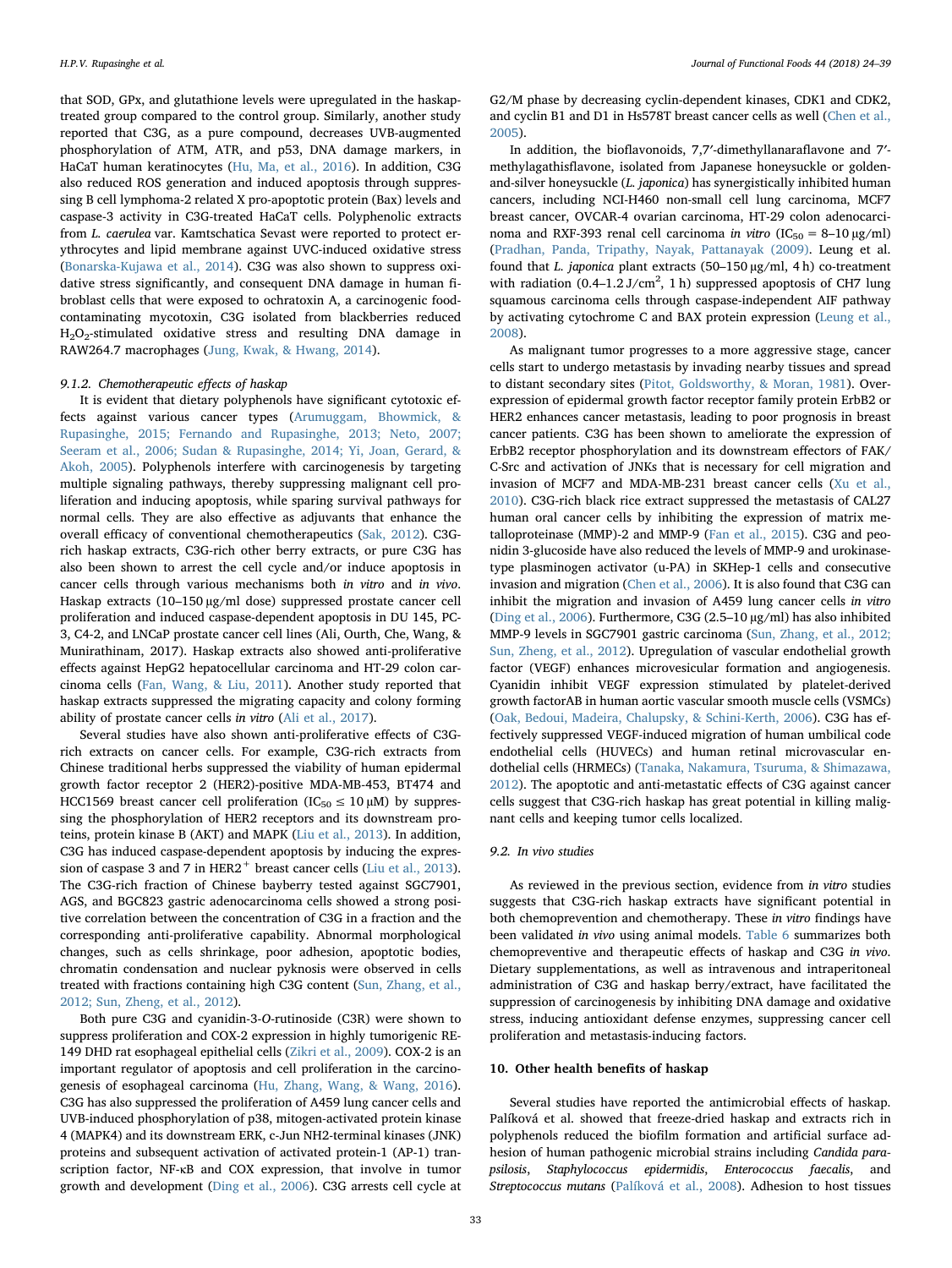<span id="page-10-0"></span>Evidence for the cancer chemopreventive and chemotherapeutic effect of haskap berry polyphenols and C3G in vivo.

| Source of C3G                                     | Model                                                                                          | Intervention                                                      | Duration                  | Key findings                                                                                                                                         | References                                              |
|---------------------------------------------------|------------------------------------------------------------------------------------------------|-------------------------------------------------------------------|---------------------------|------------------------------------------------------------------------------------------------------------------------------------------------------|---------------------------------------------------------|
| Chemopreventive effect                            |                                                                                                |                                                                   |                           |                                                                                                                                                      |                                                         |
| L. caerulea                                       | Female albino SKH-1 hairless<br>mice exposed to UVB<br>$(1000 \,\mathrm{mJ/cm^2})$             | Diet-sup: Standard diet $+10\%$<br>$(w/w)$ lyophilised berry      | 14 d                      | ↓ DNA damage, restore CAT<br>↑ HO-1, NOO1, GCS<br>$\uparrow$ IL-17, $\downarrow$ KC                                                                  | (Rajnochová Svobodová<br>et al., 2013)                  |
| L. caerulea                                       | Female albino SKH-1 hairless<br>mice exposed to UVB (30 J/<br>$cm2$ )                          | Diet-sup: Standard diet + 10%<br>(w/w) lyophilised berry          | 14 d                      | <b>J</b> MDA<br>↑ CAT and GSH<br><i><b>↑ NOO1, HO-1, IL-17</b></i>                                                                                   | (Vostálová et al., 2013)                                |
| L. caerulea var. Edulis                           | Male ICR mice exposed to 5 Gy<br>whole body ${}^{60}$ Co <sub>Y</sub> radiation (1)<br>Gy/min) | Intragastric administration of<br>50-200 mg ACN/kg bw per day     | 14 d                      | I oxidative damage in the liver<br>↑ SOD, GSH-Px, GSH<br><b>L</b> MDA                                                                                | (Zhao et al., 2012)                                     |
| Blackberry (Rubus sp.)                            | DMBA/TPA-treated C57BL/<br>$6 \times$ DBA2 mice                                                | Topical application of C3G<br>$(3.5 \mu M/mouse)$                 | 2 times/wk for<br>$21$ wk | $\downarrow$ papilloma genesis by 53%<br>I tumor size multiplication and<br>vascularization                                                          | (Ding et al., 2006)                                     |
| Chemotherapeutic effect                           |                                                                                                |                                                                   |                           |                                                                                                                                                      |                                                         |
| L. caerulea                                       | Male Lewis rats with LPS-<br>induced EIU                                                       | IV administration of $1-100$ mg<br>freeze dried extract           | 24h                       | I inflammatory cell infiltration<br>$\downarrow$ NO, TNF- $\alpha$ and PGE <sub>2</sub> in the<br>aqueous humor of rats<br><b>J</b> NF-kB activation | (Jin et al., 2006)                                      |
| L. caerulea var. Kamchatka                        | Male Wister rats bearing<br>Walker 256 carcinoma cells                                         | Diet-sup: $0.4\%$ (w/v) extract                                   | 17 d                      | I tumor volume and oxidative<br>stress induced by tumor grafting                                                                                     | (Gruia, Oprea, Gruia,<br>Negoita, & Farcasanu,<br>2008) |
| Black rice (Oryza sativa L.)                      | Female nude mice bearing<br>MDA-MB-453 breast<br>carcinoma cells                               | Gavage: 6 mg/ kg bw per day                                       | 25d                       | I tumor volume<br>phospo-HER2, Ki67 expression                                                                                                       | (Liu et al., 2013)                                      |
| Blackberry (Rubus sp.)                            | Male athymic nude mice<br>bearing A549 lung carcinoma<br>cells                                 | Intraperitoneal administration<br>of C3G $(9.5 \text{ mg/kg bw})$ | 3 times/wk                | I tumor growth by 50%<br>I metastasis to abdominal cavity<br>and organs                                                                              | (Ding et al., 2006)                                     |
| Chinese bayberry (Myrica<br>rubra Sieb. et Zucc.) | Balb/C mice bearing SGC-7901<br>gastric cancer cells                                           | Diet-sup: 25 or 125 mg C3G/kg<br>bw per day                       | 18 d                      | ↓ tumor volume;<br>↑ KLF6 and p21 tumor<br>suppressor protein levels<br>↓ CDK4, cyclin D1; ↓ cell cycle of<br>xenografts                             | (Wang et al., 2016)                                     |

(↑) increase; (↓) decrease; ACN, anthocyanin; bw, body weight; wk, week; d, days; CAT, catalase; NQO1, NADPH quinone oxidoreductase-1; HO-1, heme oxygenase-1; GCS, gammaglutamylcysteine synthetase; IL-17, interleukin-17; KC, keratinocyte-derived chemokine; GSH-Px, glutathione peroxidase; MDA, malondialdehyde; GSH, glutathione; SOD, superoxide dismutase; DMBA, 7,12-dimethylbenz[a]anthracene; TPA, 12-O-tetradecanolyphorbol-13-acetate; IV, intravenous; LPS, lipopolysaccharide; EIU, endotoxin-induced uveitis; nitric oxide (NO), TNF)-α, tumor necrosis factor; PGE<sub>2</sub>prostaglandin; gavage, specific amount of C3G or extract; diet-sup. (supplement), specific amount of berries or C3G extract incorporated into animal chow and fed ad libitum.

and biofilm formation are crucial steps for microbial colonization and infection. Haskap also showed strong inhibition towards foodborne bacteria such as Listeria monocytogenes, Escherichia coli, and Campylobacter jejuni, while not affecting probiotic bacteria like Bifidobacterium bifidum ([Raudsepp et al., 2013\)](#page-14-14). In addition to these findings, another study showed that haskap polyphenols not only ameliorated intestinal barrier function by increasing the excretion of fecal mucin and immunoglobulin A, but also improved the perturbation of gut microbiota caused by high-fat diet in rats [\(Taira et al., 2015](#page-14-39)). These findings emphasize the potential role of haskap in food processing as an antimicrobial agent alone or combination with probiotics.

Haskap also showed protection in a mouse model displaying highfat diet plus carbon tetrachloride-induced non-alcoholic steatohepatitis (NASH) ([Wu, Yano, Hisanaga, et al., 2017\)](#page-15-14). NASH is a common fatty liver disease caused by the accumulation of fat in the liver of non-alcoholic patients, which leads to hepatic inflammation and damage. Wu et al. showed that dietary supplementation of haskap polyphenols (300 mg/kg body weight) significantly suppressed fat accumulation, inflammatory cell infiltration, lipid peroxidation, and insulin resistance in NASH mouse model ([Wu et al., 2017\)](#page-15-14). It is also important to note that C3G (derived from bayberry) suppressed levels of plasma glucose, lipids, and some non-alcoholic fatty liver disease (NAFLD)-related biomarkers in a randomized, placebo-controlled study with young individuals having features of NAFLD [\(Guo et al., 2014\)](#page-12-46). The clinical trial was registered as NCT01707914. Additionally, chlorogenic acid from haskap variety Edulis has been shown to suppress fat accumulation and synthesis, improve hepatic lipid dysregulation, and regulate hepatic fatty acid composition in rats challenged with chronic endotoxin infusion ([Zhou et al., 2016](#page-15-15)).

Other studies have explored the beneficial effects of haskap on thyroid diseases. Oral administration of haskap ameliorated hyperthyroidism by reducing thyroid hormone secretion and increasing thyroid-stimulating hormones (TSH) in mice with levothyroxine-induced hyperthyroidism ([Park et al., 2016](#page-13-42)). This study also showed that haskap intake reduced the release of hepatic enzymes, which are normally elevated in inflamed or injured liver, supporting the protective effect of haskap on hepatocytes. Haskap-rich diet has also shown favorable effects on propylthiouracil-induced hypothyroidism and reproductive organ damage in mice [\(Lee, Yi, Yun, Lim, & Lee, 2016\)](#page-13-43).

# 11. Conclusions and future directions

In general, this review provides evidence that both C3G-rich haskap and C3G alone play a significant role in health promotion and disease prevention through alleviating the risk factors of oxidative stress-induced chronic and metabolic diseases ([Fig. 2\)](#page-11-11). We justify the need and importance of establishing human clinical trials to further validate the potency of haskap berry against these major chronic diseases. For instance, pre-clinical evidence demonstrating the cardiovascular benefits of haskap and C3G need to be validated using population groups that are at higher risks of developing CVD. C3G-rich berries exhibit significant neuroprotection partly due to the ability of C3G to cross the BBB. Hence, conducting clinical trials in human subjects is noteworthy to demonstrate the direct correlation between C3G and improved cognitive functions and brain health. Although other C3G-rich berries and/ or C3G alone have shown significant neuroprotective and anti-diabetic effects, direct health benefits of haskap are yet to be explored. Further investigations are recommended to study the stability of C3G at the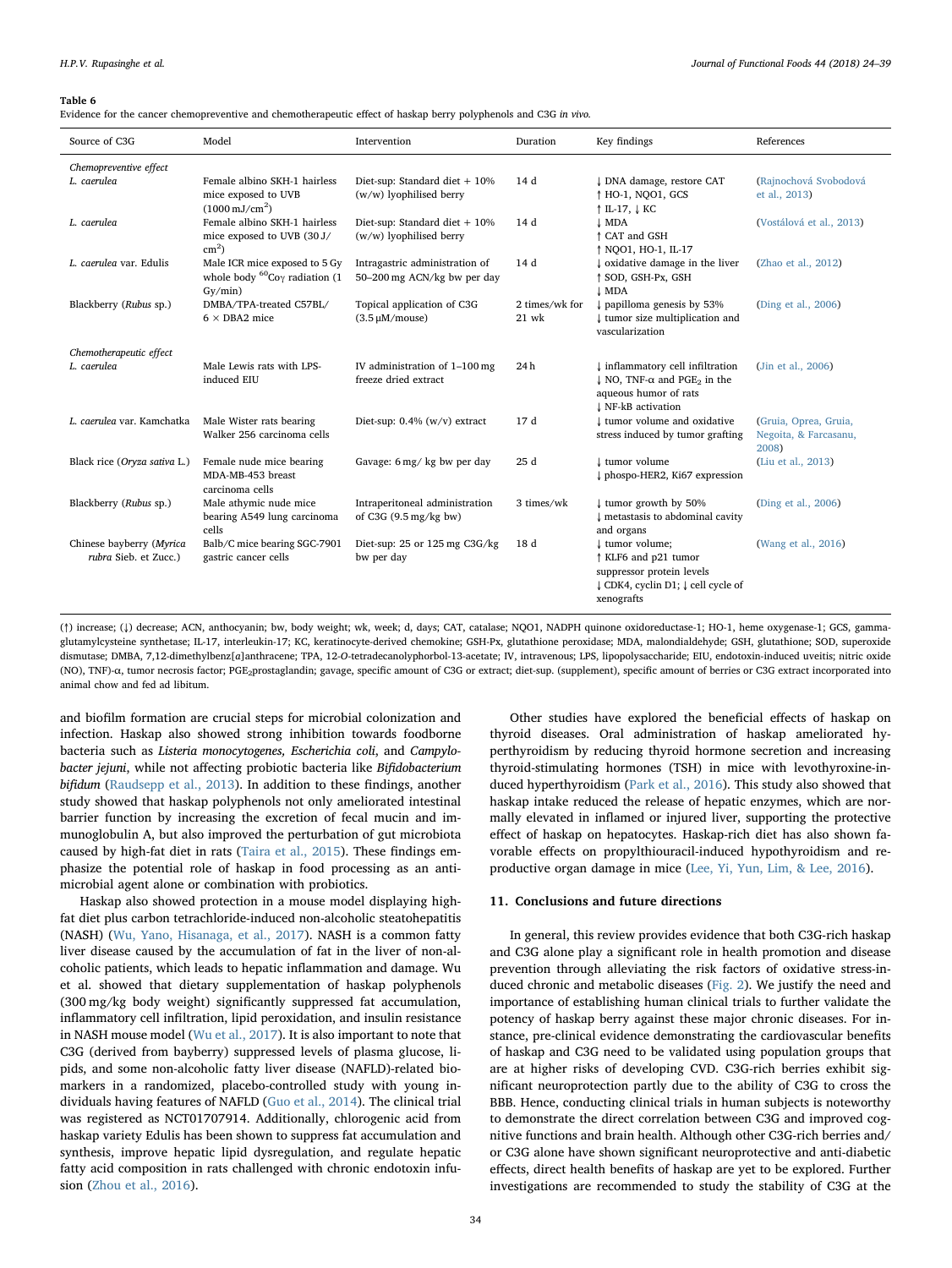<span id="page-11-11"></span>

Fig. 2. The physiological roles and potential health benefits of haskap or C3G. C3G: cyanidin-3-O-glucoside; ROS: reactive oxygen species; SOD: superoxidase dismutase; CAT: catalase; GPx: glutathione peroxidases; TAG: triacyglycerol; TC: total cholesterol; LDL: low desity lipoprotein-cholestrol; HDL: high density lipoprotein-cholestrol; NO: nitric oxidide; eNOS: endothelial nitric oxidide synthase; NF-κB: nuclear factor kappa-light-chain-enhancer of activated B cells; LXRα: liver X receptor α; PPARγ: peroxisome proliferator-activated receptor γ; GSK3β: glycogen synthase kinase 3β; Aβ: amyloid beta; BBB: blood-brain barrier; UV: ultraviolet; SSB: single-strand break; DSB: double-strand break; MMP: matrix metalloproteinases; MAPK: mitogen-activated protein kinase; ERK: extracellular signal-regulated kinases; JNK: c-Jun N-terminal kinases; VEGF: vascular endothelial growth factor; GLUT4: glucose transporter type 4; AMPK: AMP-activated protein kinase; DPP-4: dipeptidyl peptidase-4; TSH: thyroid-stimulating hormone.

neutral pH of culture media as well as to assess the physiological activity of C3G metabolites such as PCA using in vitro models. Preclinical evidence suggests that C3G-rich haskap extracts have significant potential in both chemoprevention and chemotherapy; however, future studies should employ more advanced pre-clinical models targeting specific cancer types and in vivo studies permitting oral administration of haskap. Even though C3G is effectively absorbed in the small intestine, most of the other anthocyanins such as C3R have less bioavailability and reach the colon almost unaltered; thus, subjected to metabolic interaction with colon microbiota. The effect of haskap polyphenols on the composition of the gut microbiome and the impact of consequent microbial metabolites need to be further understood. Despite the fact that haskap berry is unique with highly abundant C3G, which is now known to be more bioavailable than other anthocyanins, the synergistic effect of C3G and other polyphenols and nutrients need to be recognized. Considering the broad spectrum of potential health benefits that haskap and C3G possess, there seem to be opportunities for developing value-added functional food and natural health products aimed at preventing chronic and metabolic diseases caused by oxidative stress and chronic inflammation. In addition, further investigations should also be directed at understanding the impact of thermal processing, food matrix, extraction processes, and storage on the stability of C3G and other anthocyanins. Validating the health benefits of haskap berry products using properly designed animal studies and human clinical trials will provide more insight on the use of haskap in promoting optimal aging and wellness.

#### Acknowledgement

The authors acknowledge the funding provided by the Discovery Grant program of the Natural Sciences and Engineering Research Council (NSERC) of Canada and Killam Trust (HPVR).

# Conflict of interest

The authors declare that there is no conflict of interest regarding this article.

### References

- <span id="page-11-7"></span>[Akkarachiyasit, S., Charoenlertkul, P., Yibchok-Anun, S., & Adisakwattana, S. \(2010\).](http://refhub.elsevier.com/S1756-4646(18)30068-9/h0005) [Inhibitory activities of cyanidin and its glycosides and synergistic e](http://refhub.elsevier.com/S1756-4646(18)30068-9/h0005)ffect with acarbose against intestinal α[-glucosidase and pancreatic](http://refhub.elsevier.com/S1756-4646(18)30068-9/h0005) α-amylase. International Journal [of Molecular Sciences, 11](http://refhub.elsevier.com/S1756-4646(18)30068-9/h0005)(9), 3387–3396.
- <span id="page-11-6"></span>[Alberti, K. G. M. M., & Zimmet, P. Z. \(1998\). De](http://refhub.elsevier.com/S1756-4646(18)30068-9/h0010)finition, diagnosis and classification of [diabetes mellitus and its complications. Part 1: Diagnosis and classi](http://refhub.elsevier.com/S1756-4646(18)30068-9/h0010)fication of dia[betes mellitus provisional report of a WHO Consultation.](http://refhub.elsevier.com/S1756-4646(18)30068-9/h0010) Diabetic Medicine, 15(7), 539–[553](http://refhub.elsevier.com/S1756-4646(18)30068-9/h0010).
- <span id="page-11-10"></span>Ali, S. M., Ourth, A., Che, C.-T., Wang, M.-Y., & Munirathinam, G. (2017). Anti-cancer evaluation of various solvent extracts of blue honeysuckle berry (Lonicera caerulea L. ) against prostate cancer cells. In AACR Annual Meeting (p. 1592). Washington, DC, US: AACR Publications.
- <span id="page-11-5"></span>[Amorini, A. M., Lazzarino, G., Galvano, F., Fazzina, G., Tavazzi, B., & Galvano, G. \(2003\).](http://refhub.elsevier.com/S1756-4646(18)30068-9/h0020) Cyanidin-3-O[-beta-glucopyranoside protects myocardium and erythrocytes from](http://refhub.elsevier.com/S1756-4646(18)30068-9/h0020) [oxygen radical-mediated damages.](http://refhub.elsevier.com/S1756-4646(18)30068-9/h0020) Free Radical Research, 37(4), 453–460.
- <span id="page-11-0"></span>[Anikina, E. V., Syrchina, A. I., Vereshchagin, A. L., Larin, M. F., & Semenov, A. A. \(1988\).](http://refhub.elsevier.com/S1756-4646(18)30068-9/h0025) [Bitter iridoid glucoside from the fruit of](http://refhub.elsevier.com/S1756-4646(18)30068-9/h0025) Lonicera caerulea L. Chemistry of Natural [Compounds, 24](http://refhub.elsevier.com/S1756-4646(18)30068-9/h0025)(4), 512–513.
- <span id="page-11-9"></span>[Arumuggam, N., Bhowmick, N. A., & Rupasinghe, H. P. V. \(2015\). A review:](http://refhub.elsevier.com/S1756-4646(18)30068-9/h0030) [Phytochemicals targeting JAK/STAT signaling and IDO expression in cancer.](http://refhub.elsevier.com/S1756-4646(18)30068-9/h0030) [Phytotherapy Research, 29](http://refhub.elsevier.com/S1756-4646(18)30068-9/h0030)(6), 805–817.
- <span id="page-11-1"></span>[Bakowska-Barczak, A. M., Marianchuk, M., & Kolodziejczyk, P. \(2007\). Survey of](http://refhub.elsevier.com/S1756-4646(18)30068-9/h0035) [bioactive components in Western Canadian berries.](http://refhub.elsevier.com/S1756-4646(18)30068-9/h0035) Canadian Journal of Physiology [and Pharmacology, 85](http://refhub.elsevier.com/S1756-4646(18)30068-9/h0035)(11), 1139–1152.
- <span id="page-11-8"></span>[Baron, A. D. \(1998\). Postprandial hyperglycaemia and](http://refhub.elsevier.com/S1756-4646(18)30068-9/h0040) α-glucosidase inhibitors. Diabetes [Research and Clinical Practice, 8227](http://refhub.elsevier.com/S1756-4646(18)30068-9/h0040)(Supplement 1), S51–S55.
- <span id="page-11-4"></span>[Basu, A., Rhone, M., & Lyons, T. J. \(2010\). Berries: Emerging impact on cardiovascular](http://refhub.elsevier.com/S1756-4646(18)30068-9/h0045) health. [Nutrition Reviews, 68](http://refhub.elsevier.com/S1756-4646(18)30068-9/h0045)(3), 168–177.
- <span id="page-11-3"></span>[Bazzano, L. A., Serdula, M. K., & Liu, S. \(2003\). Dietary intake of fruits and vegetables and](http://refhub.elsevier.com/S1756-4646(18)30068-9/h0050) risk of cardiovascular disease. [Current Atherosclerosis Reports, 5](http://refhub.elsevier.com/S1756-4646(18)30068-9/h0050)(6), 492–499.
- <span id="page-11-2"></span>[Bhullar, K. S., & Rupasinghe, H. P. V. \(2013\). Polyphenols: Multipotent therapeutic agents](http://refhub.elsevier.com/S1756-4646(18)30068-9/h0055) in neurodegenerative diseases. [Oxidative Medicine and Cellular Longevity, 2013](http://refhub.elsevier.com/S1756-4646(18)30068-9/h0055), [891748](http://refhub.elsevier.com/S1756-4646(18)30068-9/h0055).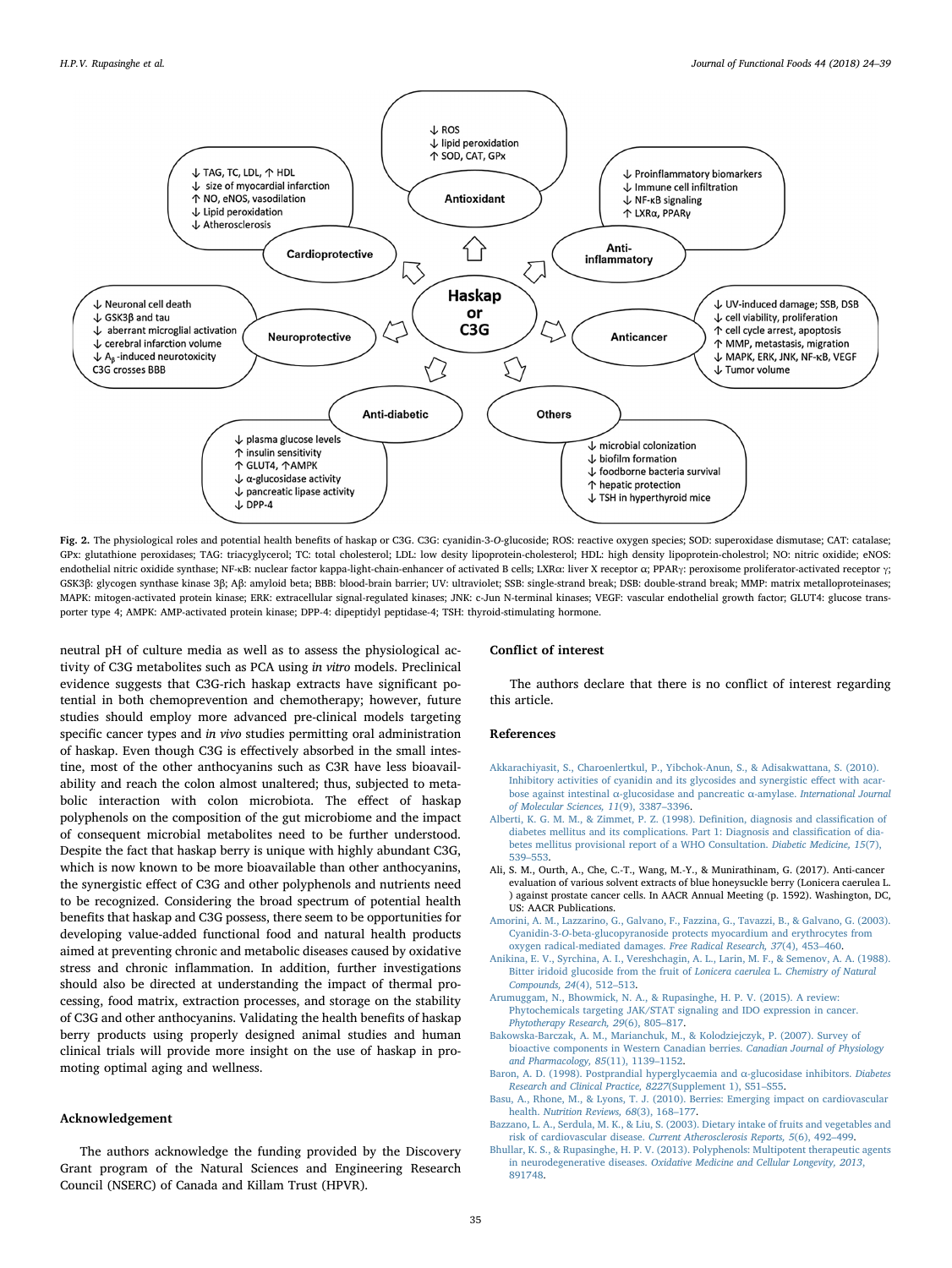- <span id="page-12-30"></span>[Boath, A. S., Stewart, D., & McDougall, G. J. \(2012\). Berry components inhibit](http://refhub.elsevier.com/S1756-4646(18)30068-9/h0060) α-gluco[sidase in vitro: Synergies between acarbose and polyphenols from black currant and](http://refhub.elsevier.com/S1756-4646(18)30068-9/h0060) rowanberry. [Food Chemistry, 135](http://refhub.elsevier.com/S1756-4646(18)30068-9/h0060)(3), 929–936.
- <span id="page-12-39"></span>[Bonarska-Kujawa, D., Pruchnik, H., Cyboran, S., Zy](http://refhub.elsevier.com/S1756-4646(18)30068-9/h0065)łka, R., Oszmiański, J., & Kleszczyń[ska, H. \(2014\). Biophysical mechanism of the protective e](http://refhub.elsevier.com/S1756-4646(18)30068-9/h0065)ffect of blue honeysuckle (Lonicera caerulea L. var. kamtschatica Sevast[.\) polyphenols extracts](http://refhub.elsevier.com/S1756-4646(18)30068-9/h0065) [against lipid peroxidation of erythrocyte and lipid membranes.](http://refhub.elsevier.com/S1756-4646(18)30068-9/h0065) Journal of Membrane [Biology, 247](http://refhub.elsevier.com/S1756-4646(18)30068-9/h0065)(7), 611–625.
- <span id="page-12-24"></span>[Bräunlich, M., Slimestad, R., Wangensteen, H., Brede, C., Malterud, K. E., & Barsett, H.](http://refhub.elsevier.com/S1756-4646(18)30068-9/h0070) [\(2013\). Extracts, anthocyanins and procyanidins from](http://refhub.elsevier.com/S1756-4646(18)30068-9/h0070) Aronia melanocarpa as radical [scavengers and enzyme inhibitors.](http://refhub.elsevier.com/S1756-4646(18)30068-9/h0070) Nutrients, 5(3), 663–678.
- <span id="page-12-14"></span>[Buran, T. J., Sandhu, A. K., Azeredo, A. M., Bent, A. H., Williamson, J. G., & Gu, L. \(2012\).](http://refhub.elsevier.com/S1756-4646(18)30068-9/h0075) Eff[ects of exogenous abscisic acid on fruit quality, antioxidant capacities, and phy](http://refhub.elsevier.com/S1756-4646(18)30068-9/h0075)[tochemical contents of southern high bush blueberries.](http://refhub.elsevier.com/S1756-4646(18)30068-9/h0075) Food Chemistry, 132(3), [1375](http://refhub.elsevier.com/S1756-4646(18)30068-9/h0075)–1381.
- <span id="page-12-6"></span>Caprioli, G., Iannarelli, R., Innocenti, M., Bellumori, M., Fiorini, D., Sagratini, G., ... Maggi, F. (2016). Blue honeysuckle fruit (Lonicera caerulea L.) from eastern Russia: phenolic composition, nutritional value and biological activities of its polar extracts. Food & Function, 7(4), 1892–1903.
- Celli, G. B., Ghanem, A., & Brooks, M. S.-L. (2016). Optimized encapsulation of anthocyanin-rich extract from haskap berries (Lonicera caerulaea L.) in calcium-alginate microparticles. Journal of Berry Research, 6(1), 1–11.
- <span id="page-12-1"></span>[Celli, G. B., Ghanem, A., & Brooks, M. S. L. \(2014\). Haskap Berries \(](http://refhub.elsevier.com/S1756-4646(18)30068-9/h0090)Lonicera caerulea L.)-a [critical review of antioxidant capacity and health-related studies for potential value](http://refhub.elsevier.com/S1756-4646(18)30068-9/h0090)added products. [Food and Bioprocess Technology, 7](http://refhub.elsevier.com/S1756-4646(18)30068-9/h0090)(6), 1541–1554.
- <span id="page-12-4"></span>[Celli, G. B., Ghanem, A., & Brooks, M. S.-L. \(2015\). Optimization of ultrasound-assisted](http://refhub.elsevier.com/S1756-4646(18)30068-9/h0095) [extraction of anthocyanins from haskap berries \(](http://refhub.elsevier.com/S1756-4646(18)30068-9/h0095)Lonicera caerulaea L.) using response surface methodology. [Ultrasonics Sonochemistry, 27](http://refhub.elsevier.com/S1756-4646(18)30068-9/h0095), 449–455.
- <span id="page-12-19"></span>[Ceriello, A. \(2005\). Postprandial hyperglycemia and diabetes complications: Is it time to](http://refhub.elsevier.com/S1756-4646(18)30068-9/h0100) treat? [Diabetes, 54](http://refhub.elsevier.com/S1756-4646(18)30068-9/h0100)(1), 1–7.
- <span id="page-12-34"></span>[Chang, J. J., Hsu, M. J., Huang, H. P., Chung, D. J., Chang, Y. C., & Wang, C. J. \(2013\).](http://refhub.elsevier.com/S1756-4646(18)30068-9/h0105) [Mulberry anthocyanins inhibit oleic acid induced lipid accumulation by reduction of](http://refhub.elsevier.com/S1756-4646(18)30068-9/h0105) [lipogenesis and promotion of hepatic lipid clearance.](http://refhub.elsevier.com/S1756-4646(18)30068-9/h0105) Journal of Agricultural and Food [Chemistry, 61](http://refhub.elsevier.com/S1756-4646(18)30068-9/h0105)(25), 6069–6076.
- <span id="page-12-3"></span>[Chaovanalikit, A., Thompson, M. M., & Ronald, W. E. \(2004\). Characterization and](http://refhub.elsevier.com/S1756-4646(18)30068-9/h0110) quantification [of anthocyanins and polyphenolics in blue honeysuckle \(](http://refhub.elsevier.com/S1756-4646(18)30068-9/h0110)Lonicera caerulea L.). [Journal of Agricultural and Food Chemistry, 52](http://refhub.elsevier.com/S1756-4646(18)30068-9/h0110)(4), 848–852.
- <span id="page-12-16"></span>[Chen, G., Bower, K. A., Xu, M., Ding, M., Shi, X., Ke, Z.-J., & Luo, J. \(2009\). Cyanidin-3](http://refhub.elsevier.com/S1756-4646(18)30068-9/h0115) [glucoside reverses ethanol-induced inhibition of neurite outgrowth: Role of glycogen](http://refhub.elsevier.com/S1756-4646(18)30068-9/h0115) synthase kinase 3 Beta. [Neurotoxicity Research, 15](http://refhub.elsevier.com/S1756-4646(18)30068-9/h0115)(4), 321–331.
- <span id="page-12-43"></span>[Chen, P.-N., Chu, S.-C., Chiou, H.-L., Chiang, C.-L., Yang, S.-F., & Hsieh, Y.-S. \(2005\).](http://refhub.elsevier.com/S1756-4646(18)30068-9/h0120) [Cyanidin 3-glucoside and peonidin 3-glucoside inhibit tumor cell growth and induce](http://refhub.elsevier.com/S1756-4646(18)30068-9/h0120) [apoptosis in vitro and suppress tumor growth in vivo.](http://refhub.elsevier.com/S1756-4646(18)30068-9/h0120) Nutrition and Cancer, 53(2), 232–[243](http://refhub.elsevier.com/S1756-4646(18)30068-9/h0120).
- <span id="page-12-45"></span>[Chen, P. N., Kuo, W. H., Chiang, C. L., Chiou, H. L., Hsieh, Y. S., & Chu, S. C. \(2006\). Black](http://refhub.elsevier.com/S1756-4646(18)30068-9/h0125) [rice anthocyanins inhibit cancer cells invasion via repressions of MMPs and u-PA](http://refhub.elsevier.com/S1756-4646(18)30068-9/h0125) expression. [Chemico-Biological Interactions, 163](http://refhub.elsevier.com/S1756-4646(18)30068-9/h0125)(3), 218–229.
- Chiasson, J.-L., Josse, R. G., Gomis, R., Hanefeld, M., Karasik, A., & Laakso, M. (2004). Acarbose for the prevention of type 2 diabetes, hypertension and cardiovascular disease in subjects with impaired glucose tolerance: facts and interpretations concerning the critical analysis of the STOP-NIDDM trial data. Diabetologia, 47(6), 969- 75-7.
- <span id="page-12-21"></span>[Curtis, P. J., Kroon, P. A., Hollands, W. J., Walls, R., Jenkins, G., Kay, C. D., & Cassidy, A.](http://refhub.elsevier.com/S1756-4646(18)30068-9/h0135) [\(2009\). Cardiovascular disease risk biomarkers and liver and kidney function are not](http://refhub.elsevier.com/S1756-4646(18)30068-9/h0135) [altered in postmenopausal women after ingesting an elderberry extract rich in an](http://refhub.elsevier.com/S1756-4646(18)30068-9/h0135)[thocyanins for 12 weeks.](http://refhub.elsevier.com/S1756-4646(18)30068-9/h0135) Journal of Nutrition, 139(12), 2266–2271.
- <span id="page-12-5"></span>[Czank, C., Cassidy, A., Zhang, Q., Morrison, D. J., Preston, T., Kroon, P. A., ... Kay, C. D.](http://refhub.elsevier.com/S1756-4646(18)30068-9/h0140) [\(2013\). Human metabolism and elimination of the anthocyanin, cyanidin-3-gluco](http://refhub.elsevier.com/S1756-4646(18)30068-9/h0140)side: A 13C-tracer study. [American Journal of Clinical Nutrition, 97](http://refhub.elsevier.com/S1756-4646(18)30068-9/h0140)(5), 995–1003.
- [de Ferrars, R. M., Czank, C., Zhang, Q., Botting, N. P., Kroon, P. A., Cassidy, A., & Kay, C.](http://refhub.elsevier.com/S1756-4646(18)30068-9/h0145) [D. \(2014\). The pharmacokinetics of anthocyanins and their metabolites in humans.](http://refhub.elsevier.com/S1756-4646(18)30068-9/h0145) [British Journal of Pharmacology, 171](http://refhub.elsevier.com/S1756-4646(18)30068-9/h0145)(13), 3268–3282.
- <span id="page-12-37"></span>DeFuria, J., Bennett, G., Strissel, K. J., Perfi[eld, J. W., Milbury, P. E., Greenberg, A. S., &](http://refhub.elsevier.com/S1756-4646(18)30068-9/h0150) [Obin, M. S. \(2009\). Dietary blueberry attenuates whole-body insulin resistance in](http://refhub.elsevier.com/S1756-4646(18)30068-9/h0150) [high fat-fed mice by reducing adipocyte death and its in](http://refhub.elsevier.com/S1756-4646(18)30068-9/h0150)flammatory sequelae. Journal [of Nutrition, 139](http://refhub.elsevier.com/S1756-4646(18)30068-9/h0150)(8), 1510–1516.
- <span id="page-12-13"></span>[Devore, E. E., Kang, J. H., Breteler, M. M. B., & Grodstein, F. \(2012\). Dietary intakes of](http://refhub.elsevier.com/S1756-4646(18)30068-9/h0155) berries and fl[avonoids in relation to cognitive decline.](http://refhub.elsevier.com/S1756-4646(18)30068-9/h0155) Annals of Neurology, 72(1), 135–[143](http://refhub.elsevier.com/S1756-4646(18)30068-9/h0155).
- <span id="page-12-42"></span>[Ding, M., Feng, R., Wang, S. Y., Bowman, L., Lu, Y., Qian, Y., ... Shi, X. \(2006\). Cyanidin-](http://refhub.elsevier.com/S1756-4646(18)30068-9/h0160)[3-glucoside, a natural product derived from blackberry, exhibits chemopreventive](http://refhub.elsevier.com/S1756-4646(18)30068-9/h0160) and chemotherapeutic activity. [Journal of Biological Chemistry, 281](http://refhub.elsevier.com/S1756-4646(18)30068-9/h0160)(25), 17359–[17368.](http://refhub.elsevier.com/S1756-4646(18)30068-9/h0160)
- <span id="page-12-0"></span>[Dudonné, S., Dubé, P., Anhê, F. F., Pilon, G., Marette, A., Lemire, M., ... Desjardins, Y.](http://refhub.elsevier.com/S1756-4646(18)30068-9/h0165) [\(2015\). Comprehensive analysis of phenolic compounds and abscisic acid pro](http://refhub.elsevier.com/S1756-4646(18)30068-9/h0165)files of twelve native Canadian berries. [Journal of Food Composition and Analysis, 44](http://refhub.elsevier.com/S1756-4646(18)30068-9/h0165), 214–[224](http://refhub.elsevier.com/S1756-4646(18)30068-9/h0165).
- <span id="page-12-35"></span>Duthie, [S. J. \(2007\). Berry phytochemicals, genomic stability and cancer: Evidence for](http://refhub.elsevier.com/S1756-4646(18)30068-9/h0170) [chemoprotection at several stages in the carcinogenic process.](http://refhub.elsevier.com/S1756-4646(18)30068-9/h0170) Molecular Nutrition & [Food Research, 51](http://refhub.elsevier.com/S1756-4646(18)30068-9/h0170)(6), 665–674.
- <span id="page-12-28"></span>Fan, J., Johnson, M. H., Lila, M. A., Yousef, G., & Mejia, E. G. De. (2013). Berry and citrus phenolic compounds inhibit dipeptidyl peptidase IV: Implications in diabetes management. Evidence-Based Complementary and Alternative Medicine, 2013.
- <span id="page-12-44"></span>[Fan, M.-J., Wang, I.-C., Hsiao, Y.-T., Lin, H.-Y., Tang, N.-Y., Hung, T.-C., ... Chung, J.-G.](http://refhub.elsevier.com/S1756-4646(18)30068-9/h0180) [\(2015\). Anthocyanins from black rice \(](http://refhub.elsevier.com/S1756-4646(18)30068-9/h0180)Oryza sativa L.) demonstrate antimetastatic properties by reducing MMPs and NF-κ[B expressions in human oral cancer CAL 27](http://refhub.elsevier.com/S1756-4646(18)30068-9/h0180)

cells. [Nutrition and Cancer, 67](http://refhub.elsevier.com/S1756-4646(18)30068-9/h0180)(2), 327–338.

- <span id="page-12-40"></span>[Fan, Z. L., Wang, Z. Y., & Liu, J. R. \(2011\). Cold-](http://refhub.elsevier.com/S1756-4646(18)30068-9/h0185)field fruit extracts exert different anti[oxidant and antiproliferative activities in vitro.](http://refhub.elsevier.com/S1756-4646(18)30068-9/h0185) Food Chemistry, 129(2), 402–407.
- <span id="page-12-8"></span>[Fang, J. \(2014\). Some anthocyanins could be e](http://refhub.elsevier.com/S1756-4646(18)30068-9/h0190)fficiently absorbed across the gastro[intestinal mucosa: Extensive presystemic metabolism reduces apparent bioavail](http://refhub.elsevier.com/S1756-4646(18)30068-9/h0190)ability. [Journal of Agricultural and Food Chemistry, 62](http://refhub.elsevier.com/S1756-4646(18)30068-9/h0190)(18), 3904–3911.
- <span id="page-12-10"></span>Fenton, H. J. H. (1894). LXXIII.—[Oxidation of tartaric acid in presence of iron.](http://refhub.elsevier.com/S1756-4646(18)30068-9/h0195) Journal of [the Chemical Society, Transactions, 65](http://refhub.elsevier.com/S1756-4646(18)30068-9/h0195), 899–910.
- Fernando, W., & Rupasinghe, H. P. V. (2013). Anticancer properties of phytochemicals present in medicinal plants of North America. In M. Kulka (Ed.), Using Old Solutions to New Problems – Natural Drug Discovery in the 21st Century (pp. 159–180). InTech.
- <span id="page-12-32"></span>[Foretz, M., Ancellin, N., Andreelli, F., Saintillan, Y., Grondin, P., Kahn, A., ... Vaulont, S.](http://refhub.elsevier.com/S1756-4646(18)30068-9/h0205) [\(2005\). Short-term overexpression of a constitutively active form of AMP-activated](http://refhub.elsevier.com/S1756-4646(18)30068-9/h0205) [protein kinase in the liver leads to mild hypoglycemia and fatty liver.](http://refhub.elsevier.com/S1756-4646(18)30068-9/h0205) Diabetes, 54(5), 1331–[1339](http://refhub.elsevier.com/S1756-4646(18)30068-9/h0205).
- <span id="page-12-17"></span>[Fornasaro, S., Ziberna, L., Gasperotti, M., Tramer, F., Vrhov](http://refhub.elsevier.com/S1756-4646(18)30068-9/h0210)šek, U., Mattivi, F., & [Passamonti, S. \(2016\). Determination of cyanidin 3-glucoside in rat brain, liver and](http://refhub.elsevier.com/S1756-4646(18)30068-9/h0210) [kidneys by UPLC/MS-MS and its application to a short-term pharmacokinetic study.](http://refhub.elsevier.com/S1756-4646(18)30068-9/h0210) Scientifi[c Reports, 6](http://refhub.elsevier.com/S1756-4646(18)30068-9/h0210)(1), 22815.
- <span id="page-12-11"></span>[Gabriel, S. E., Jaakkimainen, L., & Bombardier, C. \(1991\). Risk for serious gastrointestinal](http://refhub.elsevier.com/S1756-4646(18)30068-9/h0215) [complications related to use of nonsteroidal anti-in](http://refhub.elsevier.com/S1756-4646(18)30068-9/h0215)flammatory drugs. Annals of [Internal Medicine, 115](http://refhub.elsevier.com/S1756-4646(18)30068-9/h0215)(10), 787.
- <span id="page-12-18"></span>[Galassi, A., Reynolds, K., & He, J. \(2006\). Metabolic syndrome and risk of cardiovascular](http://refhub.elsevier.com/S1756-4646(18)30068-9/h0220) disease: A meta-analysis. [The American Journal of Medicine, 119](http://refhub.elsevier.com/S1756-4646(18)30068-9/h0220)(10), 812–819.
- <span id="page-12-26"></span>[Gautier, J. F., Fetita, S., & Sobngwi, E. \(2005\). Biological actions of the incretins GIP and](http://refhub.elsevier.com/S1756-4646(18)30068-9/h0225) GLP-1 [and therapeutic perspectives in patients with type 2 diabetes.](http://refhub.elsevier.com/S1756-4646(18)30068-9/h0225) Diabetes & [Metabolism, 31](http://refhub.elsevier.com/S1756-4646(18)30068-9/h0225)(3), 233–242.
- <span id="page-12-15"></span>[Gazdik, Z., Reznicek, V., Adam, V., Zitka, O., Jurikova, T., Krska, B., ... Kizek, R. \(2008\).](http://refhub.elsevier.com/S1756-4646(18)30068-9/h0230) [Use of liquid chromatography with electrochemical detection for the determination](http://refhub.elsevier.com/S1756-4646(18)30068-9/h0230) [of antioxidants in less common fruits.](http://refhub.elsevier.com/S1756-4646(18)30068-9/h0230) Molecules, 13(12), 2823–2836.
- [George, V. C., Dellaire, G., & Rupasinghe, H. P. V. \(2017\). Plant](http://refhub.elsevier.com/S1756-4646(18)30068-9/h0235) flavonoids in cancer [chemoprevention: Role in genome stability.](http://refhub.elsevier.com/S1756-4646(18)30068-9/h0235) The Journal of Nutritional Biochemistry, 45,  $1-14$ .
- <span id="page-12-47"></span>[Gruia, M. I., Oprea, E., Gruia, I., Negoita, V., & Farcasanu, I. C. \(2008\). The antioxidant](http://refhub.elsevier.com/S1756-4646(18)30068-9/h0240) response induced by Lonicera caerulaea [berry extracts in animals bearing experi](http://refhub.elsevier.com/S1756-4646(18)30068-9/h0240)[mental solid tumors.](http://refhub.elsevier.com/S1756-4646(18)30068-9/h0240) Molecules, 13(5), 1195–1206.
- <span id="page-12-20"></span>[Guang, J., En-yue, Y., & Chun-zan, H. \(2004\). Therapeutic e](http://refhub.elsevier.com/S1756-4646(18)30068-9/h0245)ffects of Lonicera edulis al[coholic extract on adjusting blood lipid in rats.](http://refhub.elsevier.com/S1756-4646(18)30068-9/h0245) Journal of Medical Science Yanbian [University, 8](http://refhub.elsevier.com/S1756-4646(18)30068-9/h0245), 109–111.
- <span id="page-12-23"></span>[Guo, H., Guo, J., Jiang, X., Li, Z., & Ling, W. \(2012\). Cyanidin-3-](http://refhub.elsevier.com/S1756-4646(18)30068-9/h0250)O-β-glucoside, a typical anthocyanin, exhibits antilipolytic eff[ects in 3T3-L1 adipocytes during hypergly](http://refhub.elsevier.com/S1756-4646(18)30068-9/h0250)[cemia: Involvement of FoxO1-mediated transcription of adipose triglyceride lipase.](http://refhub.elsevier.com/S1756-4646(18)30068-9/h0250) [Food and Chemical Toxicology, 50](http://refhub.elsevier.com/S1756-4646(18)30068-9/h0250)(9), 3040–3047.
- <span id="page-12-22"></span>[Guo, H., Xia, M., Zou, T., Ling, W., Zhong, R., & Zhang, W. \(2012\). Cyanidin 3-glucoside](http://refhub.elsevier.com/S1756-4646(18)30068-9/h0255) [attenuates obesity-associated insulin resistance and hepatic steatosis in high-fat diet](http://refhub.elsevier.com/S1756-4646(18)30068-9/h0255)[fed and db/db mice via the transcription factor FoxO1.](http://refhub.elsevier.com/S1756-4646(18)30068-9/h0255) The Journal of Nutritional [Biochemistry, 23](http://refhub.elsevier.com/S1756-4646(18)30068-9/h0255)(4), 349–360.
- <span id="page-12-46"></span>[Guo, H., Zhong, R., Liu, Y., Jiang, X., Tang, X., Li, Z., ... Ling, W. \(2014\). E](http://refhub.elsevier.com/S1756-4646(18)30068-9/h0260)ffects of bayberry juice on infl[ammatory and apoptotic markers in young adults with features](http://refhub.elsevier.com/S1756-4646(18)30068-9/h0260) [of non-alcoholic fatty liver disease.](http://refhub.elsevier.com/S1756-4646(18)30068-9/h0260) Nutrition, 30(2), 198–203.
- <span id="page-12-36"></span>[Hanahan, D., & Weinberg, R. A. \(2011\). Hallmarks of cancer: The next generation.](http://refhub.elsevier.com/S1756-4646(18)30068-9/h0265) Cell, 144[\(5\), 646](http://refhub.elsevier.com/S1756-4646(18)30068-9/h0265)–674.
- <span id="page-12-9"></span>[Hanske, L., Engst, W., Loh, G., Sczesny, S., Blaut, M., & Braune, A. \(2017\). Contribution of](http://refhub.elsevier.com/S1756-4646(18)30068-9/h0270) [gut bacteria to the metabolism of cyanidin 3-glucoside in human microbiota-asso](http://refhub.elsevier.com/S1756-4646(18)30068-9/h0270)ciated rats. [British Journal of Nutrition, 109](http://refhub.elsevier.com/S1756-4646(18)30068-9/h0270)(8), 1433–1441.
- <span id="page-12-29"></span>[Hardie, D. G. \(2008\). Role of AMP-activated protein kinase in the metabolic syndrome](http://refhub.elsevier.com/S1756-4646(18)30068-9/h0275) [and in heart disease.](http://refhub.elsevier.com/S1756-4646(18)30068-9/h0275) FEBS Letters, 582(1), 81–89.
- <span id="page-12-7"></span>Hassimotto, [N. M. A., Genovese, M. I., & Lajolo, F. M. \(2008\). Absorption and metabolism](http://refhub.elsevier.com/S1756-4646(18)30068-9/h0280) [of cyanidin-3-glucoside and cyanidin-3-rutinoside extracted from wild mulberry](http://refhub.elsevier.com/S1756-4646(18)30068-9/h0280) (Morus nigra L.) in rats. [Nutrition Research, 28](http://refhub.elsevier.com/S1756-4646(18)30068-9/h0280)(3), 198–207.
- <span id="page-12-12"></span>[He, Y., Xiao, C., Wang, Y., Zhao, L., Zhao, H., Tong, Y., ... Lu, A. \(2005\). Antioxidant and](http://refhub.elsevier.com/S1756-4646(18)30068-9/h0285) anti-inflammatory eff[ects of cyanidin from cherries on rat adjuvant-induced arthritis.](http://refhub.elsevier.com/S1756-4646(18)30068-9/h0285) [China Journal of Chinese Materia Medica, 30](http://refhub.elsevier.com/S1756-4646(18)30068-9/h0285)(20), 1602–1605.
- <span id="page-12-27"></span>[Holst, J. J., Vilsbøll, T., & Deacon, C. F. \(2009\). The incretin system and its role in type 2](http://refhub.elsevier.com/S1756-4646(18)30068-9/h0290) diabetes mellitus. [Molecular and Cellular Endocrinology, 297](http://refhub.elsevier.com/S1756-4646(18)30068-9/h0290), 127–136.
- <span id="page-12-38"></span>Hu, Y., Ma, Y., Wu, S., Chen, T., He, Y., Sun, J., ... Bai, W. (2016). Protective effect of Cyanidin-3-O-glucoside against ultraviolet B radiation-induced cell damage in human HaCaT keratinocytes. Frontiers in Pharmacology, 7(SEP), 1–8.
- <span id="page-12-41"></span>[Hu, D., Zhang, M., Wang, S., & Wang, Z. \(2016\). High expression of cyclooxygenase 2 is](http://refhub.elsevier.com/S1756-4646(18)30068-9/h0300) [an indicator of prognosis for patients with esophageal squamous cell carcinoma after](http://refhub.elsevier.com/S1756-4646(18)30068-9/h0300) [Ivor Lewis esophagectomy.](http://refhub.elsevier.com/S1756-4646(18)30068-9/h0300) Thoracic Cancer, 7(3), 310–315.
- <span id="page-12-33"></span>[Huang, B., Wang, Z., Park, J. H., Ryu, O. H., Choi, M. K., Lee, J. Y., ... Lim, S. S. \(2015\).](http://refhub.elsevier.com/S1756-4646(18)30068-9/h0305) Anti-diabetic eff[ect of purple corn extract on C57BL/KsJ db/db mice.](http://refhub.elsevier.com/S1756-4646(18)30068-9/h0305) Nutrition [Research and Practice, 9](http://refhub.elsevier.com/S1756-4646(18)30068-9/h0305)(1), 17–21.
- <span id="page-12-31"></span>[Hwang, J. T., Kwon, D. Y., & Yoon, S. H. \(2009\). AMP-activated protein kinase: A po](http://refhub.elsevier.com/S1756-4646(18)30068-9/h0310)[tential target for the diseases prevention by natural occurring polyphenols.](http://refhub.elsevier.com/S1756-4646(18)30068-9/h0310) New [Biotechnology, 26](http://refhub.elsevier.com/S1756-4646(18)30068-9/h0310)(1–2), 17–22.
- [Ignarro, L. J., Napoli, C., & Loscalzo, J. \(2002\). Nitric oxide donors and cardiovascular](http://refhub.elsevier.com/S1756-4646(18)30068-9/h0315) [agents modulating the bioactivity of nitric oxide: An overview.](http://refhub.elsevier.com/S1756-4646(18)30068-9/h0315) Circulation Research, 90[\(1\), 21](http://refhub.elsevier.com/S1756-4646(18)30068-9/h0315)–28.
- <span id="page-12-2"></span>[Jackson, D. I., & Lombard, P. B. \(1993\). Environmental and management practices af](http://refhub.elsevier.com/S1756-4646(18)30068-9/h0320)[fecting grape composition and wine quality](http://refhub.elsevier.com/S1756-4646(18)30068-9/h0320) – A review. American Journal of Enology [and Viticulture, 44](http://refhub.elsevier.com/S1756-4646(18)30068-9/h0320)(4), 409–430.
- <span id="page-12-25"></span>[Jayaprakasam, B., Vareed, S. K., Olson, L. K., & Nair, M. G. \(2005\). Insulin secretion by](http://refhub.elsevier.com/S1756-4646(18)30068-9/h0325) [bioactive anthocyanins and anthocyanidins present in fruits.](http://refhub.elsevier.com/S1756-4646(18)30068-9/h0325) Journal of Agricultural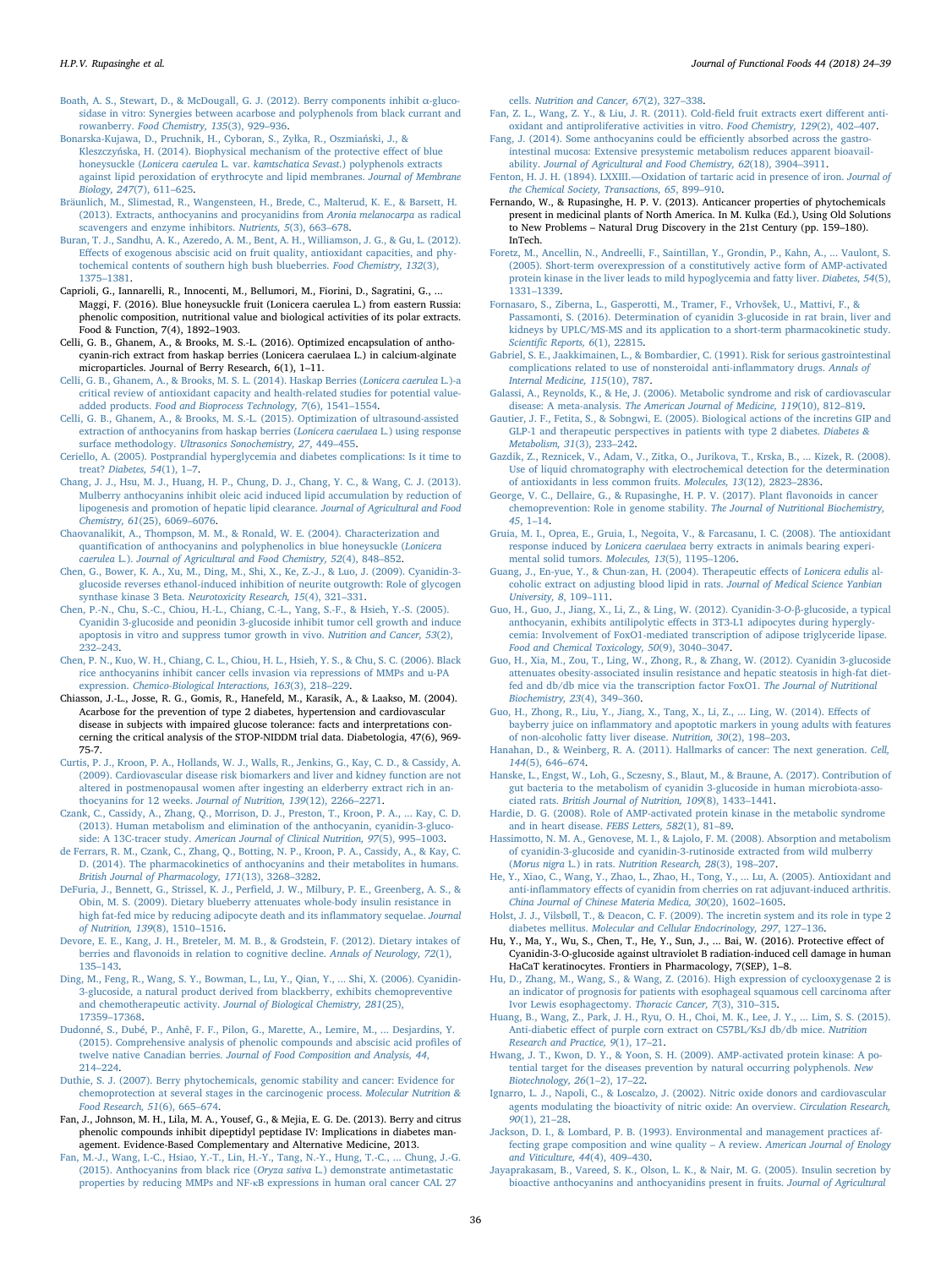[and Food Chemistry, 53](http://refhub.elsevier.com/S1756-4646(18)30068-9/h0325)(1), 28–31.

- <span id="page-13-16"></span>[Jin, X.-H., Ohgami, K., Shiratori, K., Suzuki, Y., Koyama, Y., Yoshida, K., ... Ohno, S.](http://refhub.elsevier.com/S1756-4646(18)30068-9/h0330) (2006). Eff[ects of blue honeysuckle \(](http://refhub.elsevier.com/S1756-4646(18)30068-9/h0330)Lonicera caerulea L.) extract on lipopolysaccharide-induced infl[ammation in vitro and in vivo.](http://refhub.elsevier.com/S1756-4646(18)30068-9/h0330) Experimental Eye Research, 82[\(5\), 860](http://refhub.elsevier.com/S1756-4646(18)30068-9/h0330)–867.
- <span id="page-13-26"></span>[Johnson, M. H., Lucius, A., Meyer, T., & De Mejia, E. G. \(2011\). Cultivar evaluation and](http://refhub.elsevier.com/S1756-4646(18)30068-9/h0335) eff[ect of fermentation on antioxidant capacity and in vitro inhibition of](http://refhub.elsevier.com/S1756-4646(18)30068-9/h0335) α-amylase and α[-glucosidase by highbush blueberry \(](http://refhub.elsevier.com/S1756-4646(18)30068-9/h0335)Vaccinium corombosum). Journal of [Agricultural and Food Chemistry, 59](http://refhub.elsevier.com/S1756-4646(18)30068-9/h0335)(16), 8923–8930.
- <span id="page-13-36"></span>[Jung, H., Kwak, H. K., & Hwang, K. T. \(2014\). Antioxidant and antiin](http://refhub.elsevier.com/S1756-4646(18)30068-9/h0340)flammatory activ[ities of cyanidin-3-glucoside and cyanidin-3-rutinoside in hydrogen peroxide and li](http://refhub.elsevier.com/S1756-4646(18)30068-9/h0340)[popolysaccharide-treated RAW264.7 cells.](http://refhub.elsevier.com/S1756-4646(18)30068-9/h0340) Food Science and Biotechnology, 23(6), [2053](http://refhub.elsevier.com/S1756-4646(18)30068-9/h0340)–2062.
- <span id="page-13-20"></span>Jurgoński, A., Juśkiewicz, J., & Zduń[czyk, Z. \(2013\). An anthocyanin-rich extract from](http://refhub.elsevier.com/S1756-4646(18)30068-9/h0345) [Kamchatka honeysuckle increases enzymatic activity within the gut and ameliorates](http://refhub.elsevier.com/S1756-4646(18)30068-9/h0345) [abnormal lipid and glucose metabolism in rats.](http://refhub.elsevier.com/S1756-4646(18)30068-9/h0345) Nutrition, 29(6), 898–902.
- <span id="page-13-1"></span>[Jurikova, T., Sochor, J., Rop, O., Ml](http://refhub.elsevier.com/S1756-4646(18)30068-9/h0350)ček, J., Balla, Š., Szekeres, L., ... Kizek, R. (2012). Evaluation of polyphenolic profi[le and nutritional value of non-traditional fruit](http://refhub.elsevier.com/S1756-4646(18)30068-9/h0350) [species in the Czech Republic](http://refhub.elsevier.com/S1756-4646(18)30068-9/h0350) — A comparative study. Molecules, 17(12), 8968–8981.
- [Kamiloglu, S., Capanoglu, E., Grootaert, C., & Van Camp, J. \(2015\). Anthocyanin ab](http://refhub.elsevier.com/S1756-4646(18)30068-9/h0355)[sorption and metabolism by human intestinal Caco-2 cells](http://refhub.elsevier.com/S1756-4646(18)30068-9/h0355)—A Review. International [Journal of Molecular Sciences, 16](http://refhub.elsevier.com/S1756-4646(18)30068-9/h0355)(9), 21555–21574.
- <span id="page-13-18"></span>[Kang, T. H., Hur, J. Y., Kim, H. B., Ryu, J. H., & Kim, S. Y. \(2006\). Neuroprotective e](http://refhub.elsevier.com/S1756-4646(18)30068-9/h0360)ffects of the cyanidin-3-O-β[-d-glucopyranoside isolated from mulberry fruit against cere](http://refhub.elsevier.com/S1756-4646(18)30068-9/h0360)bral ischemia. [Neuroscience Letters, 391](http://refhub.elsevier.com/S1756-4646(18)30068-9/h0360)(3), 122–126.
- <span id="page-13-12"></span>Kay, [C. D., Mazza, G. J., & Holub, B. J. \(2005\). Anthocyanins exist in the circulation](http://refhub.elsevier.com/S1756-4646(18)30068-9/h0365) [primarily as metabolites in adult men.](http://refhub.elsevier.com/S1756-4646(18)30068-9/h0365) The Journal of Nutrition, 135(11), 2582–2588.
- [Ke, Z., Liu, Y., Wang, X., Fan, Z., Chen, G., Xu, M., ... Luo, J. \(2011\). Cyanidin-3-glucoside](http://refhub.elsevier.com/S1756-4646(18)30068-9/h0370) [ameliorates ethanol neurotoxicity in the developing brain.](http://refhub.elsevier.com/S1756-4646(18)30068-9/h0370) Journal of Neuroscience [Research, 89](http://refhub.elsevier.com/S1756-4646(18)30068-9/h0370)(10), 1676–1684.
- <span id="page-13-3"></span>[Khattab, R., Brooks, M. S.-L., & Ghanem, A. \(2016\). Phenolic analyses of haskap berries](http://refhub.elsevier.com/S1756-4646(18)30068-9/h0375) (Lonicera caerulaea [L.\): Spectrophotometry versus high performance liquid chroma](http://refhub.elsevier.com/S1756-4646(18)30068-9/h0375)tography. [International Journal of Food Properties, 19](http://refhub.elsevier.com/S1756-4646(18)30068-9/h0375)(8), 1708–1725.
- <span id="page-13-7"></span>Khattab, R., Celli, G. B., Ghanem, A., & Brooks, M. S.-L. (2015). Effect of frozen storage on polyphenol content and antioxidant activity of haskap berries (Lonicera caerulea L.). Journal of Berry Research, 5(4), 231–242.
- <span id="page-13-29"></span>[Kozuka, M., Yamane, T., Nakano, Y., & Nakagaki, T. \(2015\). Identi](http://refhub.elsevier.com/S1756-4646(18)30068-9/h0385)fication and char[acterization of a dipeptidyl peptidase IV inhibitor from aronia juice.](http://refhub.elsevier.com/S1756-4646(18)30068-9/h0385) Biochemical and [Biophysical Research Communications, 465](http://refhub.elsevier.com/S1756-4646(18)30068-9/h0385)(3), 433–436.
- <span id="page-13-17"></span>[Kucharska, A. Z., Sokol-Letowska, A., Oszmianski, J., Piorecki, N., & Fecka, I. \(2017\).](http://refhub.elsevier.com/S1756-4646(18)30068-9/h0390) [Iridoids, phenolic compounds and antioxidant activity of edible honeysuckle berries](http://refhub.elsevier.com/S1756-4646(18)30068-9/h0390) (Lonicera caerulaea var. [kamtschatica Sevast](http://refhub.elsevier.com/S1756-4646(18)30068-9/h0390).). Molecules, 22(3), 1–20.
- <span id="page-13-31"></span>[Kurimoto, Y., Shibayama, Y., Inoue, S., Soga, M., Takikawa, M., & Ito, C. \(2013\). Black](http://refhub.elsevier.com/S1756-4646(18)30068-9/h0395) [soybean seed coat extract ameliorates hyperglycemia and insulin sensitivity via the](http://refhub.elsevier.com/S1756-4646(18)30068-9/h0395) [activation of AMP-activated protein kinase in diabetic mice.](http://refhub.elsevier.com/S1756-4646(18)30068-9/h0395) Journal of Agricultural [and Food Chemistry, 61](http://refhub.elsevier.com/S1756-4646(18)30068-9/h0395)(23), 5558–5564.
- <span id="page-13-10"></span>[Kusznierewicz, B., Piekarska, A., Mrugalska, B., Konieczka, P., Namie](http://refhub.elsevier.com/S1756-4646(18)30068-9/h0400)śnik, J., & Bartoszek, [A. \(2012\). Phenolic composition and antioxidant properties of Polish blue-berried](http://refhub.elsevier.com/S1756-4646(18)30068-9/h0400) [honeysuckle genotypes by HPLC-DAD-MS, HPLC postcolumn derivatization with](http://refhub.elsevier.com/S1756-4646(18)30068-9/h0400) [ABTS or FC, and TLC with DPPH visualization.](http://refhub.elsevier.com/S1756-4646(18)30068-9/h0400) Journal of Agricultural and Food [Chemistry, 60](http://refhub.elsevier.com/S1756-4646(18)30068-9/h0400)(7), 1755–1763.
- <span id="page-13-22"></span>[Lazzè, M. C., Pizzala, R., Perucca, P., Cazzalini, O., Savio, M., Forti, L., ... Bianchi, L.](http://refhub.elsevier.com/S1756-4646(18)30068-9/h0405) [\(2006\). Anthocyanidins decrease endothelin-1 production and increase endothelial](http://refhub.elsevier.com/S1756-4646(18)30068-9/h0405) [nitric oxide synthase in human endothelial cells.](http://refhub.elsevier.com/S1756-4646(18)30068-9/h0405) Molecular Nutrition & Food Research, 50[\(1\), 44](http://refhub.elsevier.com/S1756-4646(18)30068-9/h0405)–51.
- <span id="page-13-43"></span>[Lee, W.-Y., Yi, S.-J., Yun, S., Lim, M.-K., & Lee, K.-W. \(2016\). Protective e](http://refhub.elsevier.com/S1756-4646(18)30068-9/h0410)ffects of blue [honeysuckle on rat hypothyroidism induced by propylthiouracil.](http://refhub.elsevier.com/S1756-4646(18)30068-9/h0410) Journal of Veterinary [Clinics, 33](http://refhub.elsevier.com/S1756-4646(18)30068-9/h0410)(5), 246.
- <span id="page-13-9"></span>Lefèvre, I., Ziebel, J., Guignard, C., Sorokin, A., Tikhonova, O., Dolganova, N., ... Hausman, J.-F. (2011). Evaluation and comparison of nutritional quality and bioactive compounds of berry fruits from Lonicera caerulea L., Ribes L. species and Rubus idaeus grown in Russia. Journal of Berry Research, 1(3), 159–167.
- <span id="page-13-38"></span>[Leung, H. W. C., Hour, M. J., Chang, W. T., Wu, Y. C., Lai, M. Y., Wang, M. Y., & Lee, H. Z.](http://refhub.elsevier.com/S1756-4646(18)30068-9/h0420) [\(2008\). P38-associated pathway involvement in apoptosis induced by photodynamic](http://refhub.elsevier.com/S1756-4646(18)30068-9/h0420) therapy with Lonicera japonica [in human lung squamous carcinoma CH27 cells.](http://refhub.elsevier.com/S1756-4646(18)30068-9/h0420) Food [and Chemical Toxicology, 46](http://refhub.elsevier.com/S1756-4646(18)30068-9/h0420)(11), 3389–3400.
- <span id="page-13-13"></span>[Li, X. \(2012\). Improved pyrogallol autoxidation method: A reliable and cheap superoxide](http://refhub.elsevier.com/S1756-4646(18)30068-9/h0425)[scavenging assay suitable for all antioxidants.](http://refhub.elsevier.com/S1756-4646(18)30068-9/h0425) Journal of Agricultural and Food [Chemistry, 60](http://refhub.elsevier.com/S1756-4646(18)30068-9/h0425)(25), 6418–6424.
- <span id="page-13-15"></span>Libby, P. (2007). Infl[ammatory mechanisms: The molecular basis of in](http://refhub.elsevier.com/S1756-4646(18)30068-9/h0430)flammation and disease. [Nutrition Reviews, 65](http://refhub.elsevier.com/S1756-4646(18)30068-9/h0430)(12 Pt 2), S140–S146.
- <span id="page-13-24"></span>[Lin, Y., & Sun, Z. \(2010\). Current views on type 2 diabetes.](http://refhub.elsevier.com/S1756-4646(18)30068-9/h0435) Journal of Endocrinology, 204, 1–[11](http://refhub.elsevier.com/S1756-4646(18)30068-9/h0435).
- <span id="page-13-37"></span>[Liu, W., Xu, J., Wu, S., Liu, Y., Yu, X., Chen, J., ... Li, X. \(2013\). Selective anti-proliferation](http://refhub.elsevier.com/S1756-4646(18)30068-9/h0440) [of HER2-positive breast cancer cells by anthocyanins identi](http://refhub.elsevier.com/S1756-4646(18)30068-9/h0440)fied by high-throughput screening. [PLoS ONE, 8](http://refhub.elsevier.com/S1756-4646(18)30068-9/h0440)(12), 1–7.
- <span id="page-13-11"></span>[Mallery, S. R., Budendorf, D. E., Larsen, M. P., Pei, P., Tong, M., Holpuch, A. S., ... Liu, Z.](http://refhub.elsevier.com/S1756-4646(18)30068-9/h0445) (2011). Eff[ects of human oral mucosal tissue, saliva, and oral micro](http://refhub.elsevier.com/S1756-4646(18)30068-9/h0445)flora on intraoral [metabolism and bioactivation of black raspberry anthocyanins.](http://refhub.elsevier.com/S1756-4646(18)30068-9/h0445) Cancer Prevention [Research, 4](http://refhub.elsevier.com/S1756-4646(18)30068-9/h0445)(8), 1209–1221.
- <span id="page-13-14"></span>[Marcocci, L., Maguire, J. J., Droylefaix, M. T., & Packer, L. \(1994\). The nitric oxide](http://refhub.elsevier.com/S1756-4646(18)30068-9/h0450)[scavenging properties of Ginkgo biloba extract EGb 761.](http://refhub.elsevier.com/S1756-4646(18)30068-9/h0450) Biochemical and Biophysical [Research Communications, 201](http://refhub.elsevier.com/S1756-4646(18)30068-9/h0450)(2), 748–755.
- <span id="page-13-33"></span>[Maréchal, A., & Zou, L. \(2013\). DNA damage sensing by the ATM and ATR kinases.](http://refhub.elsevier.com/S1756-4646(18)30068-9/h0455) Cold [Spring Harbor Perspectives in Biology, 5](http://refhub.elsevier.com/S1756-4646(18)30068-9/h0455)(9).

[Marklund, S., & Marklund, G. \(1974\). Involvement of the superoxide anion radical in the](http://refhub.elsevier.com/S1756-4646(18)30068-9/h0460)

[autoxidation of pyrogallol and a convenient assay for superoxide dismutase.](http://refhub.elsevier.com/S1756-4646(18)30068-9/h0460) European [Journal of Biochemistry, 47](http://refhub.elsevier.com/S1756-4646(18)30068-9/h0460)(3), 469–474.

- [McDougall, G. J., Kulkarni, N. N., & Stewart, D. \(2008\). Current developments on the](http://refhub.elsevier.com/S1756-4646(18)30068-9/h0465) inhibitory eff[ects of berry polyphenols on digestive enzymes.](http://refhub.elsevier.com/S1756-4646(18)30068-9/h0465) BioFactors, 34(1), 73–[80](http://refhub.elsevier.com/S1756-4646(18)30068-9/h0465).
- <span id="page-13-27"></span>[Mcdougall, G. J., & Stewart, D. \(2005\). The inhibitory e](http://refhub.elsevier.com/S1756-4646(18)30068-9/h0470)ffects of berry polyphenols on [digestive enzymes.](http://refhub.elsevier.com/S1756-4646(18)30068-9/h0470) BioFactors, 23(4), 189–195.
- [McGhie, T. K., & Walton, M. C. \(2007\). The bioavailability and absorption of anthocya](http://refhub.elsevier.com/S1756-4646(18)30068-9/h0475)nins: Towards a better understanding. [Molecular Nutrition & Food Research, 51](http://refhub.elsevier.com/S1756-4646(18)30068-9/h0475)(6), 702–[713](http://refhub.elsevier.com/S1756-4646(18)30068-9/h0475).
- <span id="page-13-32"></span>Merrill, [G. F., Kurth, E. J., Hardie, D. G., & Winder, W. W. \(1997\). AICA riboside increases](http://refhub.elsevier.com/S1756-4646(18)30068-9/h0480) [AMP-activated protein kinase, fatty acid oxidation, and glucose uptake in rat muscle.](http://refhub.elsevier.com/S1756-4646(18)30068-9/h0480) [American Journal of Physiology, 273](http://refhub.elsevier.com/S1756-4646(18)30068-9/h0480)(6), 1107–1112.
- [Min, J., Yu, S.-W., Baek, S.-H., Nair, K. M., Bae, O.-N., Bhatt, A., ... Majid, A. \(2011\).](http://refhub.elsevier.com/S1756-4646(18)30068-9/h0485) Neuroprotective effect of cyanidin-3-O[-glucoside anthocyanin in mice with focal](http://refhub.elsevier.com/S1756-4646(18)30068-9/h0485) cerebral ischemia. [Neuroscience Letters, 500](http://refhub.elsevier.com/S1756-4646(18)30068-9/h0485)(3), 157–161.
- <span id="page-13-23"></span>[Mirzaei, F., & Khazaei, M. \(2017\). Role of nitric oxide in biological systems: A systematic](http://refhub.elsevier.com/S1756-4646(18)30068-9/h9000) review. [Journal of Mazandaran University of Medical Sciences, 27](http://refhub.elsevier.com/S1756-4646(18)30068-9/h9000)(150), 192–222.
- <span id="page-13-2"></span>[Miyazawa, T., Nakagawa, K., Kudo, M., Muraishi, K., & Someya, K. \(1999\). Direct in](http://refhub.elsevier.com/S1756-4646(18)30068-9/h0490)[testinal absorption of red fruit anthocyanins, cyanidin-3-glucoside and cyanidin-3,5](http://refhub.elsevier.com/S1756-4646(18)30068-9/h0490) diglucoside, into rats and humans. [Journal of Agricultural and Food Chemistry, 47](http://refhub.elsevier.com/S1756-4646(18)30068-9/h0490)(3), 1083–[1091](http://refhub.elsevier.com/S1756-4646(18)30068-9/h0490).
- <span id="page-13-19"></span>[Murphy, M. P., & LeVine, H., 3rd. \(2010\). Alzheimer](http://refhub.elsevier.com/S1756-4646(18)30068-9/h0495)'s disease and the amyloid-beta peptide. [Journal of Alzheimer](http://refhub.elsevier.com/S1756-4646(18)30068-9/h0495)'s Disease, 19(1), 311–323.
- <span id="page-13-21"></span>[Nasri, S., Roghani, M., Baluchnejadmojarad, T., Rabani, T., & Balvardi, M. \(2010\). E](http://refhub.elsevier.com/S1756-4646(18)30068-9/h0500)ffects [of chronic administration of cyanidin-3-glucoside on serum glucose and lipids in an](http://refhub.elsevier.com/S1756-4646(18)30068-9/h0500) [experimental model of streptozotocin-diabetic rats.](http://refhub.elsevier.com/S1756-4646(18)30068-9/h0500) Koomesh, 12(1), 72–78.
- <span id="page-13-28"></span>[Nauck, M. A., Vilsbøll, T., Gallwitz, B., Garber, A., & Madsbad, S. \(2009\). Incretin-based](http://refhub.elsevier.com/S1756-4646(18)30068-9/h0505) [therapies: Viewpoints on the way to consensus.](http://refhub.elsevier.com/S1756-4646(18)30068-9/h0505) Diabetes Care, 32(Suppl 2), S223–[S231.](http://refhub.elsevier.com/S1756-4646(18)30068-9/h0505)
- [Neto, C. C. \(2007\). Cranberry and its phytochemicals: A review of in vitro anticancer](http://refhub.elsevier.com/S1756-4646(18)30068-9/h0510) studies. [The Journal of Nutrition, 137](http://refhub.elsevier.com/S1756-4646(18)30068-9/h0510)(1 Suppl), 186S–193S.
- <span id="page-13-35"></span>[Nizamutdinova, I. T., Jin, Y. C., Chung, J., Shin, S. C., Lee, S. J., Seo, H. G., ... Kim, H. J.](http://refhub.elsevier.com/S1756-4646(18)30068-9/h0515) (2009). The anti-diabetic eff[ect of anthocyanins in streptozotocin-induced diabetic](http://refhub.elsevier.com/S1756-4646(18)30068-9/h0515) [rats through glucose transporter 4 regulation and prevention of insulin resistance and](http://refhub.elsevier.com/S1756-4646(18)30068-9/h0515) pancreatic apoptosis. [Molecular Nutrition and Food Research, 53](http://refhub.elsevier.com/S1756-4646(18)30068-9/h0515)(11), 1419–1429.
- <span id="page-13-40"></span>[Oak, M.-H., Bedoui, J. E., Madeira, S. V. F., Chalupsky, K., & Schini-Kerth, V. B. \(2006\).](http://refhub.elsevier.com/S1756-4646(18)30068-9/h0520) [Delphinidin and cyanidin inhibit PDGF\(AB\)-induced VEGF release in vascular smooth](http://refhub.elsevier.com/S1756-4646(18)30068-9/h0520) [muscle cells by preventing activation of p38 MAPK and JNK.](http://refhub.elsevier.com/S1756-4646(18)30068-9/h0520) British Journal of [Pharmacology, 149](http://refhub.elsevier.com/S1756-4646(18)30068-9/h0520)(3), 283–290.
- <span id="page-13-6"></span>Ochmian, I., Skupień, K., Grajkowski, J., Smolik, M., & Ostrowska, K. (2012). Chemical composition and physical characteristics of fruits of two cultivars of blue honeysuckle (Lonicera caerulea L.) in relation to their degree of maturity and harvest date. Not Bot Horti Agrobo, 40(1), 155–162.
- <span id="page-13-4"></span>Ochmian, I., Oszmiański, J., & Skupień, [K. \(2010\). Chemical composition, phenolics, and](http://refhub.elsevier.com/S1756-4646(18)30068-9/h0530) firmness of small black fruits. [Journal of Applied Botany and Food Quality, 83](http://refhub.elsevier.com/S1756-4646(18)30068-9/h0530)(1), 64–[69](http://refhub.elsevier.com/S1756-4646(18)30068-9/h0530).
- [Ojeda, H., Andary, C., Kraeva, E., Carbonneau, A., & Deloire, A. \(2002\). In](http://refhub.elsevier.com/S1756-4646(18)30068-9/h0535)fluence of preand postveraison water defi[cit on synthesis and concentration of skin phenolic](http://refhub.elsevier.com/S1756-4646(18)30068-9/h0535) [compounds during berry growth of](http://refhub.elsevier.com/S1756-4646(18)30068-9/h0535) Vitis vinifera cv. Shiraz. American Journal of [Enology and Viticulture, 53](http://refhub.elsevier.com/S1756-4646(18)30068-9/h0535)(4), 261–267.
- [Olivas-Aguirre, F., Rodrigo-García, J., Martínez-Ruiz, N., Cárdenas-Robles, A., Mendoza-](http://refhub.elsevier.com/S1756-4646(18)30068-9/h0540)[Díaz, S., Álvarez-Parrilla, E., ... Wall-Medrano, A. \(2016\). Cyanidin-3-](http://refhub.elsevier.com/S1756-4646(18)30068-9/h0540)O-glucoside: [Physical-chemistry, foodomics and health e](http://refhub.elsevier.com/S1756-4646(18)30068-9/h0540)ffects. Molecules, 21(9), 1264.
- <span id="page-13-5"></span>[Oszmianski, J., Kucharska, A., & Gasiewicz, E. \(1999\). Usefulness of honeysuckle fruits](http://refhub.elsevier.com/S1756-4646(18)30068-9/h0545) [for juice production. In L. Michalczuk, & W. Plocharski \(Eds.\).](http://refhub.elsevier.com/S1756-4646(18)30068-9/h0545) In Fruit and Vegetable [Juices and Drinks Today and in the XXI Century](http://refhub.elsevier.com/S1756-4646(18)30068-9/h0545) (pp. 251–259). Rytro, Poland: Research [Institute of Pomology and Floriculture.](http://refhub.elsevier.com/S1756-4646(18)30068-9/h0545)
- <span id="page-13-8"></span>Oszmiański, J., Wojdył[o, A., & Lachowicz, S. \(2016\). E](http://refhub.elsevier.com/S1756-4646(18)30068-9/h0550)ffect of dried powder preparation [process on polyphenolic content and antioxidant activity of blue honeysuckle berries](http://refhub.elsevier.com/S1756-4646(18)30068-9/h0550) (Lonicera caerulea L. var. kamtschatica). LWT – [Food Science and Technology, 67](http://refhub.elsevier.com/S1756-4646(18)30068-9/h0550), 214–[222](http://refhub.elsevier.com/S1756-4646(18)30068-9/h0550).
- <span id="page-13-41"></span>[Palíková, I., Heinrich, J., Bednár, P., Marhol, P., Kren, V., Cvak, L., ... Ulrichová, J.](http://refhub.elsevier.com/S1756-4646(18)30068-9/h0555) [\(2008\). Constituents and antimicrobial properties of blue honeysuckle: A novel](http://refhub.elsevier.com/S1756-4646(18)30068-9/h0555) source for phenolic antioxidants. [Journal of Agricultural and Food Chemistry, 56](http://refhub.elsevier.com/S1756-4646(18)30068-9/h0555)(24), 11883–[11889.](http://refhub.elsevier.com/S1756-4646(18)30068-9/h0555)
- <span id="page-13-34"></span>[Panieri, E., & Santoro, M. \(2016\). ROS homeostasis and metabolism: A dangerous liason](http://refhub.elsevier.com/S1756-4646(18)30068-9/h0560) in cancer cells. [Cell Death and Disease, 7](http://refhub.elsevier.com/S1756-4646(18)30068-9/h0560)(6), e2253.
- <span id="page-13-42"></span>[Park, S.-I., Lee, Y. J., Choi, S. H., Park, S. J., Song, C.-H., & Ku, S.-K. \(2016\). Therapeutic](http://refhub.elsevier.com/S1756-4646(18)30068-9/h0565) eff[ects of blue honeysuckle on lesions of hyperthyroidism in rats.](http://refhub.elsevier.com/S1756-4646(18)30068-9/h0565) The American [Journal of Chinese Medicine, 44](http://refhub.elsevier.com/S1756-4646(18)30068-9/h0565)(7), 1441–1456.
- [Petroni, K., Trinei, M., Fornari, M., Calvenzani, V., Marinelli, A., Micheli, L. A., ... Giorgio,](http://refhub.elsevier.com/S1756-4646(18)30068-9/h0570) [M. \(2017\). Dietary cyanidin 3-glucoside from purple corn ameliorates doxorubicin](http://refhub.elsevier.com/S1756-4646(18)30068-9/h0570)induced cardiotoxicity in mice. [Nutrition, Metabolism and Cardiovascular Diseases,](http://refhub.elsevier.com/S1756-4646(18)30068-9/h0570) 27[\(5\), 462](http://refhub.elsevier.com/S1756-4646(18)30068-9/h0570)–469.
- <span id="page-13-30"></span>[Picard, F., & Auwerx, J. \(2002\). PPAR](http://refhub.elsevier.com/S1756-4646(18)30068-9/h0575)γ and glucose homeostasis. Annual Review of [Nutrition, 22](http://refhub.elsevier.com/S1756-4646(18)30068-9/h0575)(1), 167–197.
- <span id="page-13-39"></span>[Pitot, H. C., Goldsworthy, T., & Moran, S. \(1981\). The natural history of carcinogenesis:](http://refhub.elsevier.com/S1756-4646(18)30068-9/h0580) [Implications of experimental carcinogenesis in the genesis of human cancer.](http://refhub.elsevier.com/S1756-4646(18)30068-9/h0580) Journal [of Supramolecular Structure and Cellular Biochemistry, 17](http://refhub.elsevier.com/S1756-4646(18)30068-9/h0580)(2), 133–146.
- <span id="page-13-0"></span>[Plekhanova, M. N. \(2000\). Blue honeysuckle \(](http://refhub.elsevier.com/S1756-4646(18)30068-9/h0585)Lonicera caerulea L.) – a new commercial [berry crop for temperate climate: Genetic resources and breeding.](http://refhub.elsevier.com/S1756-4646(18)30068-9/h0585) Acta Horticulturae, 538[, 159](http://refhub.elsevier.com/S1756-4646(18)30068-9/h0585)–164.
- <span id="page-13-25"></span>Podsę[dek, A., Majewska, I., Redzynia, M., Sosnowska, D., & Kozio](http://refhub.elsevier.com/S1756-4646(18)30068-9/h0590)łkiewicz, M. (2014). In vitro inhibitory eff[ect on digestive enzymes and antioxidant potential of commonly](http://refhub.elsevier.com/S1756-4646(18)30068-9/h0590) consumed fruits. [Journal of Agricultural and Food Chemistry, 62](http://refhub.elsevier.com/S1756-4646(18)30068-9/h0590)(20), 4610–4617.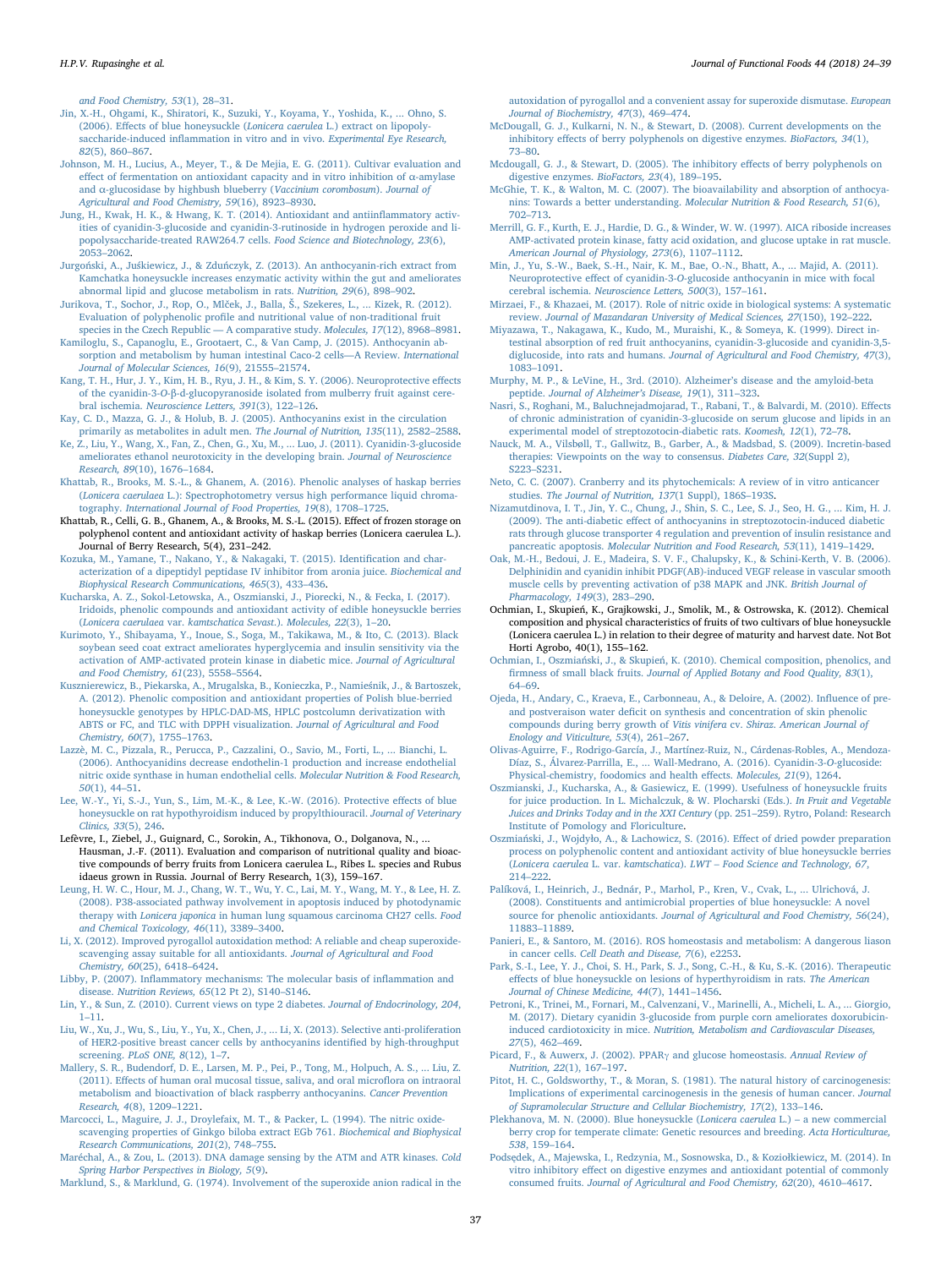<span id="page-14-4"></span>Pokorná-Juríková, T., & Matuškovič[, J. \(2007\). The study of irrigation in](http://refhub.elsevier.com/S1756-4646(18)30068-9/h0595)fluence on nutritional value of Lonicera kamtschatica – [cultivar Gerda 25 and](http://refhub.elsevier.com/S1756-4646(18)30068-9/h0595) Lonicera edulis berries [under the Nitra conditions during 2001](http://refhub.elsevier.com/S1756-4646(18)30068-9/h0595)–2003. Horticultural Science, 34(1), 11-16.

- <span id="page-14-22"></span>[Porat, Y., Abramowitz, A., & Gazit, E. \(2006\). Inhibition of amyloid](http://refhub.elsevier.com/S1756-4646(18)30068-9/h0600) fibril formation by [polyphenols: Structural similarity and aromatic interactions as a common inhibition](http://refhub.elsevier.com/S1756-4646(18)30068-9/h0600) mechanism. [Chemical Biology, 67](http://refhub.elsevier.com/S1756-4646(18)30068-9/h0600)(1), 27-37.
- <span id="page-14-6"></span>Porrini, M., & Riso, P. (2008). Factors infl[uencing the bioavailability of antioxidants in](http://refhub.elsevier.com/S1756-4646(18)30068-9/h0605) foods: A critical appraisal. [Nutrition, Metabolism and Cardiovascular Diseases, 18](http://refhub.elsevier.com/S1756-4646(18)30068-9/h0605)(10), 647–[650](http://refhub.elsevier.com/S1756-4646(18)30068-9/h0605).
- <span id="page-14-16"></span>[Poulose, S. M., Fisher, D. R., Larson, J., Bielinski, D. F., Rimando, A. M., Carey, A. N., ...](http://refhub.elsevier.com/S1756-4646(18)30068-9/h0610) [Shukitt-Hale, B. \(2012\). Anthocyanin-rich Açai \(](http://refhub.elsevier.com/S1756-4646(18)30068-9/h0610)Euterpe oleracea Mart.) fruit pulp fractions attenuate infl[ammatory stress signaling in mouse brain BV-2 microglial](http://refhub.elsevier.com/S1756-4646(18)30068-9/h0610) cells. [Journal of Agricultural and Food Chemistry, 60](http://refhub.elsevier.com/S1756-4646(18)30068-9/h0610)(4), 1084–1093.
- <span id="page-14-37"></span>[Pradhan, D., Panda, P. K., Tripathy, G., Nayak, J. R., & Pattanayak, A. \(2009\). Anticancer](http://refhub.elsevier.com/S1756-4646(18)30068-9/h0615) activity of biflavonoids from Lonicera japonica and Benincasa hispida [on human cancer](http://refhub.elsevier.com/S1756-4646(18)30068-9/h0615) cell lines. [Journal of Pharmacy Research, 2](http://refhub.elsevier.com/S1756-4646(18)30068-9/h0615)(5), 983–985.
- [Prange, R. K., & DeEll, J. R. \(1995\). Preharvest factors a](http://refhub.elsevier.com/S1756-4646(18)30068-9/h0620)ffecting postharvest quality of berry crops. [HortScience, 30](http://refhub.elsevier.com/S1756-4646(18)30068-9/h0620)(4) 751 751.
- <span id="page-14-20"></span>[Qin, L., Zhang, J., & Qin, M. \(2013\). Protective e](http://refhub.elsevier.com/S1756-4646(18)30068-9/h0625)ffect of cyanidin 3-O-glucoside on beta[amyloid peptide-induced cognitive impairment in rats.](http://refhub.elsevier.com/S1756-4646(18)30068-9/h0625) Neuroscience Letters, 534, 285–[288](http://refhub.elsevier.com/S1756-4646(18)30068-9/h0625).
- <span id="page-14-31"></span>[Rajnochová Svobodová, A., Galandáková, A., Palíková, I., Dole](http://refhub.elsevier.com/S1756-4646(18)30068-9/h0630)žal, D., Kylarová, D., [Ulrichová, J., & Vostálová, J. \(2013\). E](http://refhub.elsevier.com/S1756-4646(18)30068-9/h0630)ffects of oral administration of Lonicera caerulea [berries on UVB-induced damage in SKH-1 mice. A pilot study.](http://refhub.elsevier.com/S1756-4646(18)30068-9/h0630) Photochemical [& Photobiological Sciences, 12](http://refhub.elsevier.com/S1756-4646(18)30068-9/h0630)(10), 1830.
- <span id="page-14-14"></span>[Raudsepp, P., Anton, D., Roasto, M., Meremäe, K., Pedastsaar, P., Mäesaar, M., ... Püssa,](http://refhub.elsevier.com/S1756-4646(18)30068-9/h0635) [T. \(2013\). The antioxidative and antimicrobial properties of the blue honeysuckle](http://refhub.elsevier.com/S1756-4646(18)30068-9/h0635) (Lonicera caerulea [L.\), Siberian rhubarb \(](http://refhub.elsevier.com/S1756-4646(18)30068-9/h0635)Rheum rhaponticum L.) and some other [plants, compared to ascorbic acid and sodium nitrite.](http://refhub.elsevier.com/S1756-4646(18)30068-9/h0635) Food Control, 31(1), 129–135.
- <span id="page-14-9"></span>Rop, O., Řezníček, V., Mlč[ek, J., Juríková, T., Balík, J., Sochor, J., & Kramá](http://refhub.elsevier.com/S1756-4646(18)30068-9/h0640)řová, D. [\(2011\). Antioxidant and radical oxygen species scavenging activities of 12 cultivars](http://refhub.elsevier.com/S1756-4646(18)30068-9/h0640) [of blue honeysuckle fruit.](http://refhub.elsevier.com/S1756-4646(18)30068-9/h0640) Horticultural Science, 38(2), 63–70.
- <span id="page-14-12"></span>[Rossi, A., Serraino, I., Dugo, P., Di Paola, R., Mondello, L., Genovese, T., ... Cuzzocrea, S.](http://refhub.elsevier.com/S1756-4646(18)30068-9/h0645) (2003). Protective eff[ects of anthocyanins from blackberry in a rat model of acute](http://refhub.elsevier.com/S1756-4646(18)30068-9/h0645) lung inflammation. [Free Radical Research, 37](http://refhub.elsevier.com/S1756-4646(18)30068-9/h0645)(8), 891–900.
- <span id="page-14-3"></span>[Rupasinghe, H. P. V., Boehm, M., Sekhon-Loodu, S., Parmar, I., Bors, B., & Jamieson, A.](http://refhub.elsevier.com/S1756-4646(18)30068-9/h0650) (2015). Anti-infl[ammatory activity of haskap cultivars is polyphenols-dependent.](http://refhub.elsevier.com/S1756-4646(18)30068-9/h0650) [Biomolecules, 5](http://refhub.elsevier.com/S1756-4646(18)30068-9/h0650)(2), 1079–1098.
- [Rupasinghe, H. P. V., Sekhon-Loodu, S., Mantso, T., & Panayiotidis, M. I. \(2016\).](http://refhub.elsevier.com/S1756-4646(18)30068-9/h0655) Phytochemicals in regulating fatty acid β[-oxidation: Potential underlying mechan](http://refhub.elsevier.com/S1756-4646(18)30068-9/h0655)[isms and their involvement in obesity and weight loss.](http://refhub.elsevier.com/S1756-4646(18)30068-9/h0655) Pharmacology and Therapeutics, 165[, 153](http://refhub.elsevier.com/S1756-4646(18)30068-9/h0655)–163.
- <span id="page-14-1"></span>[Rupasinghe, H. P. V., Yu, L. J., Bhullar, K. S., & Bors, B. \(2012\). Short communication:](http://refhub.elsevier.com/S1756-4646(18)30068-9/h0660) Haskap (Lonicera caerulaea[\): A new berry crop with high antioxidant capacity.](http://refhub.elsevier.com/S1756-4646(18)30068-9/h0660) [Canadian Journal of Plant Science, 92](http://refhub.elsevier.com/S1756-4646(18)30068-9/h0660)(7), 1311–1317.
- <span id="page-14-36"></span>Sak, K. (2012). Chemotherapy and dietary phytochemical agents. Chemotherapy Research and Practice, 2012.
- <span id="page-14-29"></span>[Sasaki, R., Nishimura, N., Hoshino, H., Isa, Y., & Kadowaki, M. \(2007\). Cyanidin 3-glu](http://refhub.elsevier.com/S1756-4646(18)30068-9/h0670)[coside ameliorates hyperglycemia and insulin sensitivity due to downregulation of](http://refhub.elsevier.com/S1756-4646(18)30068-9/h0670) [retinol binding protein 4 expression in diabetic mice.](http://refhub.elsevier.com/S1756-4646(18)30068-9/h0670) Biochemical Pharmacology, 74[\(11\), 1619](http://refhub.elsevier.com/S1756-4646(18)30068-9/h0670)–1627.
- <span id="page-14-30"></span>Scazzocchio, B., Vari, R., Filesi, C., D'[Archivio, M., Santangelo, C., Giovannini, C., ...](http://refhub.elsevier.com/S1756-4646(18)30068-9/h0675) Masella, R. (2011). Cyanidin-3-O-β[-glucoside and protocatechuic acid exert insulin](http://refhub.elsevier.com/S1756-4646(18)30068-9/h0675)like eff[ects by upregulating PPAR activity in human omental adipocytes.](http://refhub.elsevier.com/S1756-4646(18)30068-9/h0675) Diabetes, 60[\(9\), 2234](http://refhub.elsevier.com/S1756-4646(18)30068-9/h0675)–2244.
- [Seeram, N. P., Adams, L. S., Zhang, Y., Lee, R., Sand, D., Scheuller, H. S., & Heber, D.](http://refhub.elsevier.com/S1756-4646(18)30068-9/h0680) [\(2006\). Blackberry, black raspberry, blueberry, cranberry, red raspberry, and](http://refhub.elsevier.com/S1756-4646(18)30068-9/h0680) [strawberry extracts inhibit growth and stimulate apoptosis of human cancer cells in](http://refhub.elsevier.com/S1756-4646(18)30068-9/h0680) vitro. [Journal of Agricultural and Food Chemistry, 54](http://refhub.elsevier.com/S1756-4646(18)30068-9/h0680)(25), 9329–9339.
- <span id="page-14-26"></span>Serraino, [I., Dugo, L., Dugo, P., Mondello, L., Mazzon, E., Dugo, G., ... Cuzzocrea, S.](http://refhub.elsevier.com/S1756-4646(18)30068-9/h0685) (2003). Protective effects of cyanidin-3-O[-glucoside from blackberry extract against](http://refhub.elsevier.com/S1756-4646(18)30068-9/h0685) [peroxynitrite-induced endothelial dysfunction and vascular failure.](http://refhub.elsevier.com/S1756-4646(18)30068-9/h0685) Life Sciences, 73[\(9\), 1097](http://refhub.elsevier.com/S1756-4646(18)30068-9/h0685)–1114.
- <span id="page-14-27"></span>[Shaw, J. E., Sicree, R. A., & Zimmet, P. Z. \(2010\). Global estimates of the prevalence of](http://refhub.elsevier.com/S1756-4646(18)30068-9/h0690) diabetes for 2010 and 2030. [Diabetes Research and Clinical Practice, 87](http://refhub.elsevier.com/S1756-4646(18)30068-9/h0690)(1), 4–14.
- [Shin, W.-H., Park, S.-J., & Kim, E.-J. \(2006\). Protective e](http://refhub.elsevier.com/S1756-4646(18)30068-9/h0695)ffect of anthocyanins in middle [cerebral artery occlusion and reperfusion model of cerebral ischemia in rats.](http://refhub.elsevier.com/S1756-4646(18)30068-9/h0695) Life [Sciences, 79](http://refhub.elsevier.com/S1756-4646(18)30068-9/h0695)(2), 130–137.
- <span id="page-14-18"></span>[Shukitt-Hale, B., Cheng, V., & Joseph, J. A. \(2009\). E](http://refhub.elsevier.com/S1756-4646(18)30068-9/h0700)ffects of blackberries on motor and [cognitive function in aged rats.](http://refhub.elsevier.com/S1756-4646(18)30068-9/h0700) Nutritional Neuroscience, 12(3), 135–140.
- [Shukitt-Hale, B., Lau, F. C., & Joseph, J. A. \(2008\). Berry fruit supplementation and the](http://refhub.elsevier.com/S1756-4646(18)30068-9/h0705) aging brain. [Journal of Agricultural and Food Chemistry, 56](http://refhub.elsevier.com/S1756-4646(18)30068-9/h0705)(3), 636–641.
- <span id="page-14-7"></span>[Skupien, K., Oszmianski, J., Ochmian, I., & Grajkowski, J. \(2007\). Characterization of](http://refhub.elsevier.com/S1756-4646(18)30068-9/h0710) [selected physico-chemical features of blue honeysuckle fruit cultivar Zielona.](http://refhub.elsevier.com/S1756-4646(18)30068-9/h0710) Polish [Journal of Natural Sciences. Supplement, 4](http://refhub.elsevier.com/S1756-4646(18)30068-9/h0710), 101–107.
- [Sudan, S., & Rupasinghe, H. P. V. \(2014\). Flavonoid-enriched apple fraction AF4 induces](http://refhub.elsevier.com/S1756-4646(18)30068-9/h0715) [cell cycle arrest, DNA topoisomerase II inhibition, and apoptosis in human liver](http://refhub.elsevier.com/S1756-4646(18)30068-9/h0715) cancer HepG2 cells. [Nutrition and Cancer, 66](http://refhub.elsevier.com/S1756-4646(18)30068-9/h0715)(7), 1237–1246.
- <span id="page-14-35"></span>[Sun, C., Zhang, B., Zhang, J., Xu, C., Wu, Y., Li, X., & Chen, K. \(2012\). Cyanidin-3-glu](http://refhub.elsevier.com/S1756-4646(18)30068-9/h0720)[coside-rich extract from Chinese bayberry fruit protects pancreatic](http://refhub.elsevier.com/S1756-4646(18)30068-9/h0720) β cells and ame[liorates hyperglycemia in streptozotocin-induced diabetic mice.](http://refhub.elsevier.com/S1756-4646(18)30068-9/h0720) Journal of Medicinal [Food, 15](http://refhub.elsevier.com/S1756-4646(18)30068-9/h0720)(3), 288–298.
- [Sun, C., Zheng, Y., Chen, Q., Tang, X., Jiang, M., Zhang, J., ... Chen, K. \(2012\).](http://refhub.elsevier.com/S1756-4646(18)30068-9/h0725) Purifi[cation and anti-tumour activity of cyanidin-3-](http://refhub.elsevier.com/S1756-4646(18)30068-9/h0725)O-glucoside from Chinese bayberry fruit. [Food Chemistry, 131](http://refhub.elsevier.com/S1756-4646(18)30068-9/h0725)(4), 1287–1294.

<span id="page-14-28"></span>[Svarcova, I., Heinrich, J., & Valentova, K. \(2007\). Berry fruits as a source of biologically](http://refhub.elsevier.com/S1756-4646(18)30068-9/h0730)

active compounds: The case of Lonicera caerulea L. [Biomedical Papers of the Medical](http://refhub.elsevier.com/S1756-4646(18)30068-9/h0730) [Faculty of the University Palacky, Olomouc, Czechoslovakia, 151](http://refhub.elsevier.com/S1756-4646(18)30068-9/h0730)(2), 163–174.

- <span id="page-14-32"></span>[Svobodová, A., Rambousková, J., Walterová, D., & Vostálová, J. \(2008\). Protective e](http://refhub.elsevier.com/S1756-4646(18)30068-9/h0735)ffects [of phenolic fraction of blue honeysuckle fruits against UVA-induced damage to](http://refhub.elsevier.com/S1756-4646(18)30068-9/h0735) human keratinocytes. Archives [of Dermatological Research, 300](http://refhub.elsevier.com/S1756-4646(18)30068-9/h0735)(5), 225–233.
- <span id="page-14-33"></span>Svobodová, A., Zdař[ilová, A., & Vostálová, J. \(2009\).](http://refhub.elsevier.com/S1756-4646(18)30068-9/h0740) Lonicera caerulea and Vaccinium myrtillus [fruit polyphenols protect HaCaT keratinocytes against UVB-induced photo](http://refhub.elsevier.com/S1756-4646(18)30068-9/h0740)toxic stress and DNA damage. [Journal of Dermatological Science, 56](http://refhub.elsevier.com/S1756-4646(18)30068-9/h0740)(3), 196–204.
- <span id="page-14-5"></span>Szot, I., & Wieniarska, J. (2012). Effect of foliar applications of Goëmar® BM 86 and soil applied calcium nitrate on yield and berry quality of two blue honeysuckle cultivars. Acta Sci. Pol., Hortorum Cultus 11(1), 133–144.
- <span id="page-14-39"></span>[Taira, T., Yamaguchi, S., Takahashi, A., Okazaki, Y., Yamaguchi, A., Sakaguchi, H., &](http://refhub.elsevier.com/S1756-4646(18)30068-9/h0750) [Chiji, H. \(2015\). Dietary polyphenols increase fecal mucin and immunoglobulin A](http://refhub.elsevier.com/S1756-4646(18)30068-9/h0750) [and ameliorate the disturbance in gut microbiota caused by a high fat diet.](http://refhub.elsevier.com/S1756-4646(18)30068-9/h0750) Journal of [Clinical Biochemistry and Nutrition, 57](http://refhub.elsevier.com/S1756-4646(18)30068-9/h0750)(3), 212–216.
- <span id="page-14-23"></span>[Takahashi, A., Okazaki, Y., Nakamoto, A., Watanabe, S., Sakaguchi, H., Tagashira, Y., ...](http://refhub.elsevier.com/S1756-4646(18)30068-9/h0755) [Chiji, H. \(2014\). Dietary anthocyanin-rich Haskap phytochemicals inhibit post](http://refhub.elsevier.com/S1756-4646(18)30068-9/h0755)[prandial hyperlipidemia and hyperglycemia in rats.](http://refhub.elsevier.com/S1756-4646(18)30068-9/h0755) Journal of Oleo Science, 63(3), <sub>201–[209](http://refhub.elsevier.com/S1756-4646(18)30068-9/h0755)</sub>
- <span id="page-14-34"></span>[Takikawa, M., Inoue, S., Horio, F., & Tsuda, T. \(2010\). Dietary anthocyanin-rich bilberry](http://refhub.elsevier.com/S1756-4646(18)30068-9/h0760) [extract ameliorates hyperglycemia and insulin sensitivity via activation of AMP-ac](http://refhub.elsevier.com/S1756-4646(18)30068-9/h0760)[tivated protein kinase in diabetic mice.](http://refhub.elsevier.com/S1756-4646(18)30068-9/h0760) Journal of Nutrition, 140(3), 527–533.
- <span id="page-14-8"></span>[Talavéra, S., Felgines, C., Texier, O., Besson, C., Lamaison, J.-L., & Rémésy, C. \(2003\).](http://refhub.elsevier.com/S1756-4646(18)30068-9/h0765) Anthocyanins are effi[ciently absorbed from the stomach in anesthetized rats.](http://refhub.elsevier.com/S1756-4646(18)30068-9/h0765) The [Journal of Nutrition, 133](http://refhub.elsevier.com/S1756-4646(18)30068-9/h0765)(12), 4178–4182.
- <span id="page-14-19"></span>[Tan, L., Yang, H. P., Pang, W., Lu, H., Hu, Y. D., Li, J., ... Jiang, Y. G. \(2014\). Cyanidin-3-](http://refhub.elsevier.com/S1756-4646(18)30068-9/h0770) O[-galactoside and blueberry extracts supplementation improves spatial memory and](http://refhub.elsevier.com/S1756-4646(18)30068-9/h0770) [regulates hippocampal ERK expression in senescence-accelerated mice.](http://refhub.elsevier.com/S1756-4646(18)30068-9/h0770) Biomedical [and Environmental Sciences, 27](http://refhub.elsevier.com/S1756-4646(18)30068-9/h0770)(3), 186–196.
- <span id="page-14-38"></span>[Tanaka, J., Nakamura, S., Tsuruma, K., & Shimazawa, M. \(2012\). Purple rice \(](http://refhub.elsevier.com/S1756-4646(18)30068-9/h0775)Oryza sativa [L.\) extract and its constituents inhibit VEGF-induced angiogenesis.](http://refhub.elsevier.com/S1756-4646(18)30068-9/h0775) Phytotherapy [Research, 26](http://refhub.elsevier.com/S1756-4646(18)30068-9/h0775)(2), 214–222.
- [Terahara, N., Sakanashi, T., & Tsukui, A. \(1993\). Anthocyanins from the berries of has](http://refhub.elsevier.com/S1756-4646(18)30068-9/h0780)kaap, Lonicera caerulea L. [Journal of Home Economics of Japan, 44](http://refhub.elsevier.com/S1756-4646(18)30068-9/h0780)(3), 197–201.
- [Thilakarathna, S. H., & Rupasinghe, H. P. V. \(2012\). Anti-atherosclerotic e](http://refhub.elsevier.com/S1756-4646(18)30068-9/h0785)ffects of fruit [bioactive compounds: A review of current scienti](http://refhub.elsevier.com/S1756-4646(18)30068-9/h0785)fic evidence. Canadian Journal of [Plant Science, 92](http://refhub.elsevier.com/S1756-4646(18)30068-9/h0785)(3), 407–419.
- <span id="page-14-0"></span>Thompson, [M. M. \(2006\). Introducing haskap, Japanese blue honeysuckle.](http://refhub.elsevier.com/S1756-4646(18)30068-9/h0790) Journal of the [American Pomological Society, 60](http://refhub.elsevier.com/S1756-4646(18)30068-9/h0790)(4), 164–168.
- [Thompson, M. M., & Barney, D. L. \(2007\). Evaluation and breeding of haskap in North](http://refhub.elsevier.com/S1756-4646(18)30068-9/h0795) America. [Journal of the American Pomological Society, 61](http://refhub.elsevier.com/S1756-4646(18)30068-9/h0795)(1), 25–33.
- <span id="page-14-15"></span>[Thompson, M. M., & Chaovanalikit, A. \(2003\). Preliminary observations on adaptation](http://refhub.elsevier.com/S1756-4646(18)30068-9/h0800) [and nutraceutical values of blue honeysuckle \(](http://refhub.elsevier.com/S1756-4646(18)30068-9/h0800)Lonicera caerulaea) in Oregon, USA. [Acta Horticulturae, 626](http://refhub.elsevier.com/S1756-4646(18)30068-9/h0800), 65–72.
- <span id="page-14-25"></span>[Toufektsian, M.-C., de Lorgeril, M., Nagy, N., Salen, P., Donati, M. B., Giordano, L., ...](http://refhub.elsevier.com/S1756-4646(18)30068-9/h0805) [Martin, C. \(2008\). Chronic dietary intake of plant-derived anthocyanins protects the](http://refhub.elsevier.com/S1756-4646(18)30068-9/h0805) [rat heart against ischemia-reperfusion injury.](http://refhub.elsevier.com/S1756-4646(18)30068-9/h0805) The Journal of Nutrition, 138(4), 747–[752](http://refhub.elsevier.com/S1756-4646(18)30068-9/h0805).
- <span id="page-14-24"></span>[Tsuda, T., Horio, F., Uchida, K., Aoki, H., & Osawa, T. \(2003\). Dietary cyanidin 3-](http://refhub.elsevier.com/S1756-4646(18)30068-9/h0810)O-beta-[D-glucoside-rich purple corn color prevents obesity and ameliorates hyperglycemia in](http://refhub.elsevier.com/S1756-4646(18)30068-9/h0810) mice. [The Journal of Nutrition, 133](http://refhub.elsevier.com/S1756-4646(18)30068-9/h0810)(7), 2125–2130.
- [Tsuda, T., Watanabe, M., Ohshima, K., Norinobu, S., Choi, S.-W., Kawakishi, S., & Osawa,](http://refhub.elsevier.com/S1756-4646(18)30068-9/h0815) [T. \(1994\). Antioxidative activity of the anthocyanin pigments cyanidin 3-](http://refhub.elsevier.com/S1756-4646(18)30068-9/h0815)O-3-β-glucoside and cyanidin. [Journal of Agricultural and Food Chemistry, 42](http://refhub.elsevier.com/S1756-4646(18)30068-9/h0815)(11), 2407–2410.
- [Tuomilehto, J., Indstrom, J., Eriksson, J., Valle, T., Hamalainine, E., & Uusitupa, M.](http://refhub.elsevier.com/S1756-4646(18)30068-9/h0820) [\(2001\). Prevention of type 2 diabetes mellitus by changes in lifestyle among subjects](http://refhub.elsevier.com/S1756-4646(18)30068-9/h0820) with impaired glucose tolerance. [The New England Journal of Medicine, 344](http://refhub.elsevier.com/S1756-4646(18)30068-9/h0820)(18), 1343–[1350](http://refhub.elsevier.com/S1756-4646(18)30068-9/h0820).
- <span id="page-14-40"></span>[Vostálová, J., Galandáková, A., Palíková, I., Ulrichová, J., Dole](http://refhub.elsevier.com/S1756-4646(18)30068-9/h0825)žal, D., Lichnovská, R., ... [Rajnochová Svobodová, A. \(2013\).](http://refhub.elsevier.com/S1756-4646(18)30068-9/h0825) Lonicera caerulaea fruits reduce UVA-induced damage in hairless mice. [Journal of Photochemistry and Photobiology B: Biology, 128](http://refhub.elsevier.com/S1756-4646(18)30068-9/h0825), 1–[11.](http://refhub.elsevier.com/S1756-4646(18)30068-9/h0825)
- [Wallerath, T., Li, H., Gödtel-Ambrust, U., Schwarz, P. M., & Förstermann, U. \(2005\). A](http://refhub.elsevier.com/S1756-4646(18)30068-9/h0830) [blend of polyphenolic compounds explains the stimulatory e](http://refhub.elsevier.com/S1756-4646(18)30068-9/h0830)ffect of red wine on [human endothelial NO synthase.](http://refhub.elsevier.com/S1756-4646(18)30068-9/h0830) Nitric Oxide, 12(2), 97–104.
- <span id="page-14-21"></span>[Wang, J., Bi, W., Cheng, A., Freire, D., Vempati, P., Zhao, W., ... Pasinetti, G. M. \(2014\).](http://refhub.elsevier.com/S1756-4646(18)30068-9/h0835) [Targeting multiple pathogenic mechanisms with polyphenols for the treatment of](http://refhub.elsevier.com/S1756-4646(18)30068-9/h0835) Alzheimer'[s disease-experimental approach and therapeutic implications.](http://refhub.elsevier.com/S1756-4646(18)30068-9/h0835) Frontiers in [Aging Neuroscience, 6](http://refhub.elsevier.com/S1756-4646(18)30068-9/h0835), 42.
- <span id="page-14-13"></span>Wang, Y., Zhu, J., Meng, X., Liu, S., Mu, J., & Ning, C. (2016). Comparison of polyphenol, anthocyanin and antioxidant capacity in four varieties of Lonicera caerulea L. berry extracts. Food Chemistry, 197(Pat A), 522–529.
- <span id="page-14-10"></span>Wang, [Y., Li, B., Ma, Y., Wang, X., Zhang, X., Zhang, Q., & Meng, X. \(2016\).](http://refhub.elsevier.com/S1756-4646(18)30068-9/h0845) Lonicera caerulaea [berry extract attenuates lipopolysaccharide induced in](http://refhub.elsevier.com/S1756-4646(18)30068-9/h0845)flammation in BRL-[3A cells: Oxidative stress, energy metabolism, hepatic function.](http://refhub.elsevier.com/S1756-4646(18)30068-9/h0845) Journal of Functional [Foods, 24](http://refhub.elsevier.com/S1756-4646(18)30068-9/h0845), 1–10.
- <span id="page-14-11"></span>[Wang, Q., Xia, M., Liu, C., Guo, H., Ye, Q., Hu, Y., ... Ling, W. \(2008\). Cyanidin-3-](http://refhub.elsevier.com/S1756-4646(18)30068-9/h0850)O-β[glucoside inhibits iNOS and COX-2 expression by inducing liver X receptor alpha](http://refhub.elsevier.com/S1756-4646(18)30068-9/h0850) [activation in THP-1 macrophages.](http://refhub.elsevier.com/S1756-4646(18)30068-9/h0850) Life Sciences, 83(5–6), 176–184.
- <span id="page-14-41"></span>[Wang, Y., Zhang, X., Xie, W., Zheng, Y., Cao, J., Cao, P., ... Sun, C. \(2016\). The growth of](http://refhub.elsevier.com/S1756-4646(18)30068-9/h0855) [SGC-7901 tumor xenografts was suppressed by Chinese bayberry anthocyanin extract](http://refhub.elsevier.com/S1756-4646(18)30068-9/h0855) [through upregulating KLF6 gene expression.](http://refhub.elsevier.com/S1756-4646(18)30068-9/h0855) Nutrients, 8(10).
- <span id="page-14-2"></span>[Wang, S. Y., Zheng, W., & Galletta, G. J. \(2002\). Cultural system a](http://refhub.elsevier.com/S1756-4646(18)30068-9/h0860)ffects fruit quality and antioxidant capacity in strawberries. [Journal of Agricultural and Food Chemistry,](http://refhub.elsevier.com/S1756-4646(18)30068-9/h0860) 50[\(22\), 6534](http://refhub.elsevier.com/S1756-4646(18)30068-9/h0860)–6542.
- <span id="page-14-17"></span>[Weon, J. B., Yang, H. J., Lee, B., Yun, B.-R., Ahn, J. H., Lee, H. Y., & Ma, C. J. \(2011\).](http://refhub.elsevier.com/S1756-4646(18)30068-9/h0865)